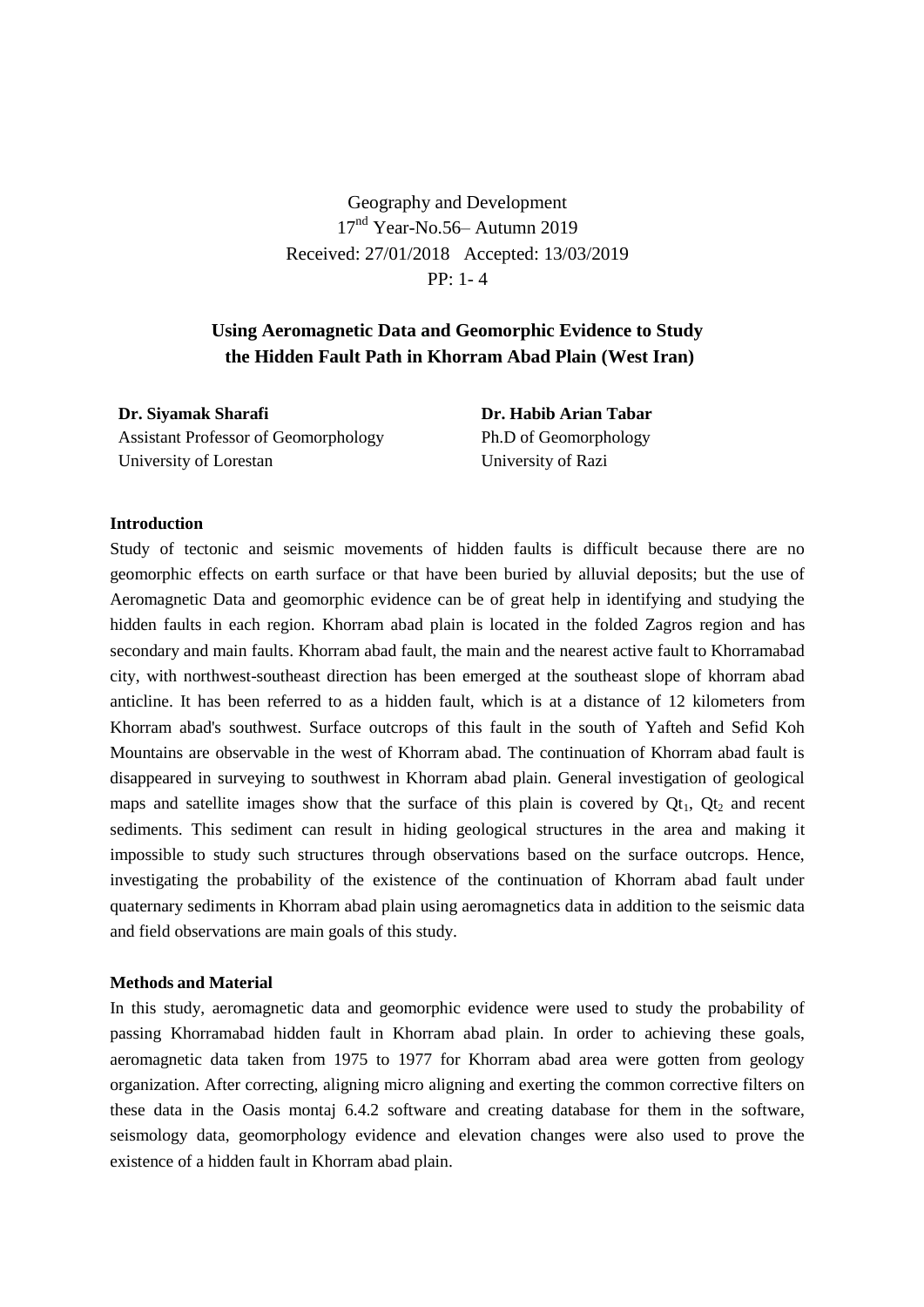#### **Results and Discussion**

Based on the results from the interpretation of magnetic maps in Khorram abad region, a magnetic lineament has been identified and studied. It has a northwest-southeast direction and has been studied in the center of the area. It's about 38 km long and passes an area in the distance of about 3 km to Khorram abad city's south. Integrating data from device recorded earthquakes in Khorram abad area into geomagnetic information elucidates close correspondence between magnetic lineament of Khorram abad specially hidden parts of it and the center of occurred earthquakes in the area. Of total 31 device recorded earthquakes in Khorram abad area, from 1976 to 2016, ten occurrences can be linked to this fault, because of short distance to Khorram abad fault. Generally earthquakes occurred at the area have more focus in the northwest-southeast direction and are in line with Khorram abad fault, specially hidden part of it. This overlap between earthquakes and the fault represents the relationship between this earthquakes and hidden fault of Khorram abad. Accordingly, the role of subsurface deformations in the occurrence of earthquakes in the area is clearly inferable.

Field observations show the existence of a gentle topographic mound in the  $\mathbf{Q}t_2$  sediments around Choghaherooshi village located at southwest of Khorram abad. This mound with a height of more than 2 meters and length of about 130 meters has been extended to the northwest-southwest direction. In fact, it's a kind of mound related to its fault and it strengthen the probability of existence of a hidden fault at this area. In order to exactly determine the streak of the hidden part of Khorram abad fault, Longitudinal and transverse topographic sections due to possible faulting were drawn around the Choghaharooshi village and on this topographic mound. These sections, drawn within Khorram abad plain and passing the fault direction, directly measure topographic changes. These changes around the fault are evident in the topographic section by creating disorder and elevation changes and drawing them, exact location of the fault effect is identifiable. In this sections, rising of the hanging wall of the fault is evident and indicates activity of Khorram abad fault in the area and continuation of this fault with respect to its aligning with the overt part of Khorram abad fault. Presence of high alluvial fans relative to the surrounding environment, High depth of rivers bed, cut off of sedimentary layers on the river bank, Changes in the longitudinal profile of Khorram abad River and the river terrace are among the other proofs that affected the Khoram Abad plain hidden fault.

#### **Conclusion**

One of the most commonly used methods to identify hidden faults is aerial magnetism, which its interpretation and modeling helps in identifying underlying and possible buried faults. The results of this study indicate that Khorram abad fault after crossing the mountain Yafteh and the Sefid koh, inter Khorram abad plain and under the quaternary sediments extends along that line. There are several indications that Khorram Abad hidden fault is located below the sediments of the plain. The presence of linear magnetic anomalies in the next section of the obvious Khorram abad fault, geomorphic evidence such as mounds, alluvial fans, river terraces and altitude variation in survey sections, prove that this fault is hidden. This line with the trend of northwest - southeast in the central part of the study area, It passes about 38 km from the distance of about 3 km from the south of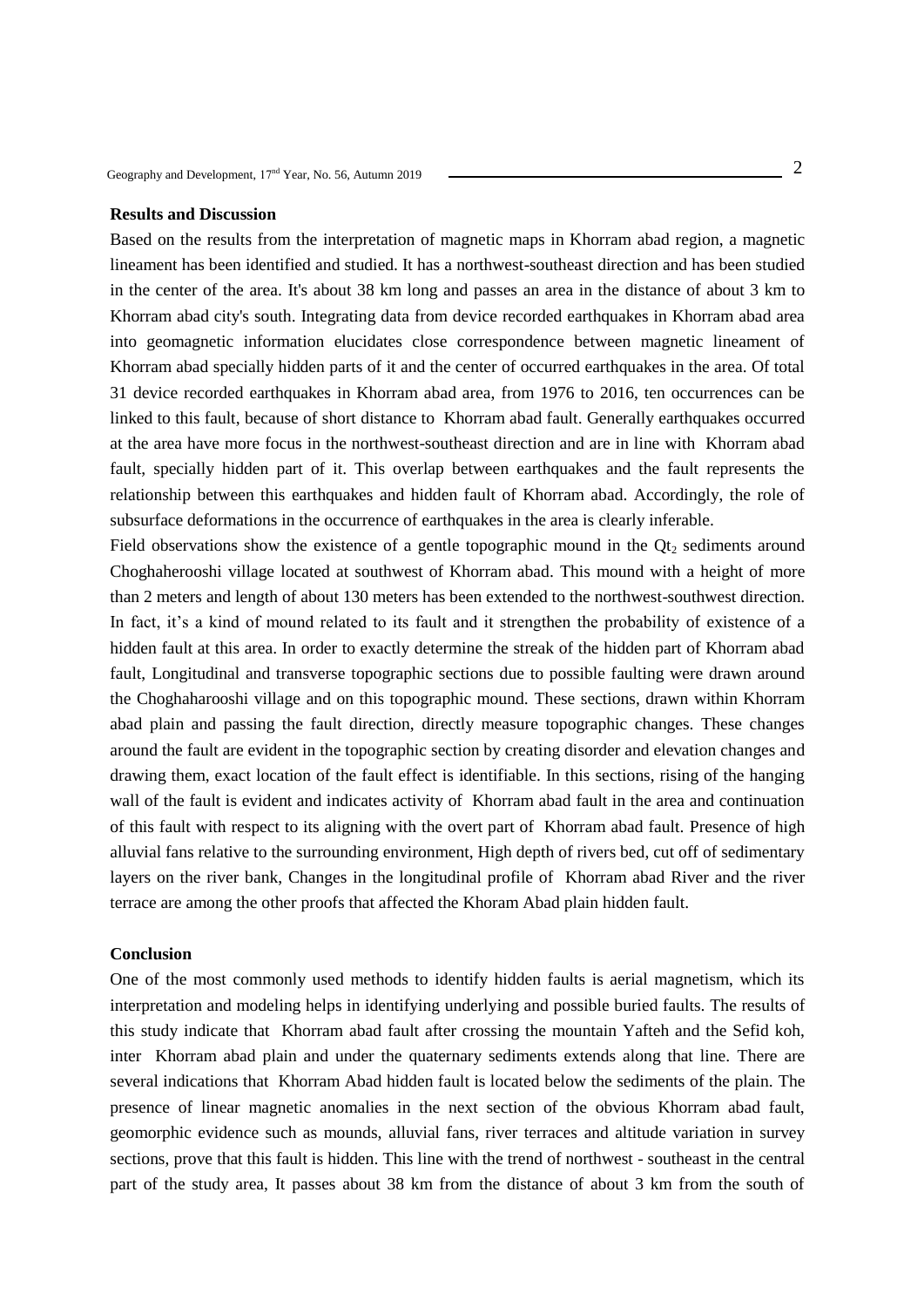Khorram abad city. The results of this study show that analyzing aerial magnetic maps and geomorphic evidence of active faults can be effective in identifying hidden faults and areas susceptible to large earthquakes.

**Keywords:** Khoram abad plain, Hidden fault, Geomorphic evidence, Aeromagnetic data.

- Aboyeji, O.S., Mogaji, K.A., Oyinloye, R.O (2012). Structural interpretation of remotely sensed data sets, ITS hydrogeological implication over ILE-IFE and environs. Ozean Journal of Appllied Science, 5 (1), 43- 54.
- Berberian, M (1995). Master "Blind" Thrust Faults Hidden under the Zagros Folds: Active Basement Tectonics and Surface Morph Tectonics, Tectonophysics, 241,193-224.
- Bertrand, M., Rolando A., Dimitar, D (2002). Active faulting in SW Bulgaria: possible surface rupture of the 1904 Struma earthquakes, Geophysical journal international, 148 (2), 246–255.
- Bonforte, A., Cinzia, F., Salvatore, G., Francesco, G., Marco, L., Marco, N (2013). Soil gases and SAR measurements reveal hidden faults on the sliding flank of Mt. Etna (Italy), Journal of Volcanology and Geothermal Research, 251, 27–40.
- Bonilla, M.G., Mark. R.K., Lienkaemper.J.J (1984). Statistical relation among earthquake magnitude, surface rupture length and surface displacement, Bull. Seism. Am., 74, 2379-2411.
- Carvalho. J., Taha. R., Joao. C., Fernando. C., Jorge. M. M (2006). Geophysical characterization of the Ota–Vila Franca de Xira–Lisbon–Sesimbra fault zone, Portugal, Geophysical journal international,174 (2), 567–584.
- Cowan, D. R., Cooper, G. R. J (2004). Filtering using variable order vertical derivatives, Computer and Geosciences, 30 (5), 455-459.
- Falcon, N (1974). Southern Iran: Zagros Mountains. In A. Spencer (Ed.), Mesozoic–Cenozoic orogenic belts, Geological Society of London, 4, 199-211.
- Farah pour, M., Hessami, K.H (2012). Cretaceous sequence of deformation in the SE Zagros fold-thrust belt, Geological Society of London, 169 (6), 733-743.
- Friedberg, J.L., Yousefi, E (1978). Aeromagnetic map of Iran: Quaderangle, NO. D7, Based on airborne survey by aero service corporation under contract to the Geological Survey of Iran.
- Guiang, M (2014). Topographic and geophysical imaging of the structure of New Zealand's Greendale fault using LiDAR and ground-penetrating radar, Washington University in St. Louis, 1-13.
- Huget, R. J (2003). Fundamental of Geomorphology, second edition, Routledge.
- Kamali, Z., Kazemi, E (2013). Seismic zoning of Khorram abad and Chegini county, Geological Survey and Mineral Exploration of Lorestan Province.
- Kamali, Z., Sarkarinejad, K.H., Keshavarz, S (2012). Tectonic investigation of Dasht-e-Arjan region using satellite images and remote sensing technics. 30th meeting of Geology science, Tehran.
- Koikea, K., Naganob, S., Kawabac, K (1998). Construction and Analysis of Interpreted Fracture Planes through Combination of Satellite-Image Derived Lineaments and Digital Elevation Model Data, Computers and Geosciences, 24(6), 573-583.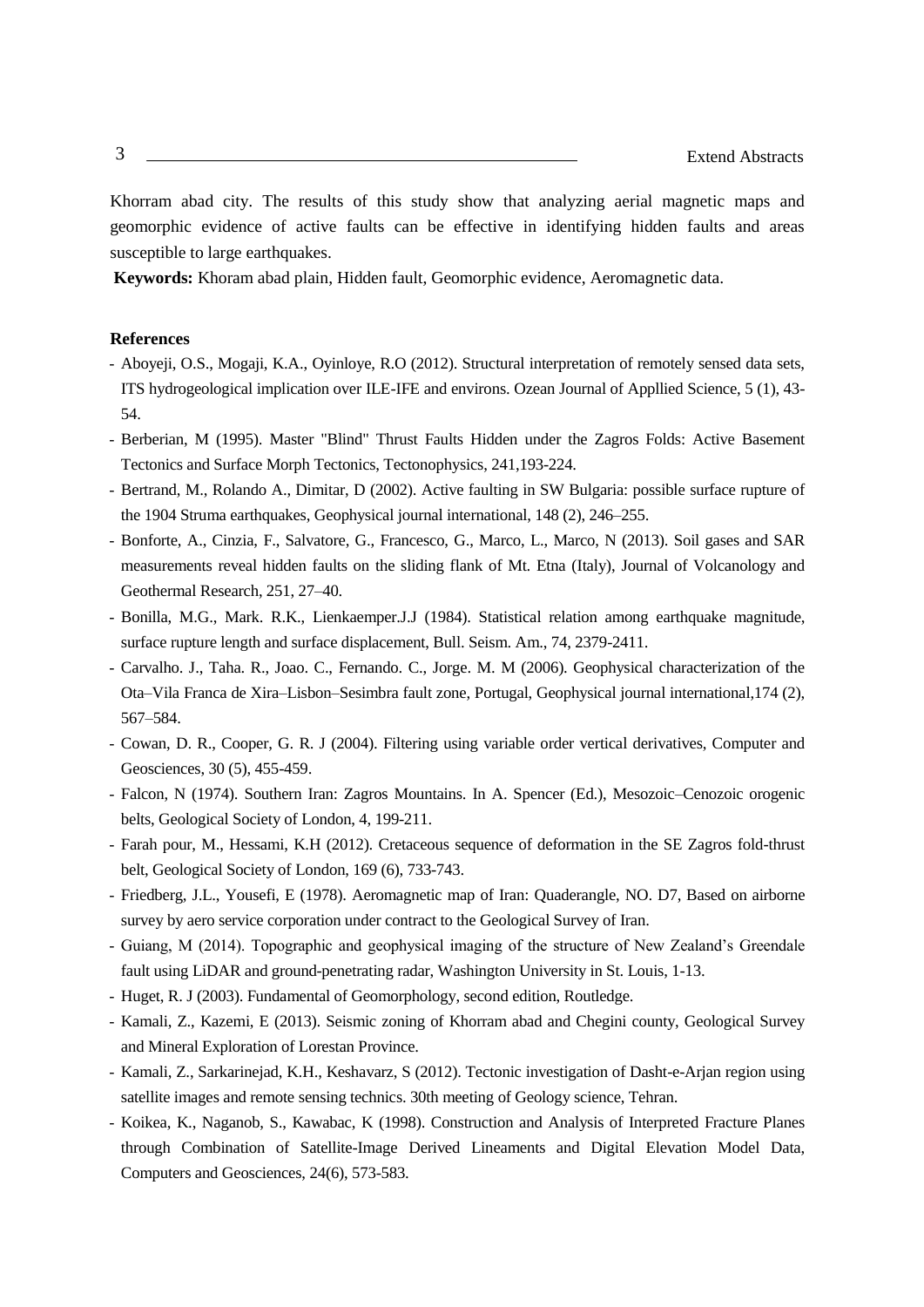- Koikea, K., Naganob, S., Ohmi, M (1995). Lineament Analysis of Satellite Images Using A Segment Tracing Algorithm (STA), Computers and Geosciences, 21 (9), 1091-1104.
- Korhonen, K., Paananen, M., Paulamaki, S (2004). Interpretation of lineaments from airborne geophysical and topographic data, Geological Survey of Finland, 1-204.
- Liberty, L. M., Mark, A.H., Ian, P. M (2003). The Portland Hills Fault: uncovering a hidden fault in Portland, Oregon using high-resolution geophysical methods, Tectonophysics, 368(1-4), 89–103.
- Mafhakerian, S.A., Pour Kermani, M (2007). Active tectonics in Khorram abad region, Basic Sciences (Islamic Azad University), 17 (65), 81-90.
- Miller, H.G., Singh, V (1994). Potential Field Tilt a new concept for location of potential field sources, Journal of Applied Geophysics, 32 (2-3), 213-217.
- Rajaram, M., Anand, S.P (2003). Central Indian tectonics revisited using aeromagnetic data, Earth, Planets and Space, 55 (4), 1-4.
- Ricchetti, E (2002). Structural geological study of southern Apennine (Italy) using landsat 7 imagery, IEEE, 211-213, Toronto, Canada.
- Saetang, K., Yordkayhun, S., Wattanasen, K (2014). Detection of hidden faults beneath Khlong Marui fault zone using seismic reflection and 2-D electrical imaging, Science Asia, 40, 436–443.
- Sarah, N., Cervera. H (2013). Spatial patterns of geomorphic surface features and fault morphology based on diffusion equation modeling of the Kumroch Fault Kamchatka Peninsula, Russia, Journal of Volcanology and Geothermal Research, 263, 209–223.
- Sharafi, S., Fouladvand, S., Simpson, I., & Alvarez, J. A. B (2016). Application of pattern recognition in detection of buried archaeological sites based on analysing environmental variables, Khorramabad Plain, West Iran, Journal of Archaeological Science: Reports, 8, 206-215.
- Stein, R., Yeats, R. S (1989). Hidden Earthquakes: Scientific American, Sci. Am., 260, 48-57.
- Süzen, M.L., Toprak, V (1998). Filtering of satellite images in geological lineament analyses: an application to a fault zone in central Turkey, International Journal of Remote Sensing, 19 (6), 1101-1114.
- Vernant, P.H, Nilforoushan, F., Hatzfeld, D., Abbassi, M.R., Vigny, C., Masson, F., Nankali, H., Martinod, J., Ashtiani, A., Bayer, R., Tavakoli, F., Chery, J (2004). Present-day crustal deformation and plate kinematics in Middle East constrained by GPS measurements in Iran and northern Oman, Geophysical Journal International, 157 (1), 381–398.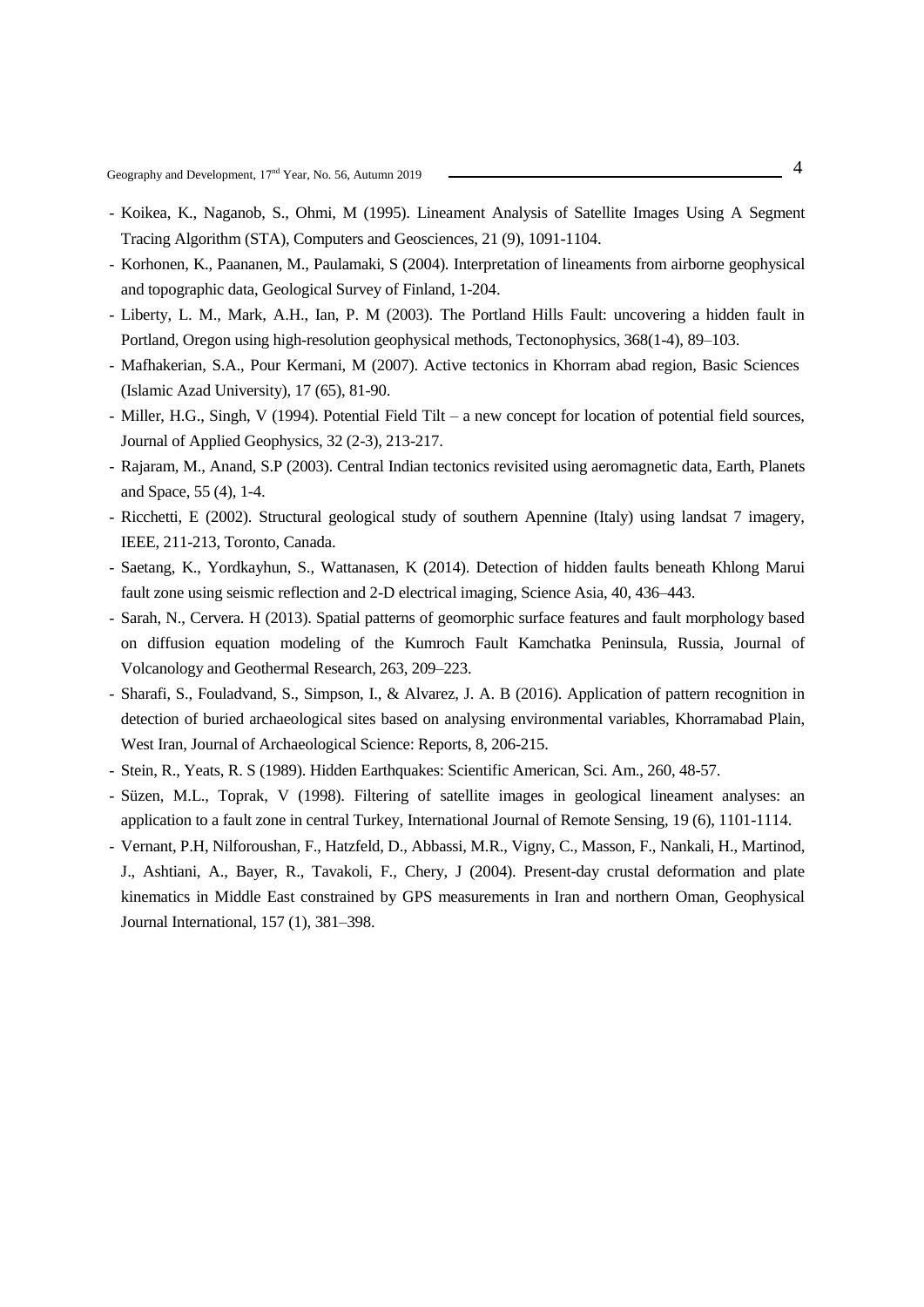# Geography and Development 17<sup>nd</sup> Year-No.56– Autumn 2019 Received: 27/01/2018 Accepted: 13/03/2019 PP: 5-7

# **Monitoring of Vegetation Changes (Pistachio Gardens) Using Processing of Multi-Spectral Satellite Images, Case study: Anar City (Kerman Province)**

# **Dr. Ali Mehrabi**

Assistant Professor of Geography and Urban Planning University of Shahid Bahonar, Kerman

## **Introduction**

In recent decade, the use of remote sensing technology has been considered in order to changes monitoring and several studies have been carried out in this field in Iran and in the world. Today, the role of remote sensing techniques and different ways of detecting changes is evident for experts. Knowledge of agricultural land cover and monitoring of its changes is considered as one of the most important issues in economic and social planning, over time. Different methods have been used to classify satellite imagery such as, the maximum probability, object-oriented classification, the NDVI index and the decision tree method, each of which has its own characteristics. However, the comparisons that made by the researchers, between different methods confirm to the accuracy of the decision tree method is better than the other categorization methods of satellite image. The NDVI index, always is one of the best methods to investige the vegetation cover. Accordingly, in this research, considering the single production of Anar, and its strong economic dependence on pistachio production, we tried to use NDVI index and decision tree methods, to evaluate the level of pistachio changes in Anar city for the first time in a period of 40 years.

# **Methods and Material**

The satellite images that used in this research are belong to Landsat Satellite No. 39 and Passage 161, include two images of the MSS sensor belonging to 1354 and 1366, three images of the TM sensor from 1996, 1380, and 1389, and an image of The OLI sensor is for 1396. In order to investigate the topography of the area, a 30-meter (DEM) of the SRTM satellite was used. All processes and analyzes were performed in ENVI 5.1 and ArcGIS 10.3 software. Prior to data analysis, initial processing on the raw data is usually carried out to correct for any distortion due to the characteristics of the imaging system and imaging conditions. NDVI is calculated on a per-pixel basis as the normalized difference between the red and near infrared bands from an image. NDVI value ranges from  $+1$  to  $-1$ . Close to  $+1$  means denser and greener vegetation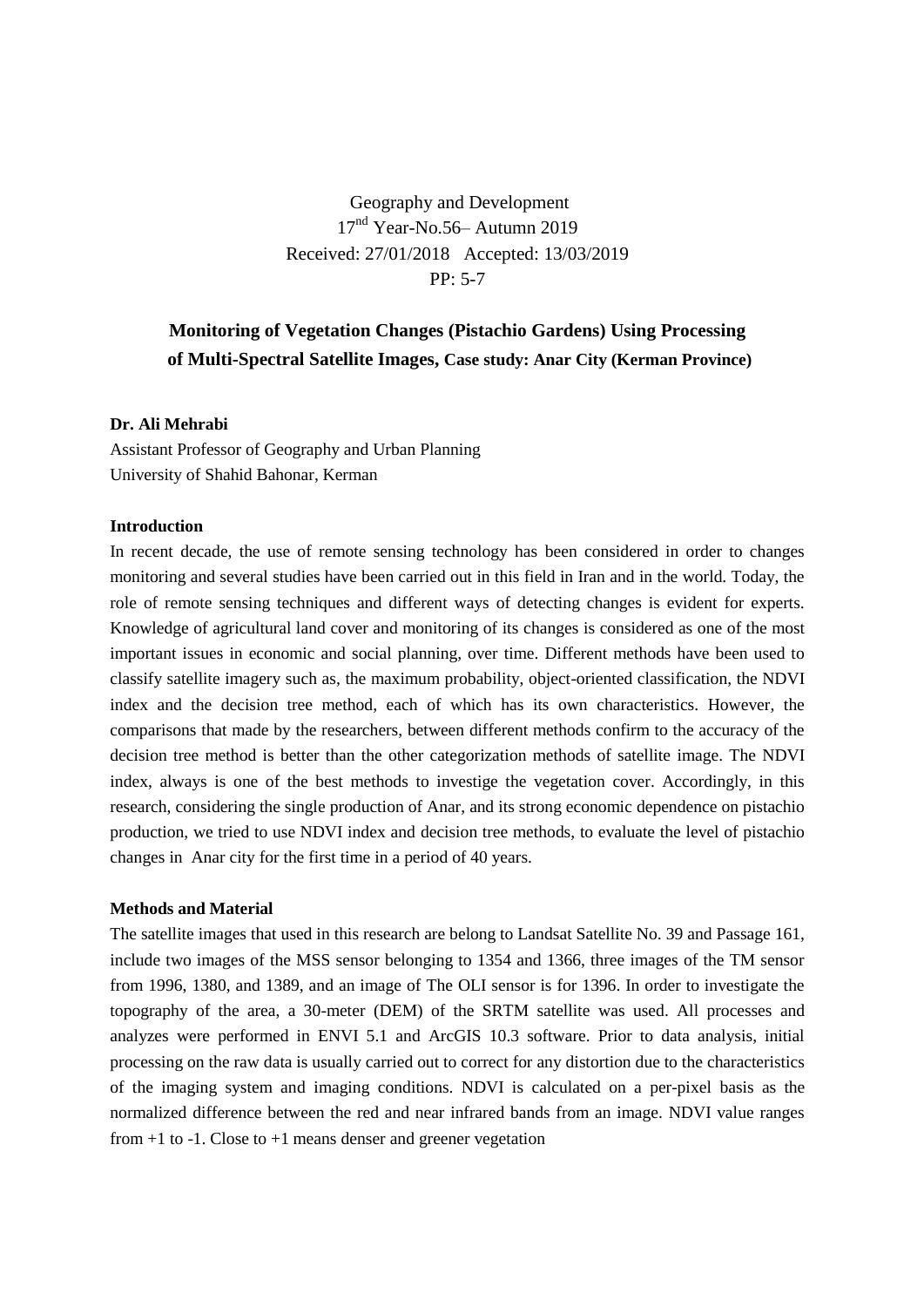## **Results and Discussion**

By applying the NDVI index to the study area images, the range of data is located between 1 and -1, Usually, the negative values of the NDVI index (numbers close to -1) indicate the water zones, the values close to zero (between -0.1 and 0.1) indicate the bare land, the positive values (between 0.2 Up to 0.5) indicates vegetation covers and high values of the NDVI index (numbers close to 1) represent the rainforests of the warm and tropical regions. In general, the study area was categorized to two classes of agricultural land and natural lands in terms of vegetation. As shown in Fig. 2, the classification of NDVI images is done according to the decision tree method. In this research, values of less than 0.2 are allocated to uncultivated vegetation classes and more than are belong to vegetation class. Finally, the vegetation map of 1354, 1366, 1375, 1380, 1389 and 1396 was prepared. The vegetation cover of the studied area is presented in Table 1. In order to ensure the results of the classification, we conducted an evaluation of the accuracy. The most commonly used factors for estimating accuracy include: overall accuracy, manufacturer accuracy, user precision and kappa coefficient.

#### **Conclusions**

In this research, in order to monitor the pistachio orchards changes detection in the last 40 years, several time satellite images were used. For this purpose, changes detection of pistachio trees were investigated in the study area using the vegetation index and decision tree methods for the first time. The results showed that vegetation changes over 40 years have been high for the studied area, so that the highest growth rate of pistachio gardens occurred during the years 1987 to 1996. And has only reached 15548.8 hectares over the course of 9 years from 7058.25 hectares. Also, during the years 2001 to 2010, the greatest reduction and destruction of pistachio gardens occurred at 2902.05 hectares. The evidence suggests that the process of reducing and destroying pistachio gardens is continuing intensively due to the unplanned withdrawal of groundwater resources in the central and southern parts of Anar plain. In relation to the method, according to the coefficients obtained in the accuracy assessment, it can be concluded that among the methods of classification, decision tree method, is the one of the most accurate methods for classification of vegetation.

**Keywords**: Remote Sensing, Decision Tree Classification, NDVI, Pistachio Gardens, Anar City.

- Abdolahi, J., Rahimian, M. H., Savaqebi, M. H (2007). Limitation of Landsat ETM+ employment for mapping of vegetation cover in drought conditions. Iranian journal of Range and Desert Research, 14(3): 289-301.
- Alimohamadi, A., Matkan, A. A., Ziaiean, P., Tabatabaie H (2009). Comparison of Basic Pixel Classification Methods, Basic Object and Decision tree in Forest Types Mapping Using Remote Sensing Data (Case Study: Astara Forest). Journal of Applied Geosciences Research. 10(13): 7-26.
- Arekhi, S (2012). Assessment of the Effectiveness of Decision Tree Classification Method for Extracting Land uses Map by Using Sattellite Data in Cham Gardalan Catchment Area. Geography and urban-regional integration Journal. 2(4): 17-26.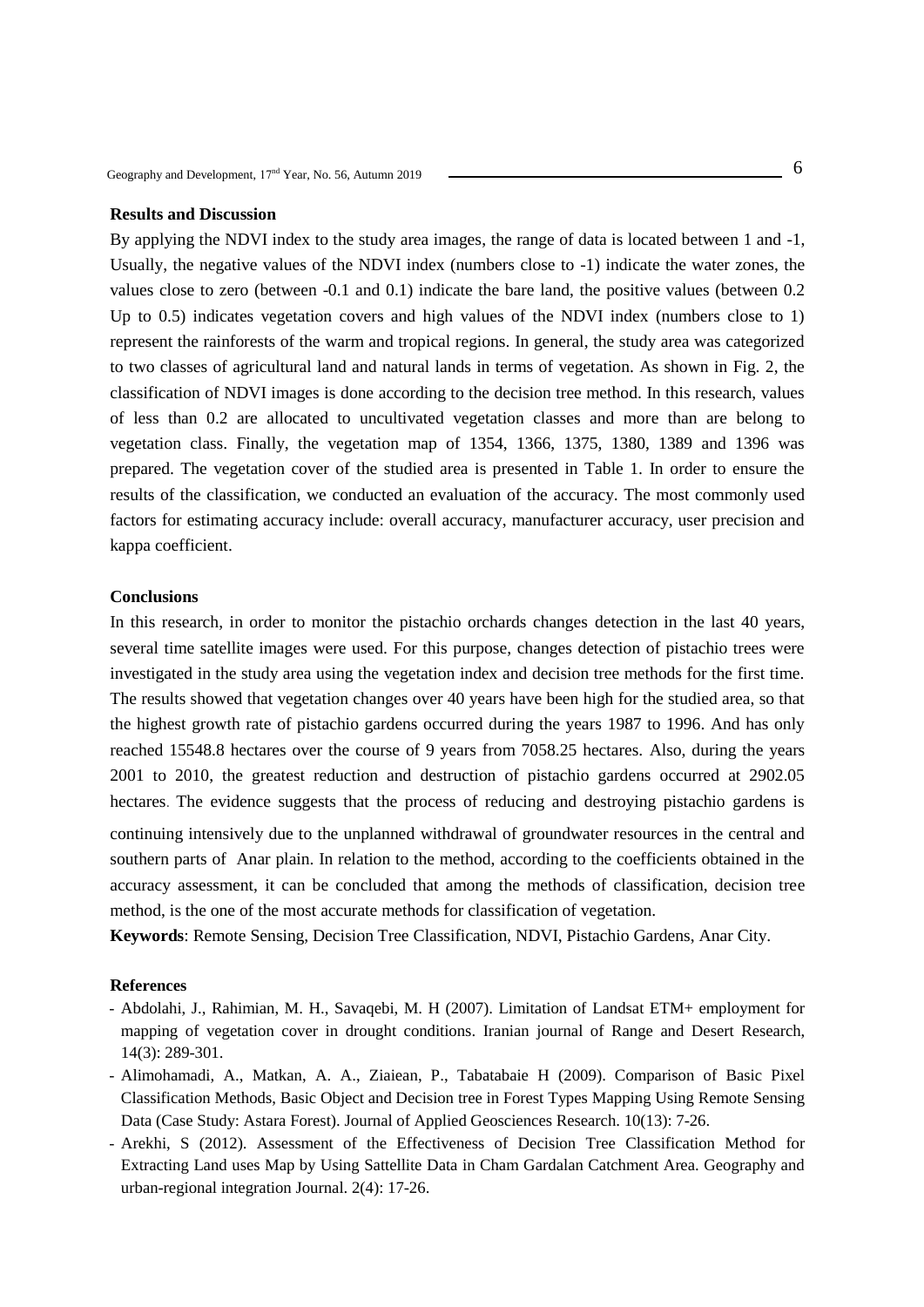- Arekhi, S., Niyazi, Y (2010). Assessing different remote sensing techniques to detect land use changes (Case study in Dareshahr, Ilam province). Iranian journal of Range and Desert Research. 17(1): 74-93.
- Du, Y., Teillet, P. M., and Cihlar, J (2002). Radiometric normalization of multi temporal high-resolution satellite images with quality control for land cover change detection. Remote Sensing of Environment 82: 123–134.
- Gao,Y., Mas, J.F. and Navarrete, A (2009). The improvement of an object-oriented classification using multi-temporal MODIS EVI satellite data. International Journal of Digital Earth, 2(3): 219 – 236.
- Jin, S., Yang, L., Zhu, Z., Homer, C (2017). A land cover change detection and classification protocol for updating Alaska NLCD 2001 to 2011. Remote Sensing of Environment 195(2017): 44–55.
- Koh, C.N; Lee, P.F; Lin, R.S (2006). "Bird species richness patterns of northern Taiwan: primary productivity, human population density, and habitat heterogeneity". Diversity & Distributions12 (5), 546-554.
- Lillesand, T. M., Kiefer, R. W (2000). Remote sensing and image interpretation. 4th ed., New York: John Wiley and Sons, 387 P.
- Lu, D., Mausel, P., Brondi´zio, E. and Moran, E (2004). Change detection techniques. INT. J. REMOTE SENSING, 25(12): 2365–2407.
- Mehrabi, A., Derakhshani, R (2010). Generation of integrated geochemical-geological predictive model of porphyry-Cu potential, Chahargonbad District, Iran. Geochimica ET Cosmochimica Acta. 74(12): A694.
- Mehrabi, A., Derakhshani, R., Rahnama-Rad, J (2009). Spatial Association of Mineralization and Fractures in Meiduk Porphyry Copper Mine. Journal of Geotechnical Gology (Applied Geology) 5(2): 148-155.
- Mohammadyari, F., Pourkhabaz, H., Tavakoli, M., Aghdar, H (2015). MappingVegetation and monitoring its Changes using Remote Sensing and GIS Techniques (Case study: Behbahancity). Geographical Data (SEPEHR). 23(92): 23-34.
- Mohammadi, M., Amiri M., Dastorani J (2016). Modeling land use changes of Ramin city in the Golestan province. MJSP. 19(4):141-158.
- Morawitz, D; Blewett, T; Cohen, A; Alberti, M (2006). Using NDVI to assess vegetative land cover. 277-295.
- Muzein BS (2006). Remote Sensing & GIS for Land Cover/ Land Use Change Detection and Analysis in the Semi-Natural Ecosystems and Agriculture Landscapes of the Central Ethiopian Rift Valley. Dresden, Germany: Technische Universitt Dresden; 66–70.
- Omidvar, K., Narangifard, M., Abbasi, H (2015). Detecting the Changes of land uses and vegetation cover using remote sensing in Yasooj city. Geography and urban-regional integration Journal. 5(16): 111-126.
- Pettorelli, N, Vik, O, Mysterud. A, Gaillard. J.M,. Tucker.C.J and Stenseth.N.C (2005). Using the satellite -derived NDVI to assess ecological responses to environmental change. J.Trends in ecology and evolution. 9(20): 34-45.
- Pooja, A.P., Jayanth, J., Kolivad, S (2011). Classification of RS data using Decision Tree Approach. International Journal of Computer Applications. 23(3): 118-128.
- Renza, D., Martinez, E., Molina, I., Ballesteros, D (2017). Unsupervised change detection in a particular vegetation land cover type using spectral angle mapper. Advances in Space Research 59(2017): 2019- 2031.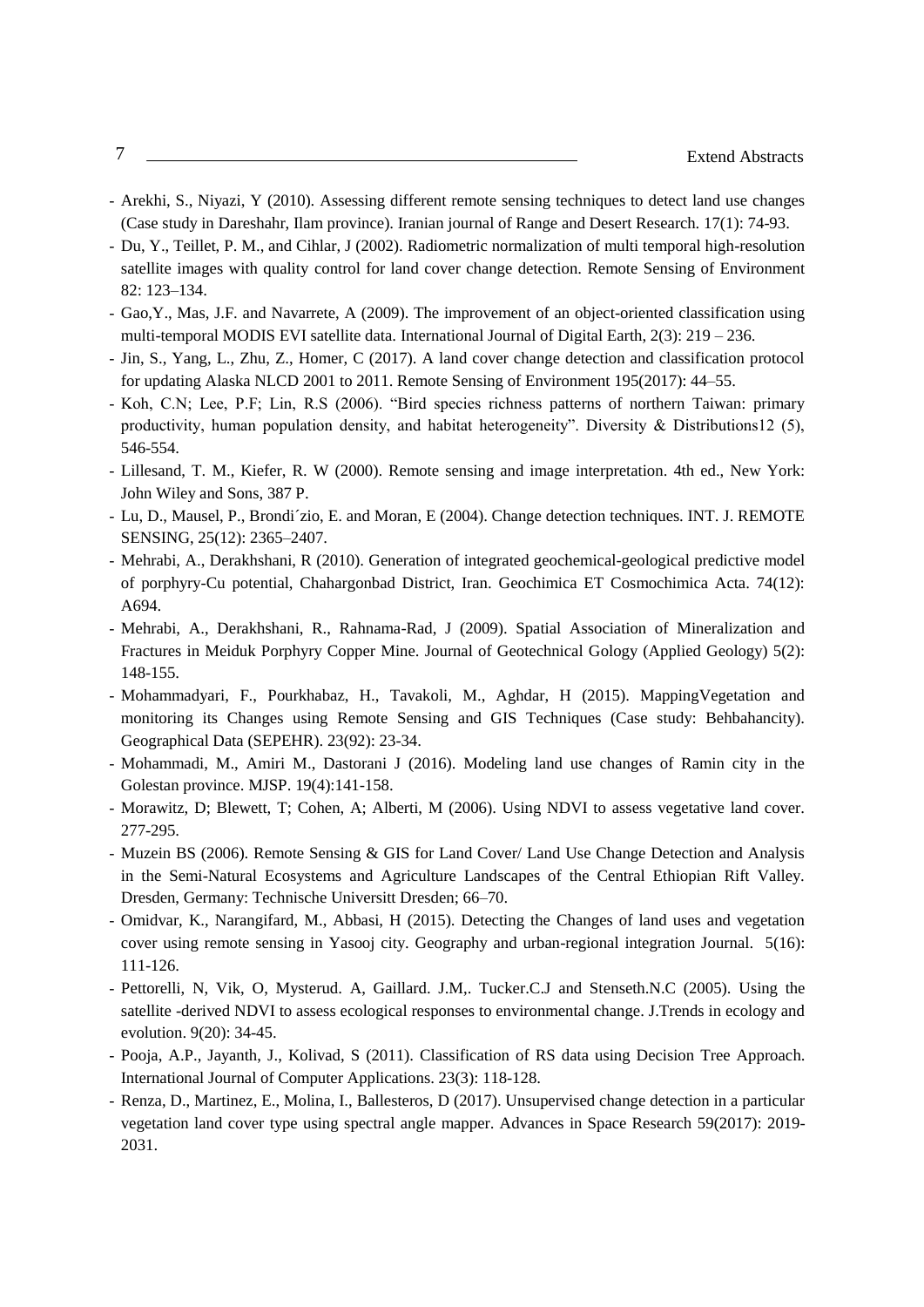Geography and Development 17nd Year-No.56– Autumn 2019 Received: 25/04/2018 Accepted: 21/02/2019 PP: 8-12

# **Identification of Factors Influencing Wheat Growers' Adaptation Behaviors Under Climate Change Conditions (Case Study: Kermanshah County)**

**Yousof Azadi** Ph.D Student of Agricultural Development University of Zanjan

#### **Dr. Masoumeh Forozani**

Associate Professor of Agricultural Extension & Education, Agriculture & Natural Resources University of Khuzestan, Mollasani, Khuzestan

**Dr. Masoud Yazdanpanah**

Associate Professor of Agricultural Extension & Education, Agriculture & Natural Resources**,**  University of Khuzestan, Mollasani, Khuzestan

**Dr. Hosein Mahmoudi**

Assistant Professor of Sociology of Agriculture University of Shahid Beheshti, Tehran

#### **Introduction**

Climate change is one of the most important environmental threats facing humanity *(Azadi et al., 2017: 95; Yazdanpanah and Zobeidi, 2017: 124; Zobeidi et al. 2016: 377; Clayton et al., 2015: 640)* and one of the most important topics in the scientific community of the world *(Aksit et al., 2018:550; Chen et al., 2014: 294)*. The literature abounds with evidences that global climate change is expected to have negative impacts on socio-economical sectors, particularly in agriculture sector *(Waongo et al., 2015: 23).*

Mitigation and adaptation are essential and complementary policy responses to meet the challenges presented by climate change *(Lemmen et al., 2008: 22).* The climate change adaptation strategy seeks to reduce the vulnerability of human and natural systems to climate change effects and adaptation in agriculture refers to the adjustments of agricultural practices and activities that reduce the potential damage caused by climate change *(Zamasiya et al., 2017: 233).*

Iran is considered as the world's climatic zoning in arid and semi-arid regions (*Hoseini et al., 2013: 2)*. However, the negative the impacts of climate change will be so severe in this areas such as Iran *(Karimi et al., 2018: 2)*. According to available evidence, farmers in Kermanshah are one of the most vulnerable communities against this phenomenon. Therefore, this research is done with the purpose of identification of factors influencing wheat growers' adaptation behaviors under climate change conditions at Kermanshah County.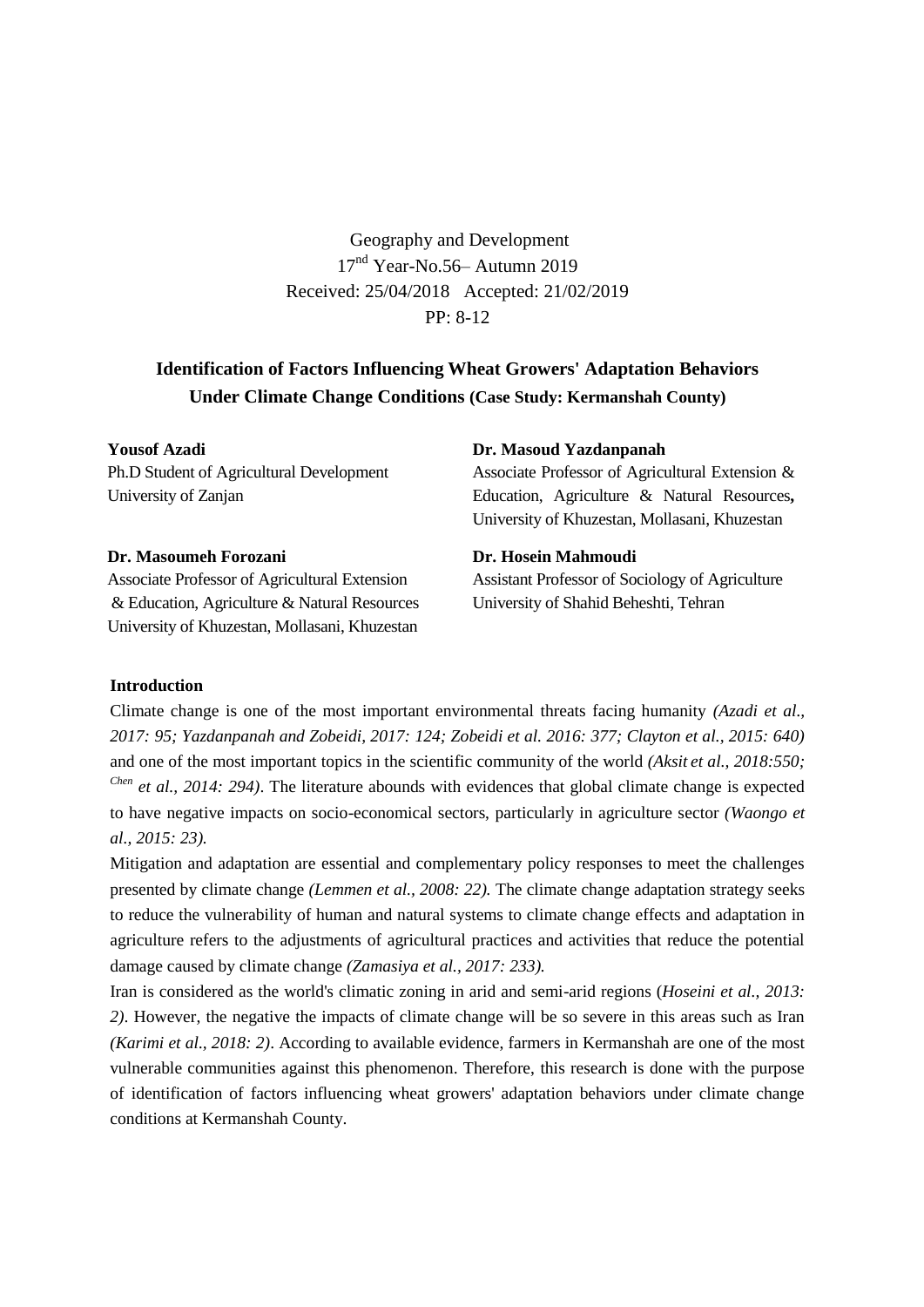## **Methods and Material**

In this study a survey research method was used and the main tool for data collection was a questionnaire. Study population was all wheat growers' of Kermanshah county (N=30000). Statistical sample was 380 Wheat growers' that determined by Krejcie and Morgan table and a Multi-Stage Cluster Sampling was used to collect data from grower using questionnaire. A panel of experts confirmed the face validity of the questionnaire. Moreover, Cronbach's alpha reliability coefficients for the pilot study assessment were employed to refine the questions to be prepared for the final questionnaire (0.546 to 0.889). To analyze the information, structural equation modeling and statistical analysis methods were used. They were calculated by SPSS<sub>version24</sub> and AMOS<sub>version20</sub> software. To get the required map,  $ArcGIS<sub>10.6.1</sub>$  software was applied.

## **Results and Discussion**

Regarding demographic variables, the age of the participants ranged from 25 to 84 with a mean value of 48.67 years (S.D.  $= 12.47$ ). The sample consisted of 13 female farmers (3.7%) and 337 male farmers (96.3%).A Pearson correlation test was used to investigate the relationship between all variables. The results revealed a significant relationship between farm production practices and other variables, including farm financial management ( $r = 0.254$ ), government programs and insurance ( $r =$ 0.318), belief (r= 0.390), Risk perception (r= 0.398), concern (r= 0.345), knowledge (r= 0.824), profit-orientation ( $r= 0.366$ ) and self-efficacy ( $r=-0.340$ ).

We analyzed empirical data from the survey with the help of structural equation modeling. Farm production practices, farm financial management and government programs and insurance was selected as the dependent variable and belief, profit-orientation, risk perception, concern knowledge, self-efficacy as independent variables and entered into the SEM. Path relationships revealed that the variables of profit-orientation, concern, self-efficacy, and risk perception has direct effects on the farm production practices. Collectively, these variables are capable, 38 percent of the variability farm production practices. Also, the variable of concern has direct effects and the variables of belief and knowledge has indirect effects on the farm financial management. Collectively, these variables are capable, 22 percent of the variability farm financial management. As well as, the variable of concern has direct effects and the variables of belief and knowledge has indirect effects on the government programs and insurance. Collectively, these variables are capable, 25 percent of the variability government programs and insurance.

#### **Conclusion**

In order to reduce the effects and consequences of climate change, it is necessary to adapt farmers to climate change. This means that farmers with appropriate adaptation measures can protect their livelihoods against the effects of climate change. This study was conducted to identification of factors influencing wheat growers' adaptation behaviors under climate change conditions at Kermanshah County. In this study, the relationship and effect of six variables (belief, profitorientation, risk perception, concern knowledge and self-efficacy) on the three categories of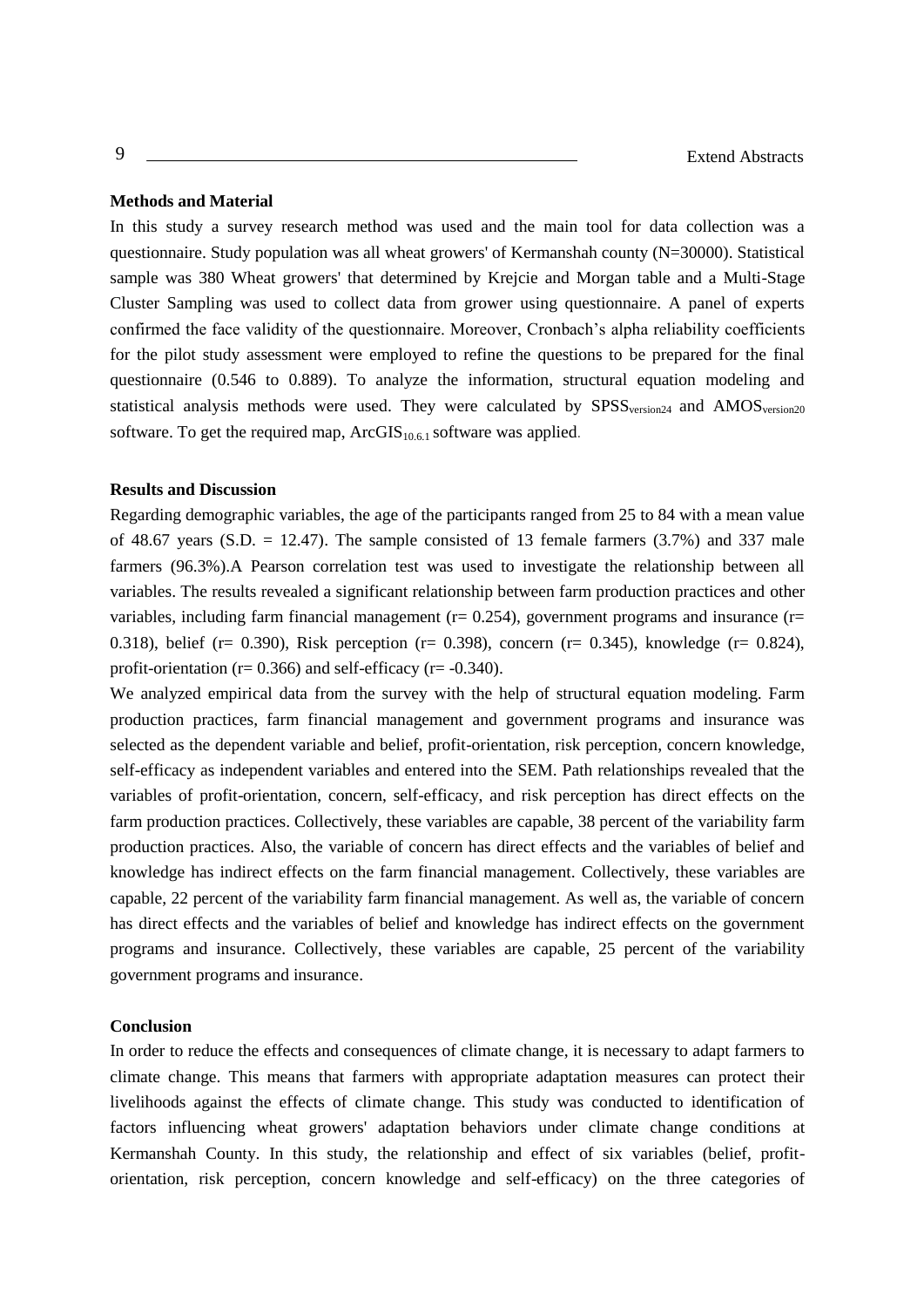adaptation behavior (Farm production practices, farm financial management and government programs and insurance) of wheat farmers under climate change conditions were investigated. To better participate and more farmers in climate change adaptation strategies to increase risk perception and farmers' belief climate change that increases the adoption of adaptive behaviors, it is suggested that examples of climate change effects be shown to farmers. In this way, farmers' perception of the risk and beliefs about the consequences of climate change will be improved.

**Keywords:** Climate Change, Adaptation Behavior, Risk Perception, Belief, Growers, Kermanshah

- Aksit, O., McNeal, K. S., Gold, A. U., Libarkin, J. C., and Harris, S. (2018). The influence of instruction, prior knowledge, and values on climate change risk perception among undergraduates. Journal of Research in Science Teaching, 55, 550-572.
- Azadi, Y., Yazdanpanaha, M., Forouzani, M., and Mahmoudi, H. (2017). Investigating the adaptive behavior of dryland wheat growers facing climate change in Kermanshah County: By protection motivation theory. Journal of Agroecology, 7, 94–106.
- Chen, J., Huang, P., McCarl, B.A., and Shiva, L. (2014). Climate Change, Society, and Agriculture: An Economic and Policy Perspective. Encyclopedia of Agriculture and Food Systems, 294-306.
- Clayton, S., Devine-Wright, P., Stern, P. C., Whitmarsh, L., Carrico, A., Steg, L., Swim, J., and Bonnes, M. (2015). Psychological research and global climate change. Nature Climate Change, 5, 640-646.
- Hoseini, S. S., Nazari, M., and Araghinejad, S. (2013). Investigating the impacts of climate on agricultural sector with emphasis on the role of adaptation strategies in this sector. Iranian Journal of Agricultural Economics and Development Research, 44, 1-16.
- Karimi, V., Karami, E., and Keshavarz, M. (2018). Climate change and agriculture: Impacts and adaptive responses in Iran. Journal of Integrative Agriculture, 17, 1-15.
- Lemmen, D. S., Warren, F. J., Lacroix, J., and Bush, E. (2008). From impacts to adaptation: Canada in a changing climate. Government of Canada, Ottawa.
- Waongo, M., Laux, P., and Kunstmann, H. (2015). Adaptation to climate change: The impacts of optimized planting dates on attainable maize yields under rainfed conditions in Burkina Faso. Agricultural and Forest Meteorology, 205, 23-39.
- Yazdanpanah, M., and Zobeidi, T. (2017). Beliefs and Risk Perception of Farmers' of Khuzestan Province toward Climate Change. Natural Environmental Hazards, 6, 123–140.
- Zamasiya, B., Nyikahadzoi, K., and Mukamuri, B. B. (2017). Factors influencing smallholder farmers' behavioural intention towards adaptation to climate change in transitional climatic zones: A case study of Hwedza District in Zimbabwe. Journal of Environmental Management, 198, 233-239.
- Zobeidi, T., Yazdanpanah, M., Forouzani, M., and Khosravipour, B. (2016). Typology of Wheat and Vegetable Farmers' Perception towards Climate Change through of Q-Methodology. Journal of Rural Research, 7, 374-391.
- Aksit, O., McNeal, K. S., Gold, A. U., Libarkin, J. C., and Harris, S. (2018). The influence of instruction, prior knowledge, and values on climate change risk perception among undergraduates. Journal of Research in Science Teaching, 55, 550-572.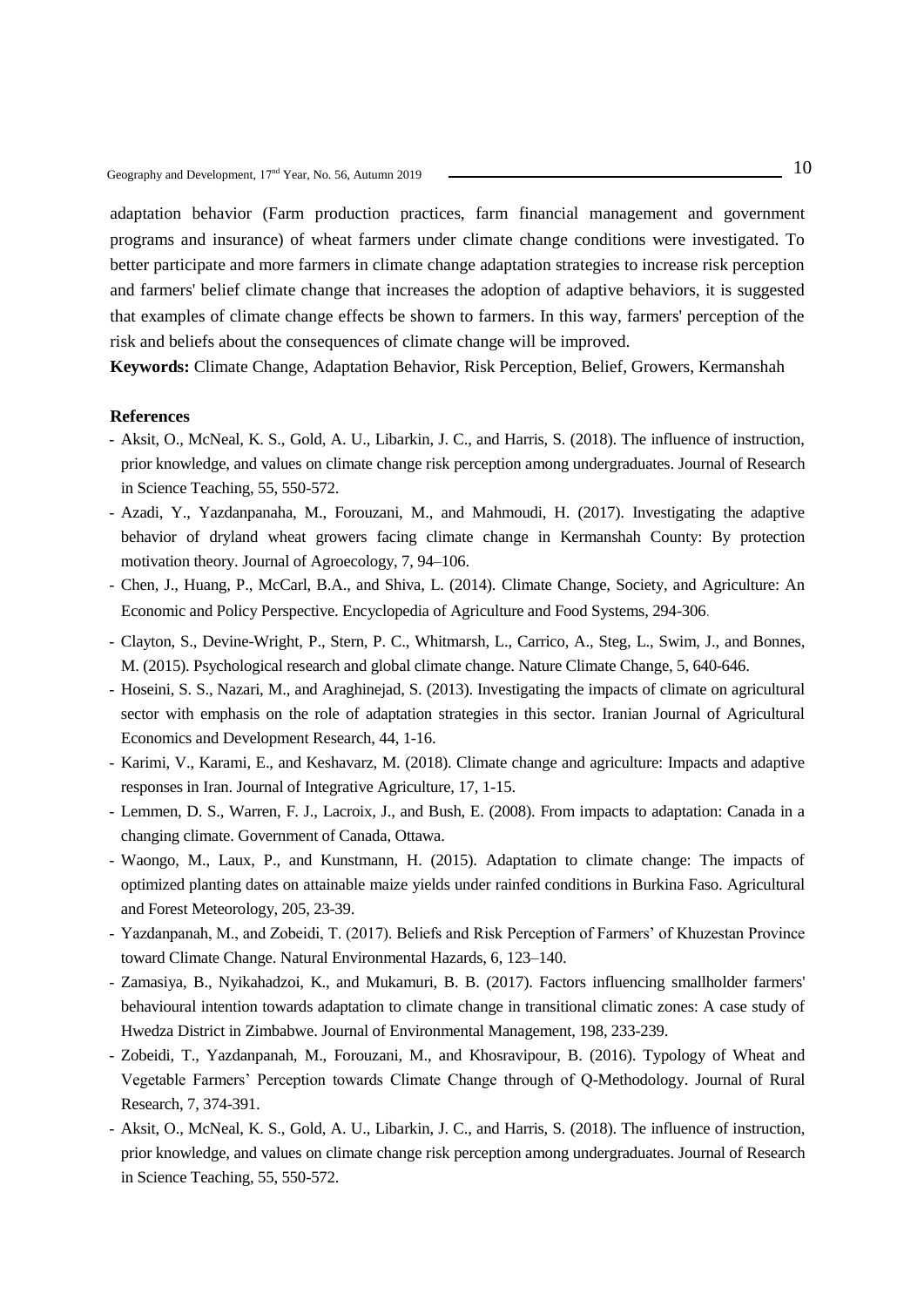- Alam, M., Siwar, C., Molla, R., Toriman, M., and Talib, B. (2010). Socioeconomic impacts of climatic change on paddy cultivation: an empirical investigation in Malaysia. Journal of Knowledge Globalization, 3(2), 71-84.
- Arbuckle, J. G., Morton, L. W., and Hobbs, J. (2013). Farmer beliefs and concerns about climate change and attitudes toward adaptation and mitigation: Evidence from Iowa. Climatic Change, 118 (3-4), 551-563.
- Asia, C. S. R. (2011). Climate Change Adaptation: Engaging business in Asia. Corporate Social Responsibility Asia, 1 -37.
- Azadi, Y., Yazdanpanah, M., Forouzani, M., and Mahmoudi, H. (2019a). Farmers' adaptation choices to climate change: a case study of wheat growers in Western Iran. Journal of Water and Climate Change, 10 (1), 102-116.
- Azadi, Y., Yazdanpanah, M., and Mahmoudi, H. (2019b). Understanding smallholder farmers' adaptation behaviors through climate change beliefs, risk perception, trust, and psychological distance: Evidence from wheat growers in Iran. Journal of Environmental Management, 250, 109456.
- Baptiste,A.K(2018). Climate change knowledge, concerns, and behaviors among Caribbean fishers. Journal of Environmental Studies and Sciences, 8, 51-62.
- Blennow, K., and Persson, J. (2009). Climate change: Motivation for taking measure to adapt. Global Environmental Change, 19 (1), 100-104.
- Burnham, M., and Ma, Z. (2017). Climate change adaptation: factors influencing Chinese smallholder farmers' perceived self-efficacy and adaptation intent. Regional Environmental Change, 17 (1), 171-186.
- Chen, J., Huang, P., McCarl, B.A., and Shiva, L. (2014). Climate Change, Society, and Agriculture: An Economic and Policy Perspective. Encyclopedia of Agriculture and Food Systems, 294-306.
- Clayton, S., Devine-Wright, P., Stern, P. C., Whitmarsh, L., Carrico, A., Steg, L., Swim, J., and Bonnes, M. (2015). Psychological research and global climate change. Nature Climate Change, 5 (7), 640-646.
- Coward, H. (1998). Traditional and modern approaches to the environment on the Pacific Rim: tensions and values. SUNY Press.
- Eggers, M., Kayser, M., and Isselstein, J. (2015). Grassland farmers' attitudes toward climate change in the North German Plain. Regional Environmental Change, 15 (4), 607-617.
- Gifford, R., Kormos, C., and McIntyre, A. (2011). Behavioral dimensions of climate change: Drivers, responses, barriers, and interventions. Climate Change, 2 (6), 801-827.
- Halvorsen, L. J (2003). Profit Orientation and Altruism in Economic Life. Paper to NOLD Conference in Troms, April 23– 27th, Troms, Norway.
- Karimi, V., Karami, E., and Keshavarz, M. (2018). Climate change and agriculture: Impacts and adaptive responses in Iran. Journal of Integrative Agriculture, 17, 1-15.
- Läpple, D., and Van Rensburg, T. (2011). Adoption of organic farming: Are there differences between early and late adoption?. Ecological economics, 70 (7), 1406-1414.
- Le Dang, H. (2014). Adaptation to climate change: the attitude and behaviour of rice farmers in the Mekong Delta, Vietnam.
- Lemmen, D. S., Warren, F. J., Lacroix, J., and Bush, E. (2008). From impacts to adaptation: Canada in a changing climate. Government of Canada, Ottawa.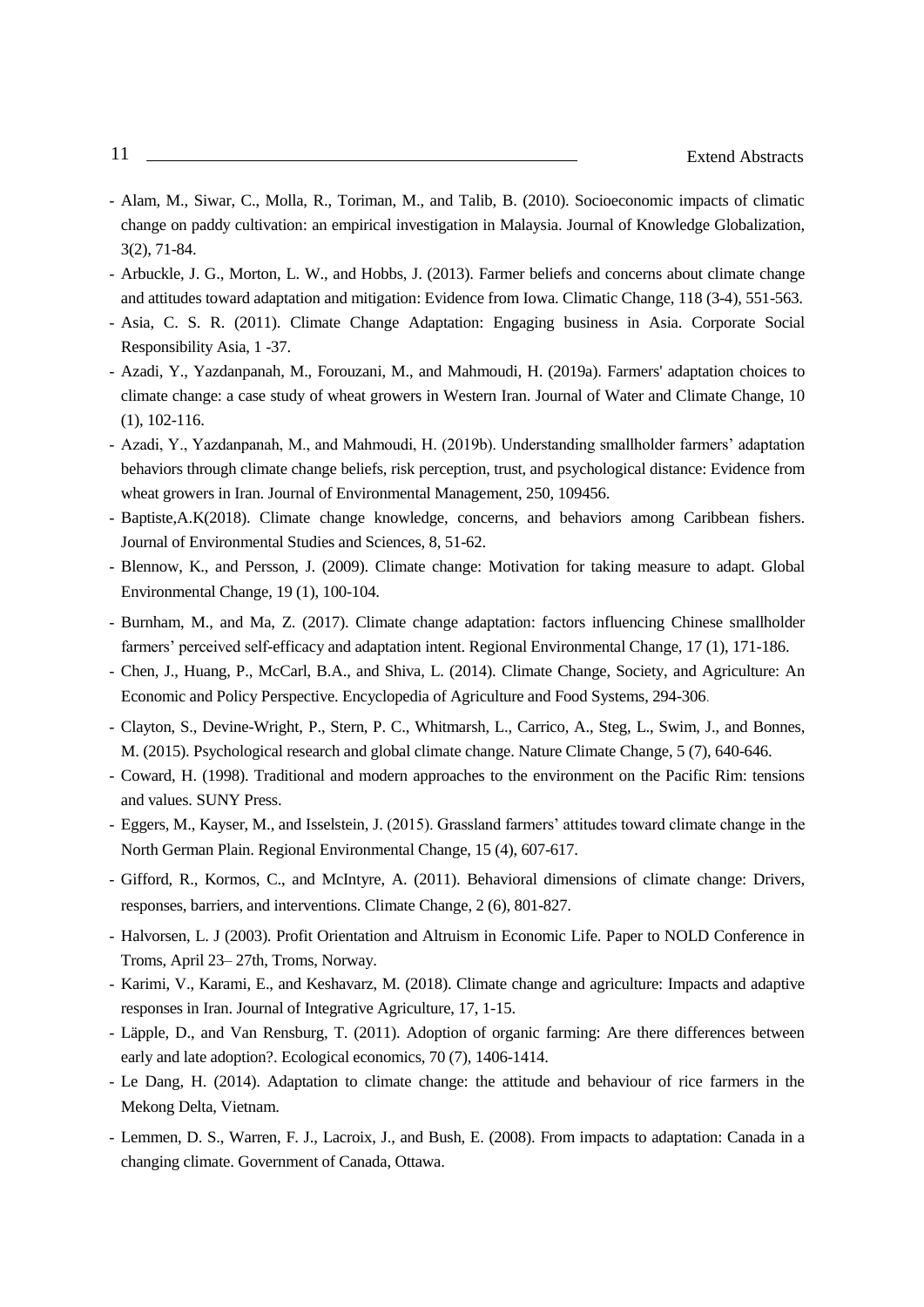Geography and Development, 17<sup>nd</sup> Year, No. 56, Autumn 2019 ——————————————————————————————————<sup>12</sup>

- Li, S., Juhász-Horváth, L., Harrison, P. A., Pintér, L., and Rounsevell, M. D. (2017). Relating farmer's perceptions of climate change risk to adaptation behaviour in Hungary. Journal of Environmental Management, 185, 21-30.
- Menapace, L., Colson, G., and Raffaeli, R (2014). Farmers' Climate Change Risk Perceptions: An Application of the Exchangeability Method. Paper presented at the EAAE 2014 Congress Agri-Food and Rural Innovations for Healthier Societies, August 26-29th, Ljubljana, Slovenia.
- Mercado, R. M. (2016). People's Risk Perceptions and Responses to Climate Change and Natural Disasters in Baseco Compound, Manila, Philippines. Procedia Environmental Sciences, 34, 490-505.
- Narayan-Parker, D. Measuring Empowerment: Cross-Disciplinary Perspectives; World Bank: Washington, DC, USA, 2005.
- National Research Council. (2010). America's Climate Choices, Panel on Adapting to the Impacts of Climate Change. Adapting to Climate Change.
- Otitoju, M. A., and Enete, A. A. (2016). Climate change adaptation: Uncovering constraints to the use of adaptation strategies among food crop farmers in South-west, Nigeria using principal component analysis (PCA). Cogent Food and Agriculture, 2 (1), 1-11.
- Prokopy, L. S., Arbuckle, J. G., Barnes, A. P., Haden, V. R., Hogan, A., Niles, M. T., and Tyndall, J. (2015). Farmers and climate change: a cross-national comparison of beliefs and risk perceptions in highincome countries. Environmental management, 56 (2), 492-504.
- Raparthi, K. (2016). Assessing the Initiatives in Climate Responsive and Energy Efficient Architecture: Bridging the Gap between Architectural Research and Practice. International Journal for Science and Advance Research in Technology, 2 (6), 94- 101.
- Reser, J. P., Bradley, G. L., Glendon, A. I., Ellul, M. C., and Callaghan, R. (2012). Public risk perceptions, understandings and responses to climate change in Australia and Great Britain. Gold Coast, Qld: Griffith Climate Change Response Adaptation Facility.
- Smit, B., and Skinner, M. W. (2002). Adaptation options in agriculture to climate change: a typology. Mitigation and adaptation strategies for global change, 7 (1), 85-114.
- Tobler, C., Visschers, V. H., and Siegrist, M. (2012). Consumers' knowledge about climate change. Climatic change, 114 (2), 189-209.
- Ung, M., Luginaah, I., Chuenpagdee, R., and Campbell, G. (2015). Perceived Self-Efficacy and Adaptation to Climate Change in Coastal Cambodia. Climate, 4 (1), 1.-16.
- Vignola, R., Klinsky, S., Tam, J., and McDaniels, T. (2013). Public perception, knowledge and policy support for mitigation and adaption to climate change in Costa Rica: comparisons with North American and European studies. Mitigation and Adaptation Strategies for Global Change, 18 (3), 303-323.
- Waongo, M., Laux, P., and Kunstmann, H. (2015). Adaptation to climate change: The impacts of optimized planting dates on attainable maize yields under rainfed conditions in Burkina Faso. Agricultural and Forest Meteorology, 205, 23-39.
- Zamasiya, B., Nyikahadzoi, K., and Mukamuri, B. B (2017). Factors influencing smallholder farmers' behavioural intention towards adaptation to climate change in transitional climatic zones: a case study of Hwedza District in Zimbabwe. Journal of Environmental Management, 198, 233-239.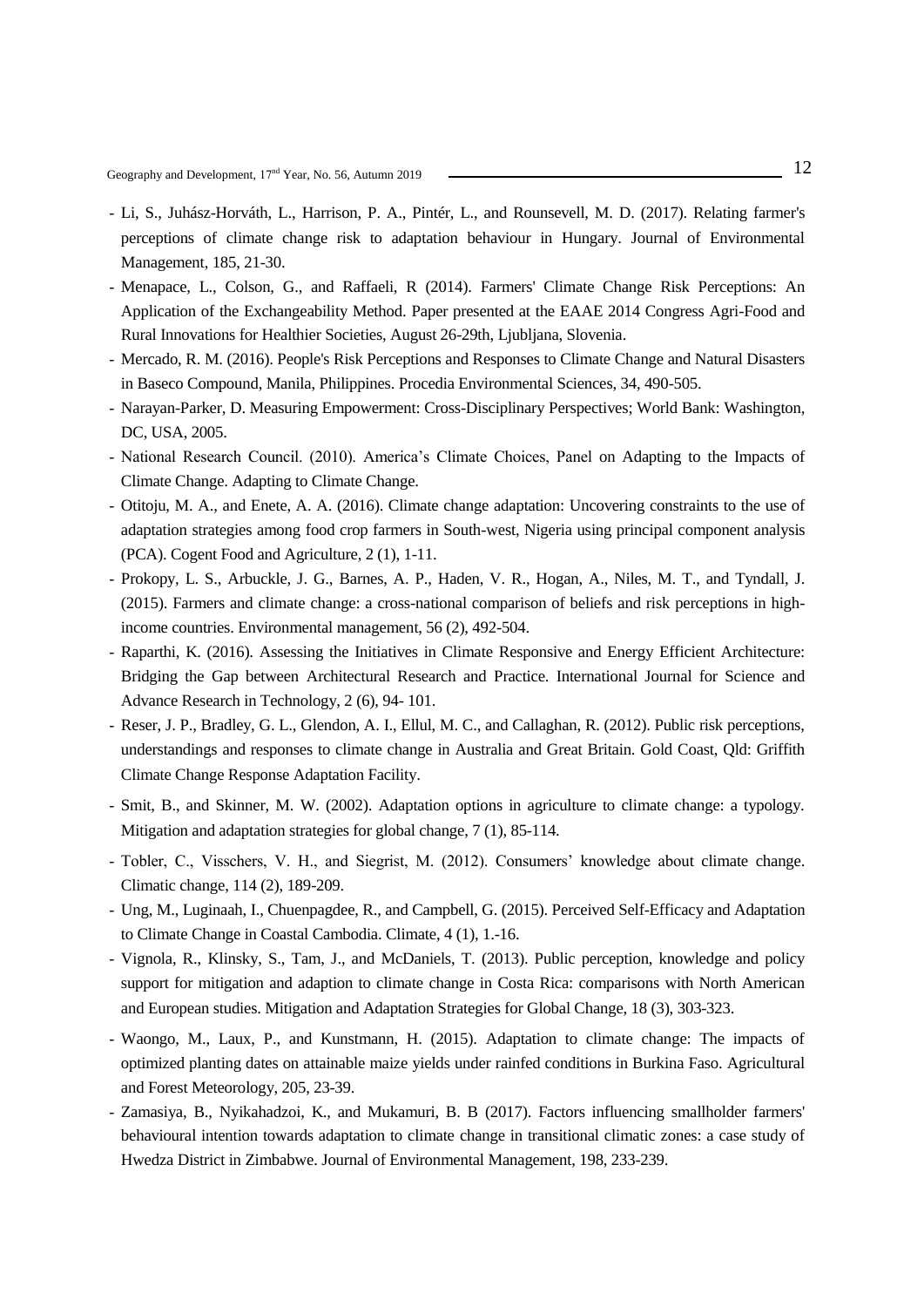Geography and Development 17<sup>nd</sup> Year-No.56– Autumn 2019 Received: 12/09/2018 Accepted: 25/12/2018 PP: 13-15

# **Integrating SmartGrowth Principles and in Fill Development Strategy in Identifying Physical Capacities of Inner City Development (Case Study: Tabriz Region 3)**

| Dr. Hasan Mahmoudzadeh                                | Roya Abedini Iranq                           |
|-------------------------------------------------------|----------------------------------------------|
| Associate Professor of Geography & Urban Planning     | M.Sc of Geography & Urban Planning           |
| <b>Faculty of Planning and Environmental Sciences</b> | Faculty of Planning & Environmental Sciences |
| University of Tabriz                                  | University of Tabriz                         |
|                                                       |                                              |

## **Introduction**

In Third World countries, physical growth and the pattern of physical development, which has occurred in most cases with a low density and sporadic nature, has become the hallmark of many cities in the developing world *(UN-Habitat 2012: 29).* In other words, the rapid growth of cities around the world, especially in developing countries, occurs when cities do not have the ability to provide services for the population that has been added, and this has led to the dispersal and destruction of land around towns. Yet, each year, cities attract new immigrants, resulting in an increase in illegal settlements and marginal settlements *(Choen, 2006: 64)*. The share of Tabriz from the area of urban wastewater of the province is 2522 hectares, among which the area of worn out texture of area 3 is 233.63 hectares and with 8.4 percent of the worn out texture in comparison with the area of the region. *(Housing and Urbanization of East Azarbaijan province, 2012)*, using this The approach can identify internal development capacities in both empty and physical areas, so the common means of smart growth and intermediate development can be described as both developmental. Here, the question arises whether the potential of Tabriz 3 region for the development of intermediate growth by combining the principles of smart growth offers better capability to improve the spatial region of the region?

#### **Methods and Material**

The present study is descriptive-analytic and has a developmental-applied nature. According to the research objective and purpose, the unit of analysis, households in the neighborhood have been selected. [We](https://fastdic.com/word/We) [have](https://fastdic.com/word/have) [interpolated](https://fastdic.com/word/interpolated) [maps](https://fastdic.com/word/maps) [using](https://fastdic.com/word/using) [LISREL](https://fastdic.com/word/LISREL) [and](https://fastdic.com/word/and) [GIS](https://fastdic.com/word/GIS) [software,](https://fastdic.com/word/software) And then Region Three based on social indicators. We prioritized physical and environmental, respectively.

# **Results and Discussion**

The physical expansion of cities is a dynamic and continuous process in which the physical limits of the city and its physical spaces increase in terms of both vertical and horizontal directions in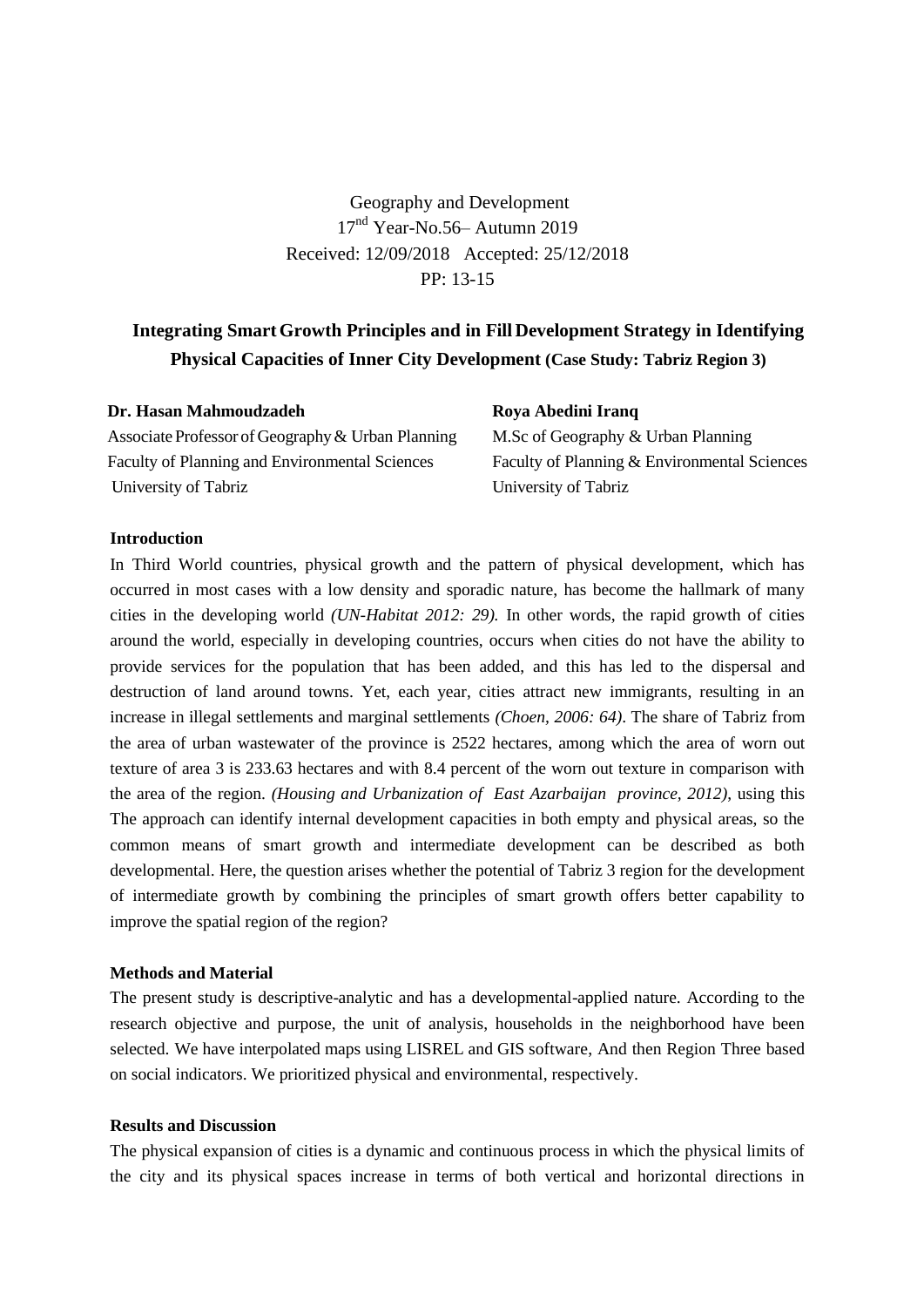quantitative and qualitative terms. Each of these two methods creates an individual body different from one another. Physical growth appears in the form of an increase in the city's scope, or so-called horizontal expansion, and vertical growth appears as an intrusion of the urban population and the growth pattern of the urbanized city. Today, most developing countries are dissatisfied with the spatial expansion of their settlements. In fact, the disproportionate growth and development of cities and congestions outside of their size, including the problems and problems of today's cities, have led to phenomena such as marginalization, unpredictable expansion, and so on. Intelligent growth contrary to the widespread growth of the city, aimed at reducing the consequences and problems of urban sprawl in urban areas, on the creation of viable communities, proximity to nature and the protection of open spaces and valuable land, revitalization and Revitalizing the central part of the city, limiting the peripheral growth of the city, reducing the reliance on personal cars and...

## **Conclusion**

In this regard, and in line with the research question, the level of utilization of the neighborhoods of the three metropolitan areas of Tabriz in terms of social, physical and environmental indicators has been studied. The results of the study show that the t value obtained from the regression output for intelligence indicators is greater than 1.96 and the significance level of the test (0.000) is less than the value of the error coefficient of the research (0.05) Therefore, there is a significant difference between the different districts of area three in terms of physical, social and environmental indicators of smart growth. In connection with the question, in most components of the three indicators of intelligent growth (social, physical, environmental), it turned out that the southern part of the three regions, including neighborhoods (Maralan and Taleghani, Imamiyeh), are in an unfavorable situation, The central and northern areas of the three areas, including the neighborhoods (street, garden hamal, Chernandb, lilabad).

- Raising the per capita level of green space in the studied area is highly felt in the neighborhoods and areas of the city due to their lack of and unequal distribution.
- Increasing population density in Tabriz 3 district through high-rise building in areas and areas with capacity in Tabriz 3.
- Aid to local communities to improve the streets and pedestrians available to build pedestrian communities.
- Preparation of a program for the identification and reconstruction of abandoned and abandoned buildings in neighborhoods of Tabriz 3.
- Education and awareness among citizens in order to increase participation in upgrading and modernization projects in general, intermediate expansion plans.
- Focus on local activities in neighborhoods in District 3, and as a result of increasing the quality of life, more security and more environmentally-friendly, as well as supporting businesses and services that are meant to create environments for boosting business and economic activity.

**Keywords:** Smart growth, Infill development, Gis.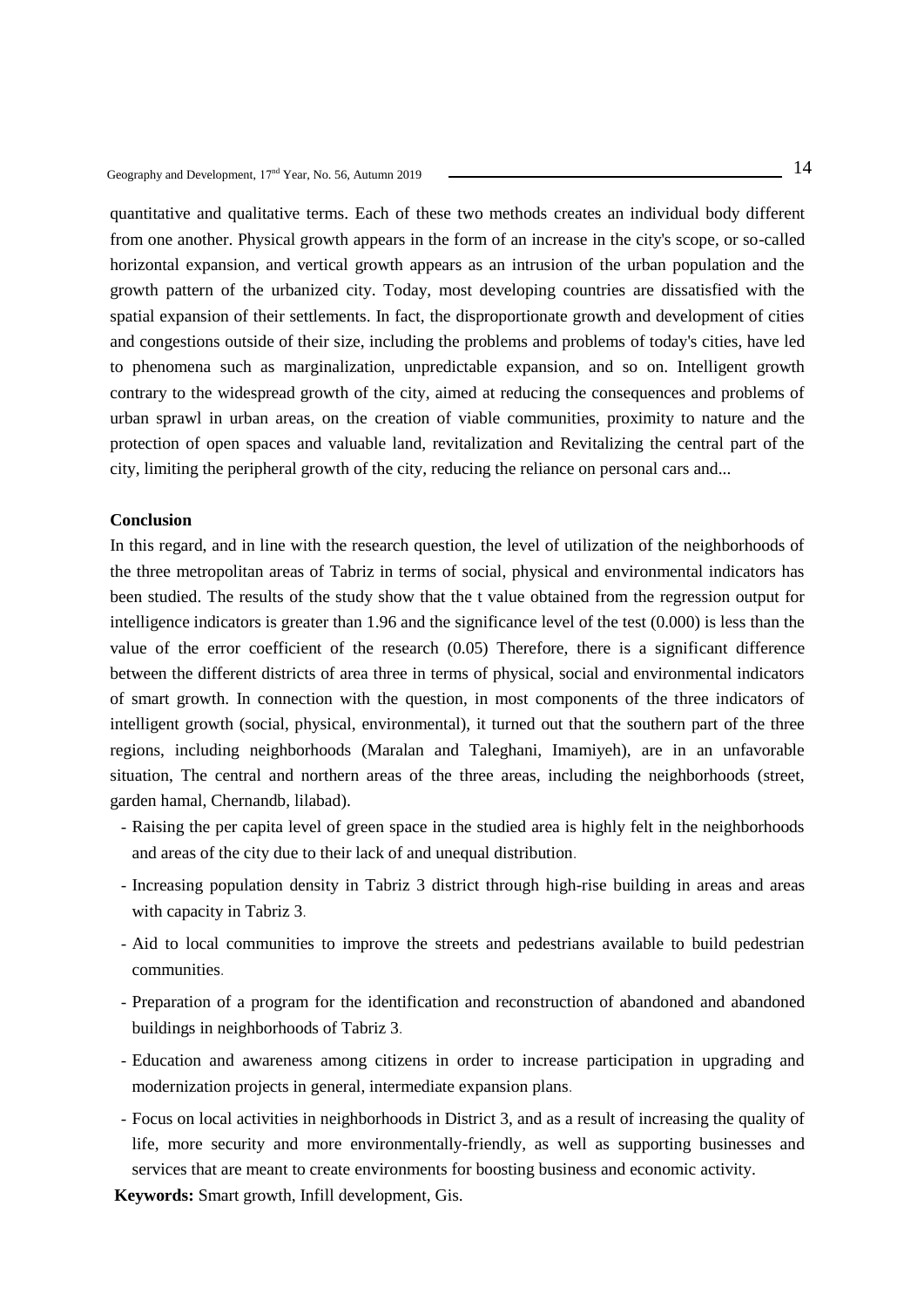- Gholami, Masoud, Hevardi, Hamid Reza, Narimani, Masoud, (1394). Strategic Development of Physical and Sustainable Form of Isfahan City with Intelligent Growth Approach and Compressed City, Urban Management Quarterly, No. 41, PP. 339-358.
- Rahnama, Mohammad Rahim, Hayati, Salman, (1393). Analysis of Smart Growth Indices in Mashhad, Quarterly Journal of Urban Planning, Vol. 1, No. 4, PP.98-71.
- Zanganeh Shahraki, Saeed (1390). Socio-economic and environmental effects of horizontal expansion of the city and how to apply urban intelligent growth policies (Case study: Tabriz city). Ph.D. in Geography and Urban Planning, Faculty of Geography, University of Tehran.
- Arabic, Zahra, Hatami, Davood, Tahmasebi, Ghobad, (1392). Study of land use changes in urban areas in comprehensive plans of Izeh city (1375-1385), the first national conference and architecture and sustainable urban spaces, Ferdowsi University of Mashhad, Department of Applied Research.
- Galichi Molaei, Mohammad (1392), Estimation of Urban Distribution Process with Emphasis on Intelligent Growth Concentration Indicators (Case Study: District 2 of Tehran), Master's thesis, Tarbiat Modares University.
- Worn texture layer, Housing and Housing in East Azarbaijan province (1391). Other Layers, Municipality, Map of Vanished Texture Range of Tabriz Metropolis.
- Iranian Statistics Center, (1390,1395), General Results of Population Census and Masonan, Statistics Center of Iran.
- Razi Periy Consulting Engineers (1391), Development and Development Project (comprehensive) of Tabriz City, Current Status Studies, Ministry of Roads and Urban Development, Road Administration and Urban Development Office of East Azarbaijan Province.
- Nastaran, Mahin, Ghodsi, Narges (1394), Identifying the Predictability of Intermediate Development in Inefficient Districts of City Centers (Case Study: Isfahan, Isfahan), Journal of Urban Planning and Research, Vol. 6, No. 20, PP.68 -51
- Cash, Asadullah (2011), "Man and City", Volume I, Printed, Bu-Ali Sina University Press, Hamedan.
- APUR (2005), Mission de l'APUR à Theran, Atelier Parisien d'Urbanisme, Paris, France
- Chrysochoou. M. (2012) "A GIS and indexing scheme to screen brownfields for area-wide redevelopment planning". Landscape and Urban Planning, 105, 187–198.
- Cohen, B. (2006) Urbanization in Developing Countries: Current Trends, Future Projections, and Key Challenges for Sustainability, Technology in Society, 28, PP.63–80.
- Edwards, Mary and Haines, Anna (2007). Evaluating Smart Growth: Implications for Small Communities, Journal of Planning Education and Research, 49. 64.
- ICMA & SGN. (2011). getting to Smart Growth: 100 policies for implemention, Meriland press
- Infill Development Standards and Policy Guide, Center of Urban Policy Research,Edward J. Bloustein School of Planning & Public Policy Rutgers, The State University Of NewJersey New Brunswick,, June, 2006 (revised April 2007).
- Kui, Ren &et dl. (2009), Urban Smart Growth based on Optimal Allocation of Land Resource, Management and Service Science, International Conference on
- Maria Roth, E. (2000), The Impact of Design upon Urban Infill Development ,Virginia Polytechnic Institute and State University.
- Rezazade Hafez, Mahsume, Islamirad, Razieh, Hashemzehi, fatemeh, (2016), Analyzing the Revitalization strategies of Historical Fabric with the Approach of Endogenous Development case study(1.2&3 Regional of zahedan city), Journal of Geology, PP.363-371.
- UN-Habit .2012, State of the Worlds Cities 2012/2013, Prosperity of Cities, Routlede, New York.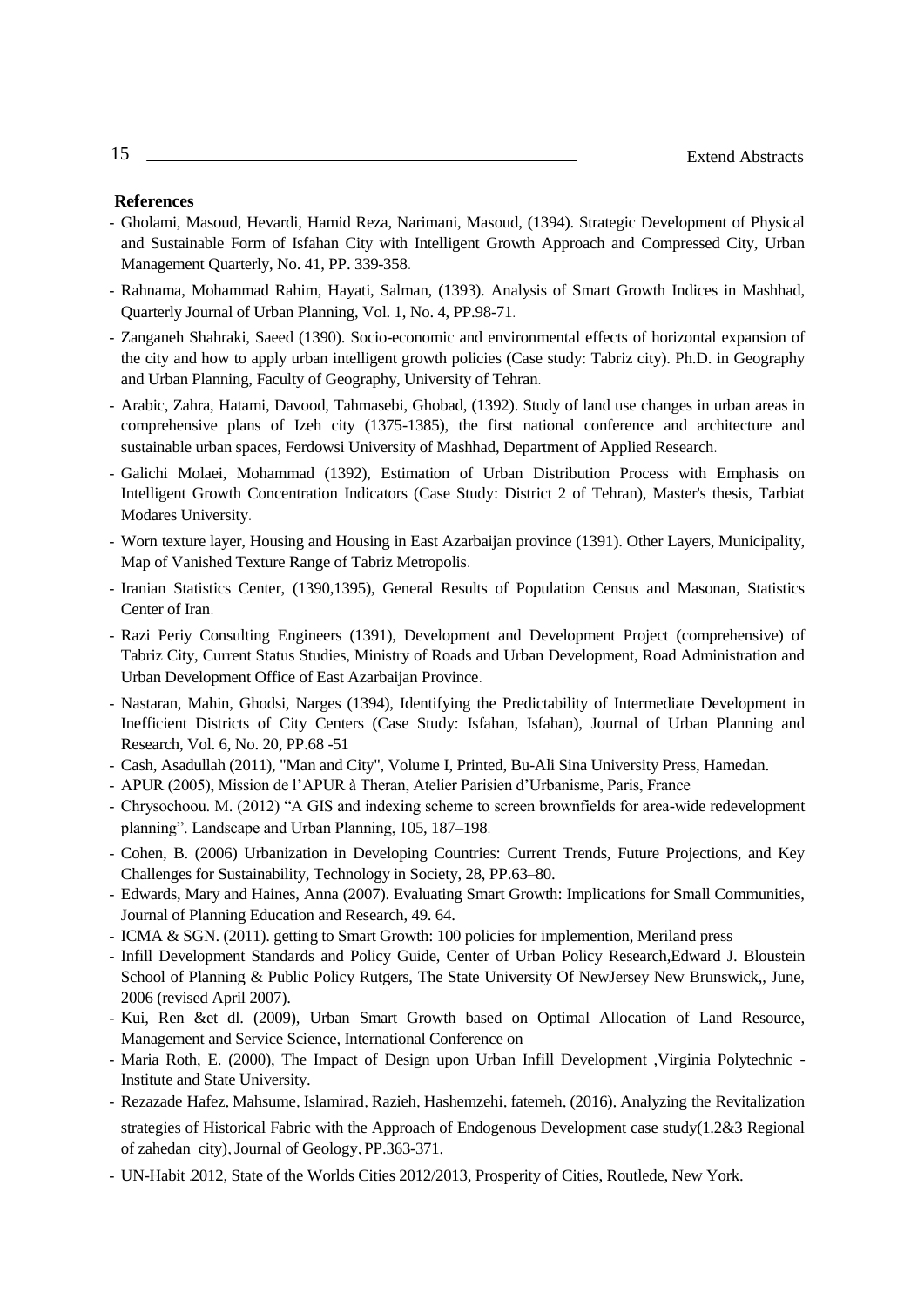Geography and Development 17nd Year-No.56– Autumn 2019 Received: 06/01/2018 Accepted: 22/01/2019 PP: 16-20

# **Study the Development Indices Status in Counties of Kermanshah Province Using Integration Technique**

| Dr. Baratali Khakpoor                             | <b>Chenour Mohamadi</b>                    |
|---------------------------------------------------|--------------------------------------------|
| Associate Professor of Geography & Urban Planning | Ph.D Student of Geography & Urban Planning |
| University of Mashhad                             | University of Mohaghegh Ardabili           |
| Seyedeh Elham Davari                              | Majid Akbari                               |
| Ph.D Student in Geography & Urban Planning        | Ph.D Student of Geography & Urban Planning |
| University of Ferdowsi, Mashhad                   | University of Payame Noor                  |

# **Introduction**

Development in its general concept means improving the material and spiritual level of the human society and creation of the right environment for a healthy life for all people. The main goal of the development is the elimination of inequalities and improving current conditions for improving the existing and moving toward desired direction for welfare. In fact, this concept is attempt to create an unrealized balance or a solution to elimination of the pressures and problems that constantly exist between different sections of social life**.**

In the thoughts of development experts, there are various interpretations for the term of 'development', such as increasing production, increasing productivity, improving the level of quality and quantity of life, improving the level of health and medical services, teaching culture and active participation in various fields. Using their developmental indices and combination them, will help planners to design a better understanding of the situation in the regions and help them in decision making, so that help their next steps in the direction of regional equilibrium and social justice among regions.

## **Theoretical framework**

Literally, development means "progress, promotion, improvement," and it can be called "change along with progress." The concept of development and being developed has become commonplace in the world since the second half of the twentieth century. It was originally meant to be the rate of economic growth, but later meant in the sense of reducing or eliminating poverty, unemployment, social inequality and fundamental changes in the social structure. Development is a qualitative concept that grows up and can be considered in equivalent with increasing the quality of life. Development is multidimensional flows, which involves reorganization and different orientation of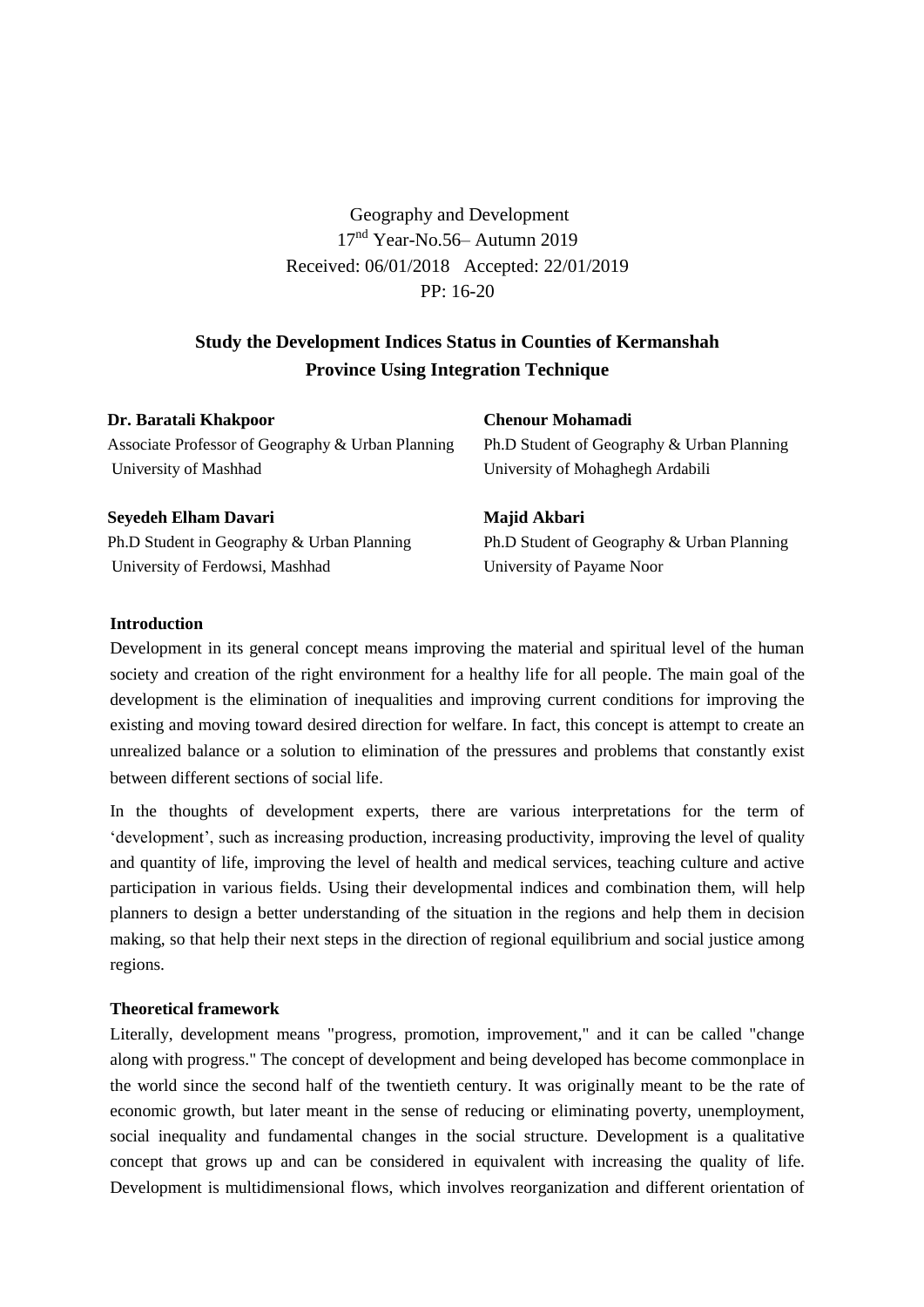the whole economic-social system in itself. From another perspective, development is a qualitative concept and refers to a situation in which at least three goals or conditions are met: first, greater access to goods and services of the sustained survival of human beings; secondly, increasing the standard of life and human gaining to material benefits; and thirdly, the extension of the range of choice, the freedom of thought and the equality of society individuals against the law.

Since that time, given the variety of concepts and views on development context, several theories and patterns about development and being developed have been proposed and one or several patterns have acted as a dominant model in each period. If we look at the issue of development, especially rural development, in a more comprehensive view, we can say that in the 1950s the growth pattern, in the 1960s, the structural-oriented or re-distribution pattern of sources, in the 1970s, the pattern of supplying basic needs and from the 1980s onward The pattern of sustainable development was considered as a dominant model in the development literature during the last half-century. The modernization, affiliation and neoclassical theories are among the most well-known theories that develop at macro (global) and national levels. The aim of the development theories is to analysis and clarify the existing inequalities between countries and regions and zones in the field of development. New approaches recently have been introduced to development context. Some of these include local movements, the role of nongovernmental organizations, gender issues, justice and democracy, citizen participation and most importantly, the environment and local relationships. Some researchers of development approach from the bottom have emphasized on the basic needs approach. There has also been the theory of new growth that emphasizes on inborn growth more than exogenous growth.

#### **Methodology**

The method of this research is applied in the term of goal and descriptive-analytical nature in the term of nature. The aim of this study is to investigate the status of development indices in the counties of Kermanshah province. The geographic territory of this research is 14 counties of Kermanshah province. In order to achieve the research goals, firstly, developmental indicators were classified in 4 sections of economic, educational-cultural, health-medical and sub-infrastructural with 40 variables and related data has been collected from the Kermanshah Provincial Government Statistical Yearbook of 1395 (2016) and additional information was collected from the Development and Planning Department of the province. These data were used for data analysis after weighing by entropy method, and multi-criteria decision-making methods of Vickour, Topsis, Saw and Copeland for analysis. Geographical Information System (GIS) has been used to draw needed maps.

#### **Results and Discussion**

In this study, using the models of Vicoore, Tapis, Saw and Copland, the status of development and being developed indicators in the counties of Kermanshah province has been studied in four levels (developed, relatively developed, developing and deprived of development). The results indicate that in the Vicour model, Pave city with a development coefficient of 0.1979, have the rank one of the 14 cities of the province and the city of Kermanshah with 0.9836, although is the center of province is ranked 14th, the last rank. In this model 7.14% of counties are developed, 7.14% relatively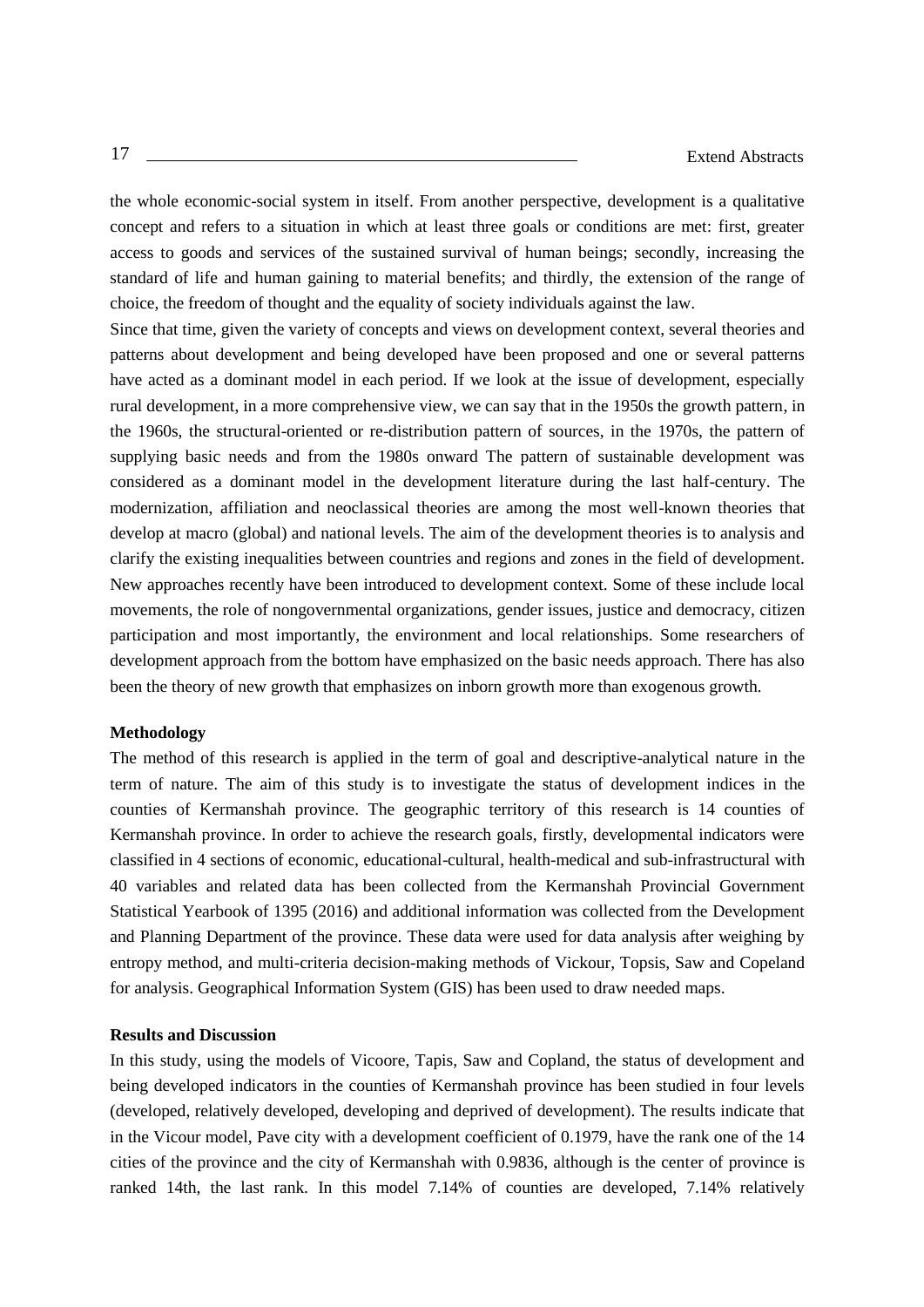developed, 14.29% developing and 71.43% are deprived of development. In the Tapis model, the Qasr-Shirin county with 0.5516 is ranked one and relatively developed and thirteen other cities are developing, ie, 7.14% are relatively developed cities and 86.92% are developing. In the saw model, Qasr-e Shirin, with 0.7135 is ranked one and relatively developed, and Salas Babajani county have 0.4106 and is in the last rank and is developing. 42.86% of the cities are relatively developed and 57.14% of the cities are developing. In Copeland technique, according to the results, Qasr-e-Shirin with (13) is ranked one and Pave with (11) in the second rank and is developed cities and counties of Javanrud with (11-) ranked 13th and Kermanshah with (13-) is the last rank and deprived of development. According to the results, it can be said that Qasr Shirin county has the highest level of development in terms of the studied indexes. This city has 2 borderline markets, as well as the Khosravi and Parviz Khan borders, connecting Iran to Iraq and the frequent presence of travelers, pilgrims and businessmen, somehow lead to improve in welfare, cultural and...in this city.

#### **Conclusion**

According to the obtained results of this study, 14.29% of counties are developed, 35.17% are relatively developed cities, 35.71% are developing and 14.29 are deprived of development. So, the dominant development area in Kermanshah province is relatively developing and developed. Salas Babajani is in western part has become a county during the last decade and has little access to urbanization and related infrastructures. The county of Javanrood also has a borderline market for several years, gradually moving towards development, but the lack of infrastructure has made the city at a low level of development. In general, the lack of study and planning and unbalanced investments at the provincial level have led to the different and heterogeneity of the province's counties in terms of development, which by precise planning, growth of province and the balanced and coordinated development of the provincial counties can be provided. for regional planning from down-top and top-down planning, as well as paying attention to the population component in the distribution of services is needed. In order to realize development in the province of Kermanshah, it is essential that, first, any development program be based on the mutual understanding of the needs and resources of the counties. Secondly, any development activity should be a combination of planning from the down-up and the up-down, thirdly, sustainability will be possible at the provincial level, which relies on the participation of the all people.

**Keywords:** Development, Being developed, Vicoore, Copland, Kermanshah Province.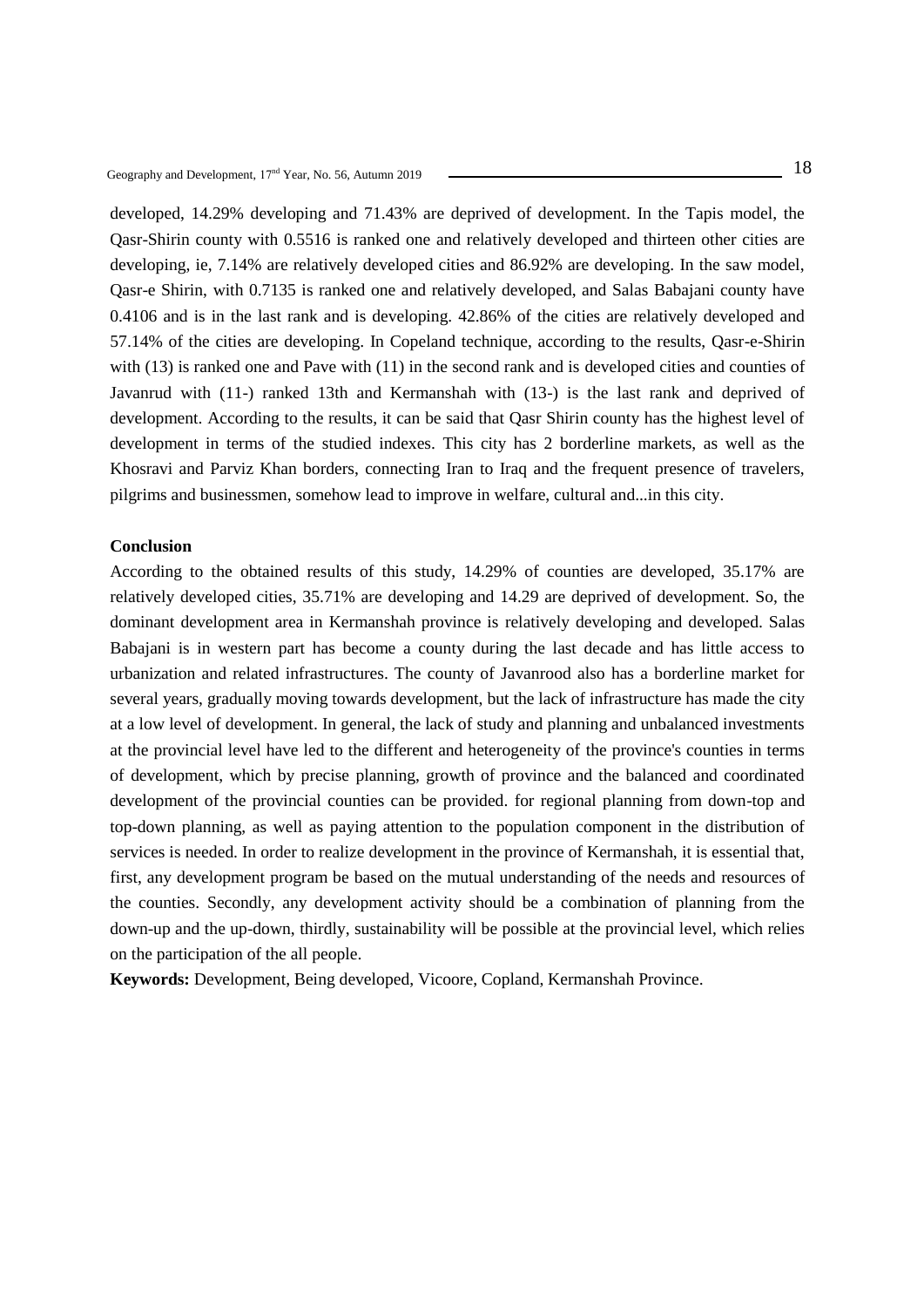- Azkia, Mostafa (1383). Sociology of Rural Development and Development in Iran, Information Publishing, Fifth Edition, Tehran.
- Asayesh, Hossein (1381). Principles and Methods of Regional Planning, Payame Noor Publication, Third Edition, Tehran.
- Badri, Seyed Ali (1369), Locating Rural Development Centers Case Study: Jafarabad Karzan Qom, Master's Thesis, Tehran, Tarbiat Modares University.
- Papeli Yazdi, Mohammad Hossein (2008). Theories of the city and surrounding, Publication of the side, Third edition.
- Papeli Yazdi, Mohammad Hossein, Ebrahimi, Mohammad Amir (2011).Theories of Rural Development, Tehran, Sadegh Post, Sixth Edition, Spring 2011, Tehran.
- Perasteh, Hossein, Karimi, Farzad (2006). A Comparative Study of the Advantages of Crop Production in Isfahan Province, Quarterly Journal of Agricultural Economics, Vol. 14, No. 3, PP.49-32.
- Pourmohammadi, Mohammad Reza, Ranjbarnia, Behzad, Maleki, Kiomars, Shafati, Arezoo (2012), Development Analysis of Kermanshah Province, Journal of Spatial Planning, Volume 2, Issue 91, PP.26-1.
- Taghvaei, Masoud, verasati, Hamid Reza , Sheikh Biglou, Rana (2011). Analysis of Regional Development inequalities in Iran, Human Geographic Research, No. 78, PP.168-153.
- Taghvaei, Masoud, Bahari, Isa (2012). Leveling and Measuring the Degree of Development of Mazandaran Provinces by Using Factor Analysis and Checklist Analysis, Journal of Geography and Environmental Planning, No. 4, PP. 38-15.
- Tadarou, Michael (1988). Immigration in Developing Countries, Translation by Mustafa Sarmadi , Parvin Rensiifard, Tehran, Labor and Social Work Publishing, First Edition.
- Jafari Samimi, Ahmad, Naghavi, Somayeh Sadat (2008), Comparative Advantage of Knowledge and Development Quarterly, 15th Anniversary, Tehran.
- Juma Pour Mohammad (2005), Introduction to Rural Planning: Perspectives and Methods, Tehran, Publication, Samt, First Edition.
- Khakpour, Barat Ali, Bavanpouri,Alireza (2009),Analysis and analysis of inequality in the levels of development in the cities of Mashhad., Science and Development Magazine, No. 27.
- Rahimi, Hassan (1383). Introduction to Geography and Sustainable Development, Euclid Publishing, First Edition.
- Rezvani, Mohammad Reza (2011). Planning of Rural Development in Iran, Tehran, Gomes Publication, Fourth Edition.
- Raees, Mohammadmanan, Raees, Ismail (1394). A survey on urban development in Shiraz, Journal of Urban Planning and Research, Vol. 6, No. 21, PP.138-121.
- Ziyari, Karmat Allah (1379). Principles and Methods of Regional Planning, Yazd University Press, Yazd.
- Zangi Abadi, Ali, Alizadeh, Jaber, Ahmadian, Mehdi (2011). An Analysis of the Degree of Development in East Azarbaijan Province's Cities Using TOPSIS and AHP Model, Journal of New Attitudes in Human Geography, Fourth Year, No. 1, PP.84-69.
- Statistical Yearbook of 1395, Organization for Management and Planning of Kermanshah Province.
- Sepehr-Dost, Hamid (2009). A Survey on Government Performance in the Socio-Economic Development of Villages in Hamedan Province, in the Village and Development Quarterly, No. 2, 12, Summer 2009.
- Server, Rahim (2012). Measuring the Development of Economic and Social Structures in East Azarbaijan Townships, Geographic Quarterly, Tue 10th, No. 35, PP.57-82.
- Server, Rahim, Khaliji, Mohammad (1394). Measuring the Development Degree of Kohgiluyeh and Boyer Ahmad Provinces, Journal of Urban Planning and Research, Vol. 6, No. 21, PP.102-89.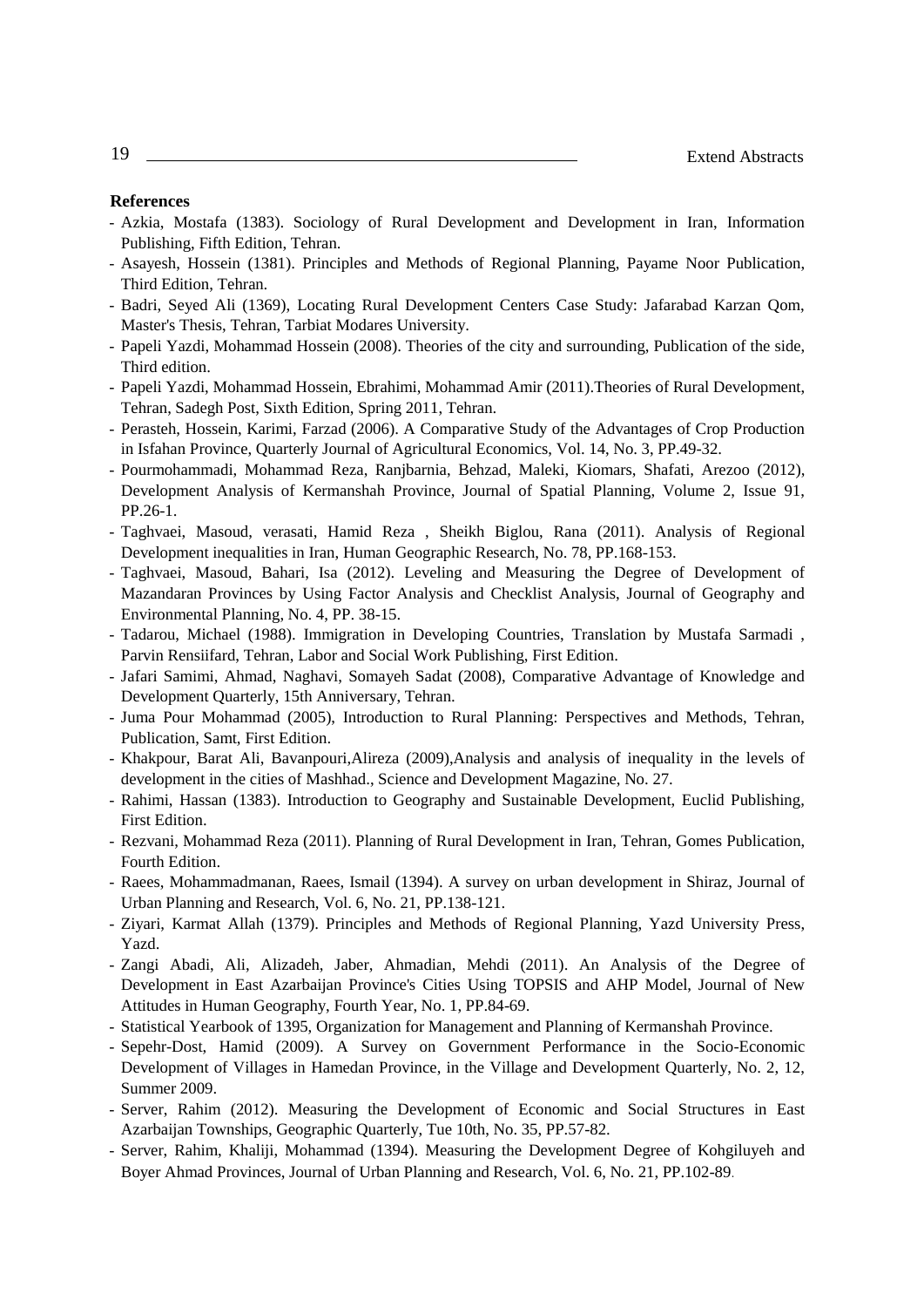20 Geography and Development, 17nd Year, No. 56, Autumn <sup>2019</sup>

- Shahnoshahi, Naser, Golriz Ziaei, Zahra Bagheri, Hamid Reza (2006). Determination of the Development Level of Mashhad Towns, Summaries of the First Urban Management Conference, PP.431-420.
- Shamai, Ali, Ahmadi, Bagher (1395).Spatial Analysis of Developmental Levels in Kurdistan Province, Journal of Space Geography, University of Golestan, 2008, vol. 6, No. 20, Summer 1395, PP. 127-128.
- Safari, Robabeh, Bayat, Maghsood (1392). Determination of Developmental Levels of Journal of Applied Researches of Geographic Sciences, No. 28, PP.41-38.
- Zarabi, Asghar, Baba Nasab, Rasoul, Rahimi Chamkhani, Alireza, Alizadeh Asl, Jabbar, Kahzadi, Esfandiar (1396). Spatial Analysis and Prioritization of Iranian Provinces in order to Plan and Develop Information and Communication Technology (ICT), Scientific- Research in Geography and Planning, Year 2, No. 59, PP.220- 197.
- Phatras, Mohammad Hossein, Nemati, Morteza , Akbari Shahrestani, Azam (2011). Human Development Indicators of Iran in 2010, Political Economy, No. 284, Summer 2011.
- Kharlakhloo, Mehdi, Habibi, Kiomars (2006), Immigration analysis in relation to the level of development of the provinces of the country using urban planning techniques, Geographic Research, Vol. 23, No. 81, PP. 53-53.
- Ghanbari, Abolfazl (2011). Determination of the Degree of Development and Priority of Planning and Development of Urban Urban Areas of Iranian Provinces, Geography (Journal of the Iranian Geographic Society), New Year, Year 9, No. 29, PP. 179-165.
- Mohammadi, Chinor, Khakpour, Barat Ali, Ansariyan, Tayebeh (1394). Evaluation of Developmental Levels and Regional Inequality in terms of Development Indicators with the Vicon Model Case study: Orumanat Area, Geography Quarterly and Environmental Studies of Najaf Abad, Year 4, Issue Thirteenth, PP.80-65.
- Mokhtari Malekabadi, Reza, Hosseinzadeh, Robabeh, Safar Alizadeh, Ismail (1394). Analysis of regional inequalities of Fars Province using VIKOR model, Urban and Regional Studies and Research, seventh year, number twenty And sixth, PP. 166-145.
- Iranian Statistics Center (1395). Population and Housing Census 1395, Kermanshah Province [\(www.amar.org.ir\)](http://www.amar.org.ir/).
- movasaghi, Seyed Ahmad (2004). Development: Conceptual and Theoretical Evolution, Journal of Faculty of Law and Political Science, No. 63, PP.223-252.
- Mirkentoli, Ja'far, Kanaani, Mohammad Reza (2011). Evaluation of Developmental Levels and Regional Inequality with Multi-Criterion Decision Model, Case Study: Rural Settlements of Mazandaran Province, Journal of Geography and Land Scale, First Year, No. 2, Winter 2011, PP.89-36.
- Nazari, Ali Asghar (1996). Geographical Features of Developed Countries, Payame Noor University Press, Second Edition.
- Nazarm Far, Hossein, Ali Bakhshi, Ameneh, Bakhtehr, Soheila (1394). Spatial Analysis of Regional Development of Kermanshah Province Using Multi-Criteria Decision Making Models, Journal of Applied Geographic Sciences, Vol. 15, No. 36, PP.251-229.
- Goletsis, Y., M. Chletos (2011). Measurement of Development and Regional Disparities in Greek Periphery:A Multivariate Approach,Socio-Economic Planning Sciences,Vol.45, No 4, PP. 174-183.
- Hodder, R. 2000. Development Geography, Routledhe, London.
- Kirk patrik, colin et al (2001). development of criteria to assess the effectiveness of national strategies for sustainable development institute for development policy.
- Riddell, R. (2011). Sustainable Urban Planning Tipping the Balance. Blackwell publishing..
- Storper M. A. Scott (2006). The wealth of regions. Futures, 27,5: 505-526.
- Sharama, Bimal (2004). Regional disparities in agricultural labou Productivity in the Brahmaputra Valley, Assam, India, Department of Geography, Gauhati University.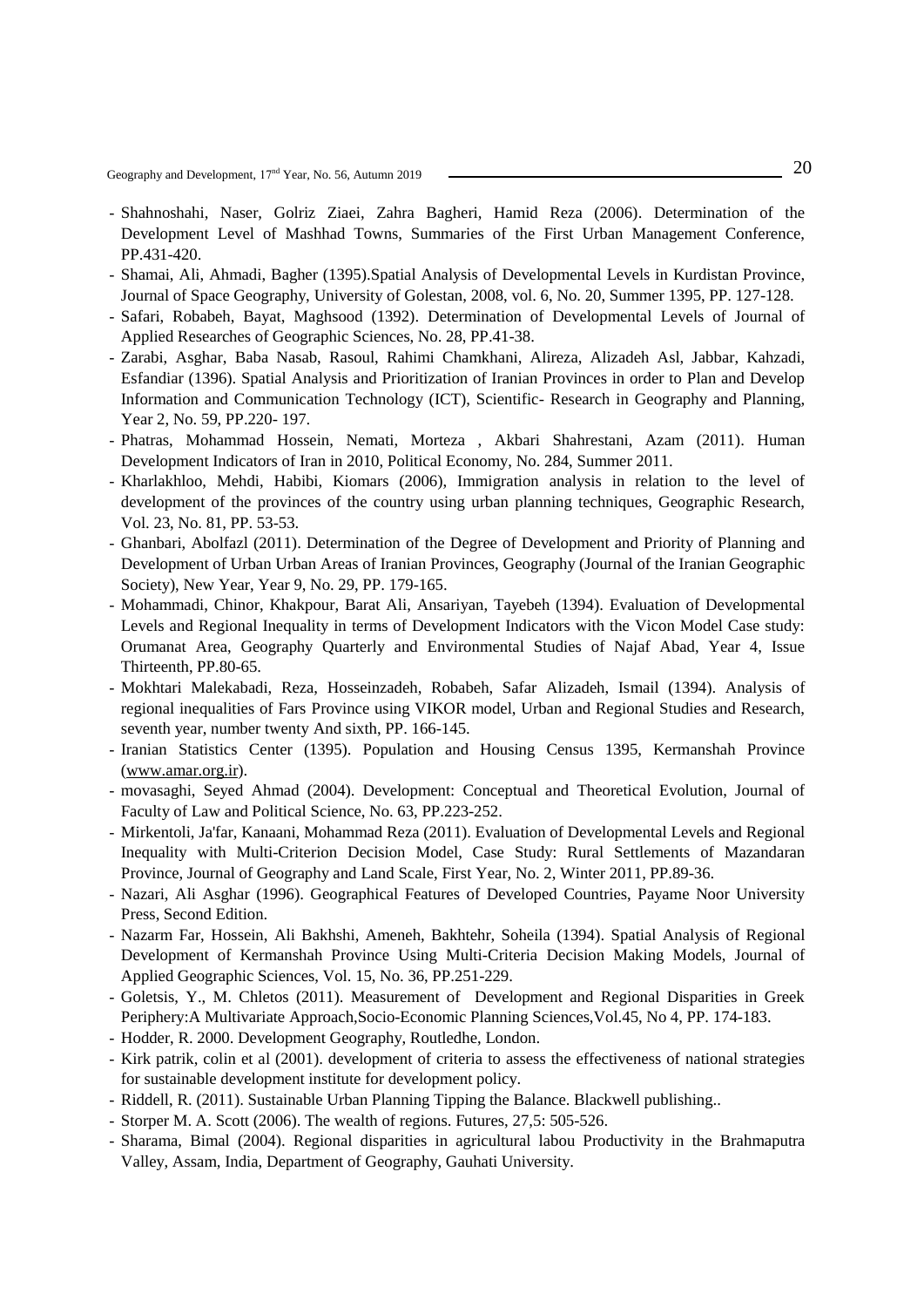Geography and Development 17<sup>nd</sup> Year-No.56– Autumn 2019 Received: 24/05/2018 Accepted: 01/10/2018 PP: 21-26

# **Identify the Uncertainties, Drivers, and Sustainability Strategies for Pasture-Dependent Livelihoods in Rural Communities (Case Study: Irano-Touranian Rangelands of Sistan and Baluchistan)**

#### **Masoud Rigi**

Ph.D of Rangeland & Watershed Management University of Gorgan

#### **Dr. Hossein Barani**

University of Gorgan

**Dr. Ahmad Abedi Sarvestani**

Agricultural Sciences & Natural Resources

AssociateProfessorofRangeland&WatershedManagement Agricultural Sciences & Natural Resources University of Gorgan

Associate Professor of Agricultural Extension & Education,

# **Dr. Adel Sepehri**

Professor of Rangeland & Watershed Management Agricultural Sciences & Natural Resources University of Gorgan

#### **Dr. Mosayeb Pahlavani**

Associate Professor of Economics University of Sistan and Baluchistan

# **Introduction**

According to the Forests, Rangelands and Watershed Management Organization of Iran, livelihoods of 960,000 rural households are made directly through pasture. Rangelands play a vital role in various aspects of human life and provide a conducive environment for human life through the conservation of water, soil and air and play a vital role in meeting the needs of society in the field of pharmaceutical and protein products. meeting the needs of society in the field of pharmaceutical and protein products. Rangeland sustainability seems to be important in the national dimension and consequently important in achieving the indicators of this assessment, but the expansion of productive activities including agriculture, natural resources and other economic sectors, and the growing population and demand on the one hand and the disruption of traditional community management systems. It has been exploited within the framework of the traditional system from the past to the present day and, on the other hand, its inappropriate substitution has created an inadequate situation in these areas. In order to make the desired changes and achieve the desired future in development, and in particular in the discussion of ranch livelihoods, it requires predicting the future in terms of identifying the factors affecting change in this area.Identifying the uncertainties, proponents, and sustainability strategies of pasture-dependent livelihoods in rural communities is only part of the future knowledge requirements. Therefore, this study seeks to identify the uncertainties, proponents, and sustainability strategies of pastoral livelihoods in the villages of Sistan and Baluchestan province.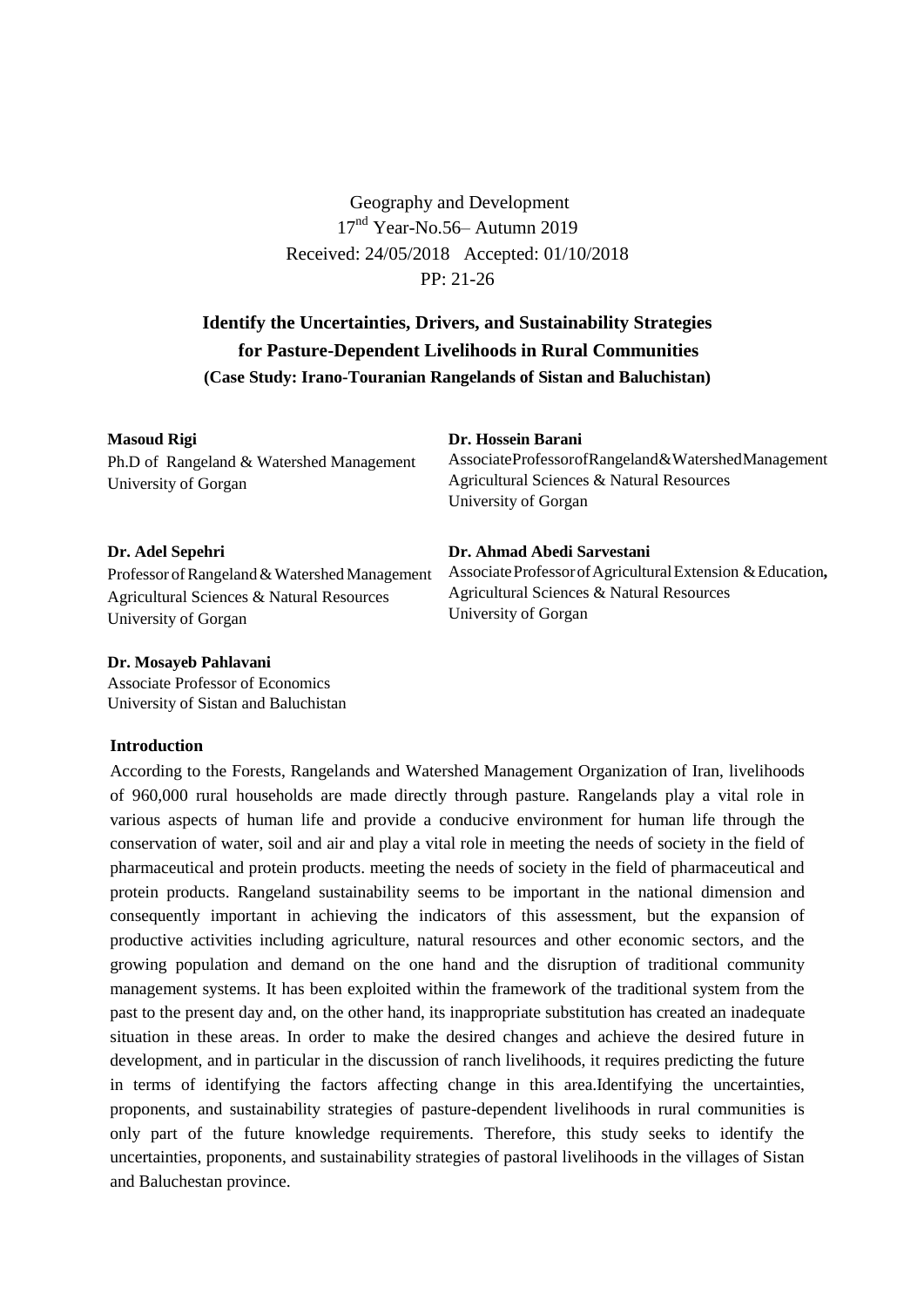### **Methodology and Methods**

In order to accomplish the purpose of the research, in-depth interviews were conducted with experts (including faculty members, agricultural and natural resources research and education experts, management experts and executives from the Rangeland Forests and Watershed Management and Tribal Affairs). Purposeful sampling and snowball sampling were used in this study for qualitative research. The validity of the interviews was confirmed and a test-retest method was used to confirm the reliability of the interviews. Large or metallic propellants were identified and uncertainties were classified into five general categories by the steppe approach. Propulsion forces corresponding to uncertainties were identified and extracted with Delphi steps and obtaining a 75% agreement level as efficient propellants.

## **Discussion and Results**

Rangeland plans as a scenario were reviewed by experts and asked to identify and index relevant uncertainties according to indicators, status, and expert opinion. Initially, probable future events were identified as the basis of uncertainties arising from the review of rangeland planning services, existing plans as forward-looking scenarios and indicators explained in earlier stages, with a 75% agreement level in the panel of experts. By controlling these uncertainties and eliminating duplicates, a preliminary list was prepared and submitted to the panel for review, and the uncertainties that confirmed the 75% agreement were finally extracted as uncertainties for pasture plans. In order to organize the uncertainties, the panel was asked to first categorize these uncertainties according to the steppe model in terms of universal components. Findings showed that there was uncertainty in all groups and planning had to be done accordingly. In the next step, according to the identified probabilities and uncertainties and the general titles of uncertainties, clustering was performed. At this stage, in each uncertainty, the forming elements and the uncertainty factors were identified and presented. Uncertainty clustering was performed in accordance with the steppe model, which showed that the highest number of uncertainty clusters was related to support services, participation, hope and satisfaction and interaction; This means that the experts do not consider the existing social capacity sufficient and state support and assistance to the users in the interactive environment and in the hope of a better future, consider the need to reduce volatility and uncertainties. The findings also showed that most of the uncertainties are in the management of rangeland plan and from the experts' point of view, the governing management of the projects ie management by the government and the operational management have sufficient uncertainty and stability and will be an important factor in the situation. Clustering of economic uncertainties also showed that economic stability is an important factor from the experts' point of view and most of the fluctuations and uncertainty of the future are explained in this area.

Employment as a component dependent on economic stability also has the highest share of uncertainty. In the environmental field, "vegetation" as the main pillar of rangeland ecosystem and livestock livelihood as well as "water resources" as the main pillar of rural and agricultural livelihood allocated the most clusters. According to the experts, the volatility in these two clusters has more scope than other parts of the environment, and both are in varying degrees of uncertainty.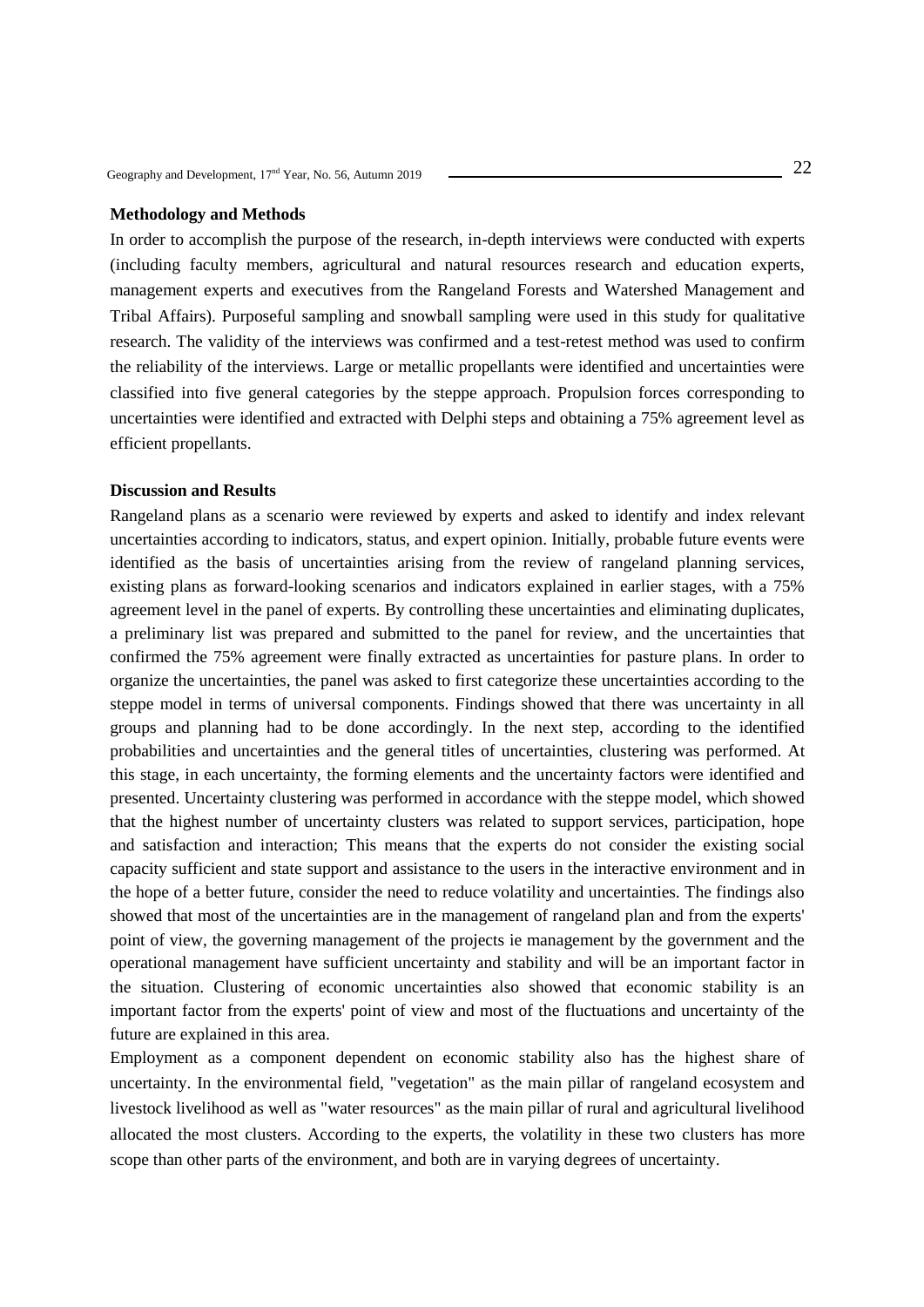## **Conclusion**

The results of the present study showed that there was uncertainty in all groups and planning should be done accordingly. Most uncertainty clusters were identified in areas such as support services, rangeland management, rangeland and vegetation capability, and water resources. In the field of propellants, the management factor (political-managerial-legal) was introduced as the most important proponents of rural livelihood sustainability. At the end, the strategies were determined by the elite and Delphi process, and among the axial strategies, 30 strategies with an approximate 80% impact weight were selected and introduced according to Pareto's theory as the axial scenario. The results also showed that in sustainable livelihood planning, rangelands are the most important pillars of management and regulation, natural resource economy and rangeland production capability. Alongside these, human, social, cultural, and infrastructural elements have their own share, and ranch livelihoods are achieved when programs are built on dynamic and inclusive scenarios, and in addition to building key strategies in the social, economic, science and technology, environment And policy and legislation, executive strategies are considered and created with the basic needs of dynamism and sustainability.

**Keywords:** Rangeland, Uncertainties, Propellants, Sustainability Strategies, Sustainable Livelihood.

- Abdollahzadeh, Gholamhossein; Salehi, Khadijeh; Mohammad Sharif, Sharifzadeh and Alireza Khajeh Shahkohi (2015). Journal of Tourism Planning and Development, Fourth Year, No. 15, PP. 148-169.
- Afrakhte, Hassan., Riahi, Vahid. And Young, Farhad, (2016). Economic Sustainability of Rural Districts in Rezvanshahr City. International Iranian Journal of Geographical Society, (46): 93-117.
- Amirnejad, Hamid. And Rafi'i, Hamed (2009). A study on the effect of Socio-economic factors on User's participation in range management projects. Scientific Journal of Rangeland, 3(3): 722-710.
- Avatefi Hemmat, Mohammad., Shamekhi, Taghi., Zubiri, Mahmoud., Reza Arab, Davood. And Judge Tabatabai, Mahmoud (2013). The reasons for forest degradation: the study of the mental models of natural resource experts and local people using the dynamics of the system. Journal of Forest and Wood Products, Iranian Journal of Natural Resources, 66(1): 54-39.
- Anabestani, Ali Akbar., Shayan, Hamid., Shamsuddin, Reza., Taghi Lu, Ali Akbar. And Zarei, Abolfazl (2013). "Evaluating Economic Sustainability in Rural Areas Using Multi-Criteria Linear Approach Decision Making (Case Study: Jafarabad Section, Qom City)". Geography and Environmental Studies, 1 (4), PP. 118-140.
- Azkia, Mustafa (1986). Sociology of Rural Development and Development in Iran. Tehran Ettelaat Publishing, Iran, Pages: 324.
- Barzegar, Abbas (2013). The Legal Challenges of the Natural Resources Consumers in Iran are Brief. December 22<sup>nd</sup>.
- Basiri, Mehdi, (2011). Sustainable Management of Rangelands. Sustainable Management Conference of Rangeland, Agricultural Sciences Department of the Academy of Sciences. Pages: 214.
- Behmanesh, Bahareh., Barani, Hossein., Aounq, Majid., Mohammad Esmaili, Majid. And Abedi Sarvestani, Ahmad., (2013). Investigating biophysical indicators of land degradation: interpreting two points of view of rangeland ecological specialists and pastoralists. Journal of Soil Management and Sustainable Production, 3(1): 95-112.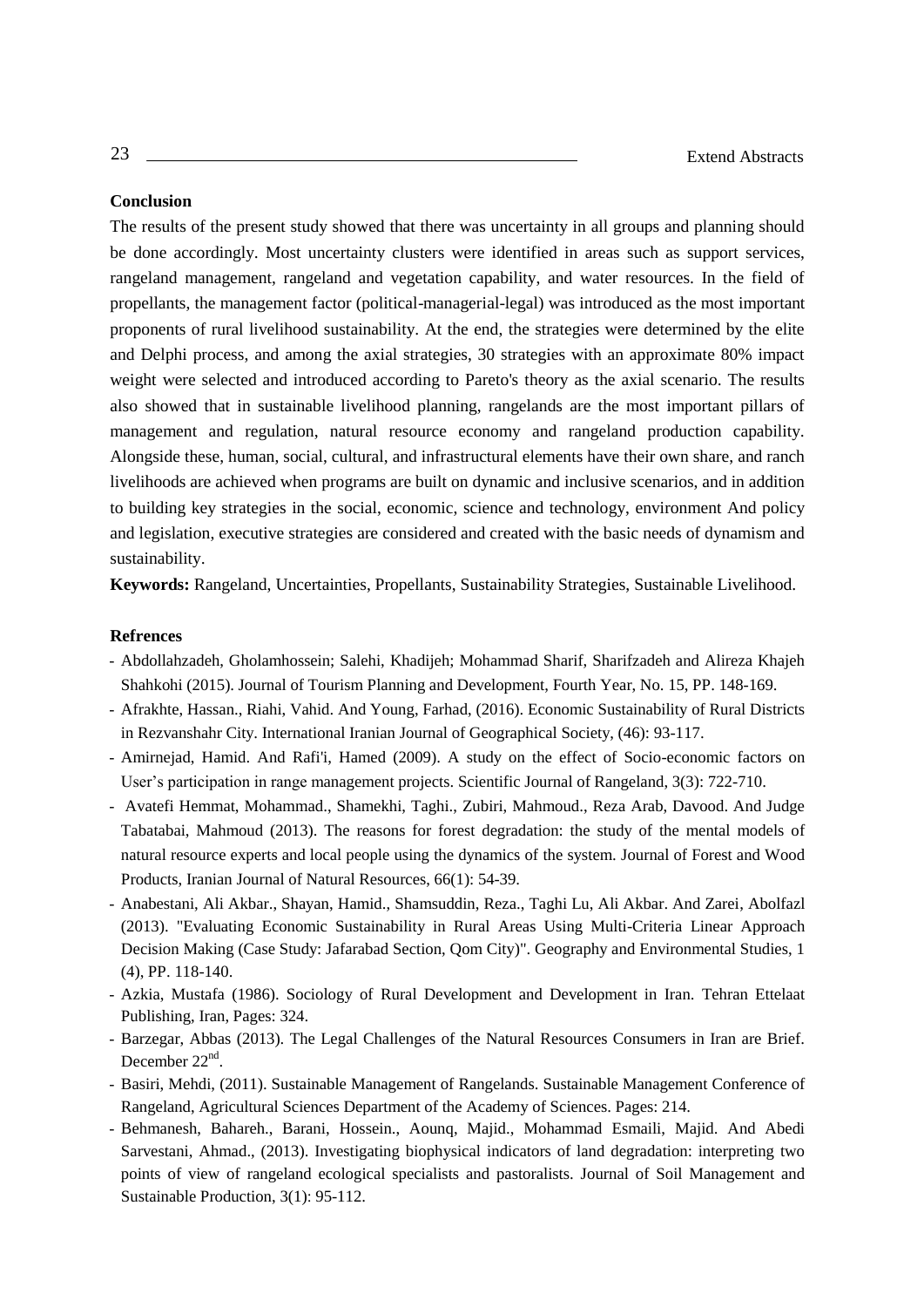- Chermak, Thomas (2011). Translated by: Masoud Monzavi, Scenario Planning in Organizations: How to Create, Apply and Evaluate Scenarios, Defense Industry Training and Research Center, 315 p.
- Forests, Rangeland and Watershed Management ORG., (2014). General information of rangelands of the country up to the end of the year 92(rangeland classification, rangeland survey, rangelands, yields and credits). 13p.
- Hanafizadeh, Payam. Salehi Parvin, Ismail. And Amiri, Maghsoud (2010). Information Systems Selection in Nonlinear Environments Using Hybrid and Fuzzy Integration Scenario Planning Methods, Fuzzy Self-Esteem Design, Journal of Humanities Teacher-Management Research in Iran (4): 49-78.
- Jomehpour, Mahmoud-Ahmadi, Shokouf (2011). The Impact of Tourism on Sustainable Rural Livelihoods (Case Study: Burghan Village, Savojilagh County). Rural Research, No. 1, PP.33-63.
- Lashkar Bolucki, Mojtaba. (2013). Strategies and Strategies of Strategic Thinking, Nas Publishing, Tehran, 206 p.
- Mahmoudi, Jalal. And Hakimpour, Sayed Hekmat. (2012). Investigating the Role of Socioeconomic Factors Affecting the Level of Social Participation (Case Study of 15-39 Year-Old Breeders in the City of Noor). Journal of Sociology of Youth Studies, 2(5): 129-148.
- Mino, Farzin, Shaverdi, Tahmineh. And Chavoshi, Seyed Kazem(2015). Providing a process framework for identifying uncertainties and propellants (Case Study: Oil and Energy). Futures Journal of Management Studies, (110): 55-69.
- Momeni, Mansour. (2014). New Issues in Operations Research. Sharing the treasure prints. Sixth Edition. 312 pages.
- Mofidi Chelan, Morteza., Barani, Hossein., Abedi Sarvestani, Ahmad., Motamedi, Javad. And Astana's concierge, Alireza. (2015). Environmental-ecological assessment indices in range allotments with a focus on Sahand Summer Rangelands. Iranian Journal of Range and Desert Research. 24 (2): 308-324.
- Mofidi Chalan, Morteza., Barani, Hossein., Abedi Sarvestani, Ahmad., Motamedi, Javad. And Astana's concierge, Alireza. (2015). Explanation of Economic Sustainability Indices of Summer Rangelands (Case Study of Sahand Summer Rangelands, Maragheh County). Village and Development Quarterly. (3): 151-171.
- Mofidi Chalan, Morteza., Barani, Hossein., Abedi Sarvestani, Ahmad., Motamedi, Javad. And Astana's concierge, Alireza. (2015). Compilation and validation of social sustainability indicators of rangeland customary systems with emphasis on Sahand rangelands. Rangeland Scientific Journal. 4: 422-435.
- Moghaddam, Mohammad Reza. (2014). Range and Range in Iran. Tehran University Press,Iran, PP.483.
- Rao, Wei. Ki (2006). Translation by Ahmad Reza Yavari, Sustainable Development: Economics and Mechanisms. University of Tehran. Pages: 576.
- Rahimi Sure, Samad. and Sadeghi, Hossein., 2005. Calculating and analyzing the factors affecting production efficiency in assigned range projects (rangelands privatization). Journal of Agriculture and Development Economics, Productivity and Efficiency, (52): 31-52.
- Rouhi, Fatima., Amirnejad, Hamid., Heidari, Ghodrat Allah. And the victim of Pashaklai, Jamshid (2009). Investigating the Role of Social Factors of Producers on Their Participation in Rangeland Projects (Case Study: Ghaemshahr Rangelands). Scientific Journal of Rangeland, 4(3): 471-483.
- Safarzadeh, Hossein, (2006). Management Theories. Pouran Research. Pages: 832.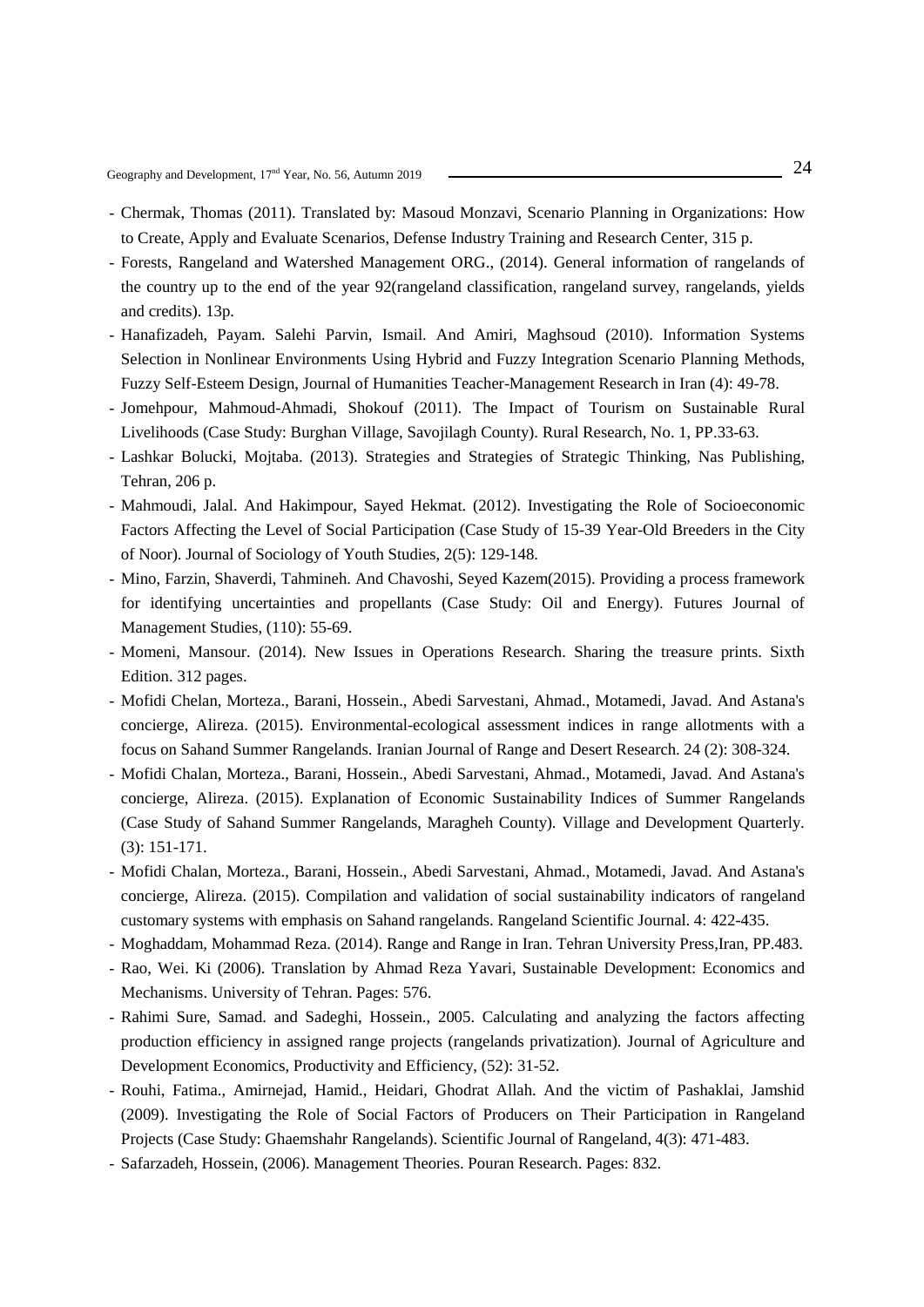- Sajjadi Ghidari, Hamdollah., Sadeglu, Tahereh and Ismail Shakouri Fard (2016). Measuring the Livelihood Properties in Rural Areas Using a Sustainable Livelihood Approach (Case Study: Rural Areas of Taibad County). Journal of Research and Rural Planning, 5(1): 215-197.
- Shayan, H. Khosrowbeigi, R., and Taghiloo, A.A., (2010). Evaluation of satisfaction of villagers from habitat environment. Case study: Komijan city. Journal of Village and Development, 13(1): 155-179.
- Shahraki, Mohamad.R and Barani, Hossein. (2012). Examining factors on destruction of Golestan province rangelands. Journal of Conservation and Utilization of Natural Resources, 1(3): 59-78.
- Schwartz, Peter. (2009). Every vision: Planning for the future in a world of nothingness. Simple Hypertension, Chronology, Third Century, and Practitioner, I Training in Practice 321 p.
- Tavakoli, Hussein. (2013). Reviewing the performance of rangeland projects in Khorasan Razavi province with a fuzzy Delphi approach and multi-criteria decision-making models. Journal of Agricultural Economics and Development, 27(1): 37-50.
- Yari, Mohammad. (1999). Economic appraisal of rangeland projects (case study of Khuzestan province), master's thesis, agricultural economics. Tarbiat Modares University, Noor University.PP: 105.
- Yari Hesar, Arastu., Badri, Seyed Ali., Pourtahari, Mehdi., Faraji Stabbar, Hossein Ali. (2013), Investigating and Explaining the Process of Selection of Indicators for Evaluation and Sustainability Evaluation of Rural Habitats of Metropolitan Area with Emphasis on Tehran Metropolis. Geography and Development, 32, PP.127-148.
- Anderies, John M., Janssen, Marco A. and Walker, Brian H., (2002). Grazing management, resilience, and the dynamics of a fire driven rangeland system, Ecosystems, (5): 23-44.
- Boyd, Chad S. and Svejcar, Tony J (2009). Managing Complex Problems in Rangeland ecosystems. Rangeland Ecol Manage, 62:491-499.
- Chermack, T. J. (2011). Scenario planning in organizations: how to create, use, and assess scenarios. Berrett-Koehler Publishers.
- Chetri, Madhu. and Gurung, Chhimi Rinzin (2004). Vegetation composition, species performance and its relationship among the livestock and wildlife in the grassland of upper Mustang, Nepal. Yak Production in Central Asian Highlands. Proceeding of 4th International Yak Congress, Chengdu, China.
- Clement, Floriance. and Amezaga, Jaime M. (2009). Afforestation and forestry land allocation in northern Vietnam: analysing the gap between policy intentions and outcomes. Land Use Policy, 26(2): 458-470.
- Fehey, Liam., and Randall, Robert M (1998). Learning from the future: competitive foresight scenarios: John Wiley and sons. 464p.
- Golusin, Mirjana. (2009). "Definition, characteristics and state of the indicators of sustainable development in countries of Southeastern Europe, Agriculture", Ecosystems and Environment, PP.130.
- Hahn, Thomas., Olsson, Per & Folke, Carl (2006). Trust-building, knowledge generation & organizational innovations: The Role of a Bridging organization for adaptive comanagement of a wetland landscape around Kristianstad, Sweden. Hum Ecol, 34: 573-592.
- Holchek, Jerry L., Pieper, Rex D., and Herbel, Carlton H. (2004). Range management principles and practices. Publisher prentice Hall, 542p.
- Iorio, Monica. and Corsale, Andrea (2010). Rural tourism and livelihood strategies in Romania, Journal of Rural Studies, Volume 26, PP. 152-162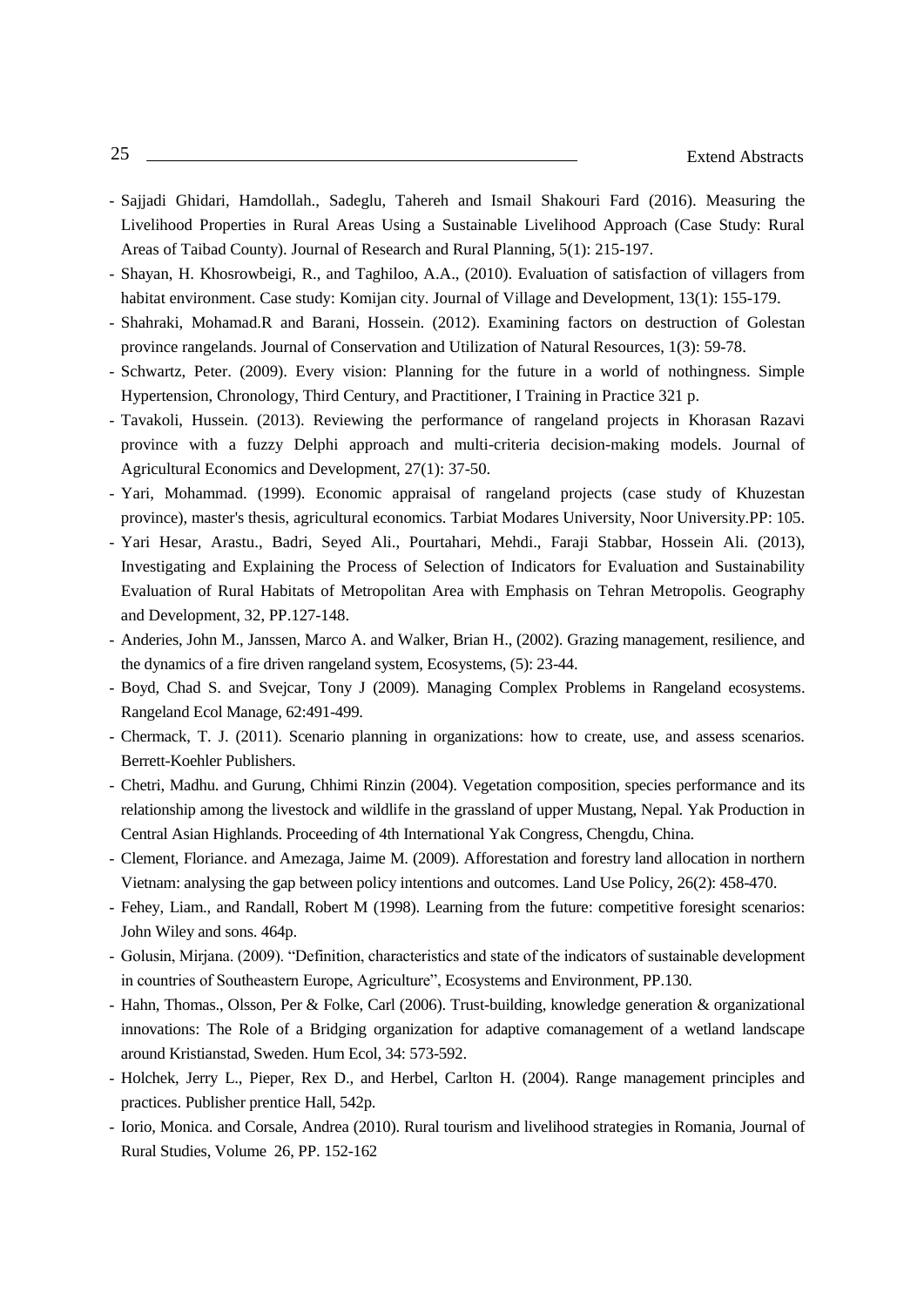Geography and Development,  $17<sup>nd</sup>$  Year, No. 56, Autumn 2019

- Ivanov, Dmitry ., Sokolov, Boris. and Kaeschel, Joachim (2009). Structure dynamics control-based framework for adaptive reconfiguration of collaborative enterprise networks. International Journal of Manufacturing Technology and Management, 17(1-2), 23-41.
- Kaimowitz, David (2005). Useful myths and intractable truths: the politics of the link between forests and water in Central America. Forests, water and people in the Humid Tropics; past, present and future hydrological research for integrated land and water management. Edited by M. Bonell & L.A. Bruignzeel, Cambridge, PP. 86-98.
- Kamusoko, Courage., Aniya, Masamu., and Manjoro, Munyaradzi (2009). Rural sustainability under threat in Zimbabwe–simulation of future land use/cover changes in the Bindura district based on the Markovcellular automata model. Applied Geography, 29(3), 435-447
- Koku, John.E. and Gustafsson, jan-Erik. (2003). Local institutions and natural resource management in the South Tongu District of Ghana: A case study: Sustainable Development, 11: 17-35.
- Krott, Max. and Hasanagas, Nicolas D. 2005. Measuring bridges between sectors: Causative evaluation of cross-sectorality, Journal of Forest Policy and Economics, 8(5): 555-563.
- Kurzweil, Ray (2013). The Future of Mankind. Global Future 2045. Moscow.
- Wenjon, Li. and Yanbo, Li (2012). Managing rangeland as a complex system: how government interventions decouple social systems from ecological systems. Ecology and Society, 17(1): 9.
- Mbaiwaa, Josef. and Stronzab, Amanda. (2010). The effects of tourism development on rural livelihoods in the Okavango Delta, Botswana, Journal of Sustainable Tourism, Volume 18, Issue 5, PP.635-656
- Olabisi, Laura Schmitt. (2010). The system dynamics of forest cover in the developing world: Researcher versus community perspectives. Sustainability, 2(6): 1523-1535.
- Olsson, Per., Folke, Carl. and Hahn, Thomas. (2004). Social-ecological transformation for ecosystem management: the development of adaptive co-management of a wetland landscape in southern Sweden. Ecology and Society, 9(4): 2-28.
- Oner, Atilla. (2010). On theory building in Foresight and Futures Studies: A discussion note. Futures, 1019˚1030.
- PapeliYazdi, Mohammad. H. and Labbaf- khaniki. MajidJ (2001). The pasture: Exploitation System. Journal of Geographical Research, (15): 7-40.
- Peters, Debra., Belnap, Jayne., Ludwig, John., Collins, Scott., Paruelo, Jose., Hoffman,.Timm. and Havstad, Kris (2012). How can science be general, yet specific? The conundrum of rangeland science in the 21st century. Rangeland Ecology and Management, 65: 613-622.
- Popper, Rafael. (2008). How are foresight methods selected? foresight, 10(6), 62-89.
- Purnomo, Herry., Yasmi, Yurdi., Prabhu, Ravi., and Hakim, Stepi (2005). Collaborative modelling to support forest management: qualitative systems analysis at Lumut Mountain, Indonesia. Small-scale Forest Economics, Management and Policy, 2(2): 259-275.
- Sirr, Lorcan., Kelly, Ruth., and Ratcliffe, John (2004). Futures Thinking to Achieve Sustainable Development at Local Level in Ireland. Dublin: Dublin Institute of Technology.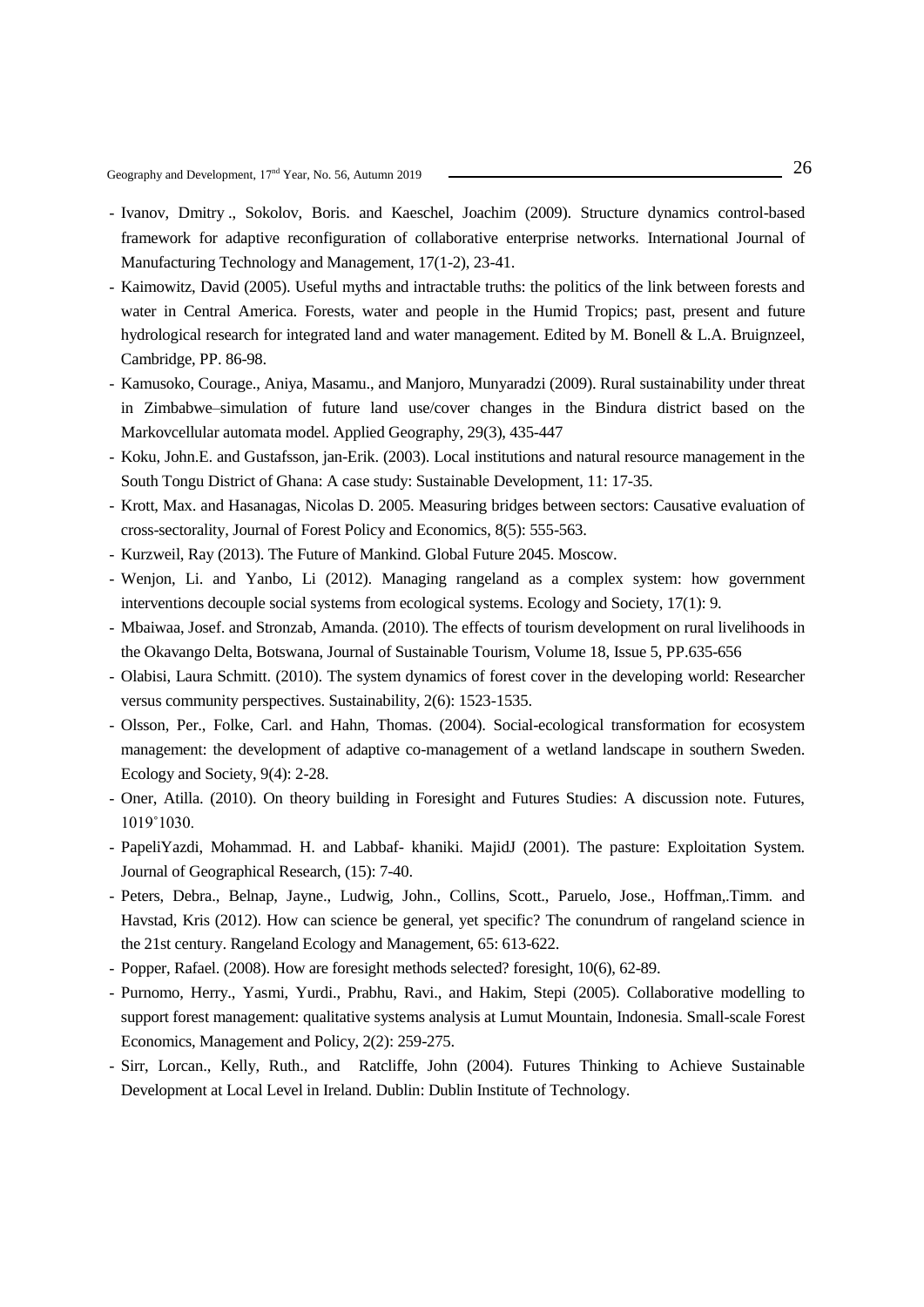Geography and Development 17<sup>nd</sup> Year-No.56– Autumn 2019 Received: 27/05/2018 Accepted: 25/02/2019 PP: 27-31

# **Saffron Cultivation Agro Climate Zoning in North Khorasan Province: An Approach to Change the Pattern of Cultivation**

**Dr. Gholamreza Maghami Moghim** Assistant Professor of Earth Sciences Faculty University of Damghan

**Seyed Mahmoud Hosseini Sediq** Ph.D Student in Meteorology University of Zanjan

# **Reza Asadi**

Ph.D Student in Geography and Rural Planning University of Tarbiat Modarres

**Sakeine Khani Tamliye** Ph.D Student in Meteorology University of Zanjan

## **Introduction**

Due to the geographical location of Iran and the study area which is located in the northeast of the country, this region is located in the subtropical high pressure area. This issue has led to a shortage of atmospheric rainfall and high evapotranspiration potential, rising temperatures and sunshine, with water and soils exposed to salinity. It is necessary due to the location in arid and semi-arid regions as well as the need to change the cropping pattern and the possibility of some adaptable crops by considering the changes in temperature and soil regime, in the agricultural sector of North Khorasan province. One way to change the crop pattern is to replace high-yield crops with low-yield crops that require low water and heat-resistant varieties. Saffron is one of the most important Low expectations and heat-resistant crops that Iran has ranked first in the world with production of 261 tons. Due to the importance role of this crop in the Iranian economy, considerable studies have been done in this field which can be referred to Jafar Bigloo (2008) In Qazvin province, Rashid Sorkh Abadi (2015 in Torbat Heydariyeh, Salari (2016) in Khorasan Razavi province, Sobhani (2016) and Kamamiabi (2014) in Rashtkhar city. No significant study has been conducted in this plain, despite the expansion of cultivation of this crop in Safiabad plain. In this study, is attempted to the ecological needs of this crop are compared with the climate conditions of Khorasan-e-Shomali province and the agro-climatic location of susceptible soils.

#### **Methods and Material**

In this research were used the ground and climatic data with a 30 year statistical period of 1 synoptic and 2 climatology stations of Bojnourd, Shirvan, Esfarain and Jajarm. To determine the suitable location of saffron cultivation in the study area, 9 criteria are considered which are including elevation, slope, slope directions, soil type, soil texture, sunshine, minimum air temperature during vegetative period, maximum air temperature during stagnation and average air temperature during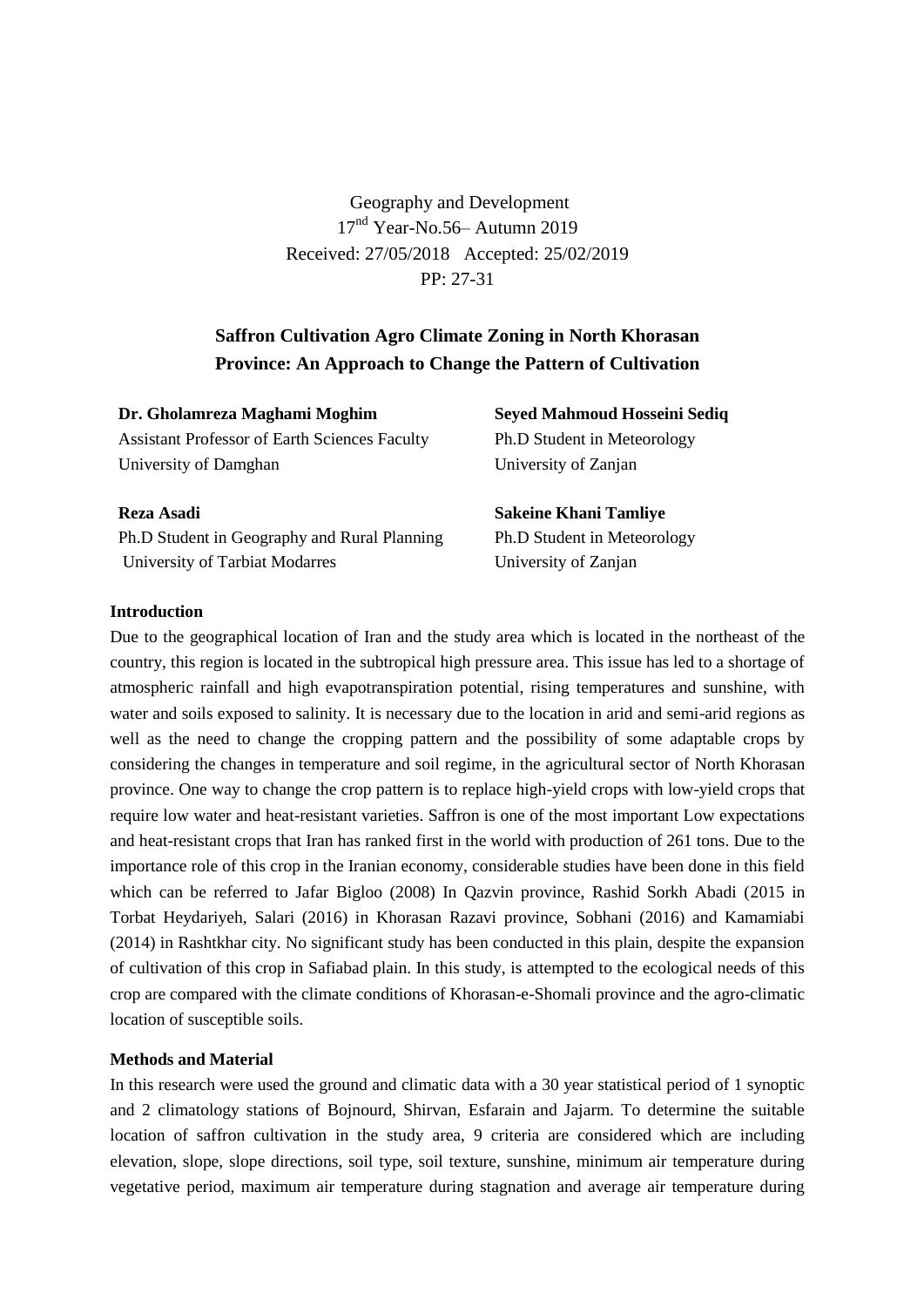reproductive period. In order to combine criteria and zoning of saffron cultivation, AHP model was used in ArcGIS software. According to the AHP weighting model about ground conditions and requirements, soil and climatic conditions of saffron cultivation, the weight allocation of each data layer was compared by using of a paired comparison matrix drawing diagram in Expert Choise software also by considering the importance of each layer by using scientific experts. In order to weigh, by this method, is firstly analyzed the decision problem, which was to find saffron-prone areas for cultivation, in consider to the most hierarchy important decision elements. Comparison and Calculation of Weights were using by the Expert Choise Model (AHP), the final maps which were based on the weighted-overlay model overlapped the weighted layers to identify exactly suitable, suitable, critical and unsuitable sites for saffron cultivation at the regional level.

## **Results and Discussion**

According to the studies about the affecting factors on saffron cultivation, were classified as elevation criteria 89,000 hectares of land as perfectly suitable, 123,000 hectares relatively suitable, 55,000 hectares critical and 13,000 hectares in unsuitable class. In terms of slope, more than 71,000 hectares were perfectly suitable, 66,000 hectares relatively suitable, 42,000 hectares critical proportion, 101,000 hectares inappropriate (unsuitable). In terms of slope direction 110,000 hectares perfectly (quit) suitable, 65,000 hectares relatively suitable, 26,000 hectares Critical proportion and 79 hectares are located in a suitable area. In terms of land using, 141,000 hectares were classified as perfectly suitable, 84,000 hectares relatively suitable, 49,000 hectares critical and 6,000 hectares inappropriate. In terms of soil texture, 196,000 hectares are located in a perfectly suitable class, 35,000 hectares relatively suitable, 57,000 hectares of critical suitability and 167,000 hectares in inappropriate class. In terms of minimum air temperature during the vegetative period 352,000 hectares are classified in critical proportion class and 91,000 hectares are zoned inappropriate class. In terms of average air temperature during reproductive period, 217,000 hectares are perfectly suitable class, 200,000 hectares relatively suitable, and 25,000 hectares in critical proportion class. In terms of maximum air temperature during the stagnation period, 199,000 hectares are in relatively suitable class and 243,000 hectares in critical proportion class. In terms of sunshine, 75,000 hectares are in the appropriate (suitable) class, 109,000 hectares are relatively suitable, 203,000 hectares are in critical proportion class, and 55,000 hectares are in unsuitable class. In this study, it was found that the sum of the above 9 criteria is equivalent to 1 (number 1), and this is indicating the relative importance of these criteria's. The calculated weights were applied in 9 layers to determine the suitability of utility of earth, soil and climatic variables of different saffron cultivation zones and its output showed that temperature layer had the highest percentage with 43% and slope direction with 6% the lowest.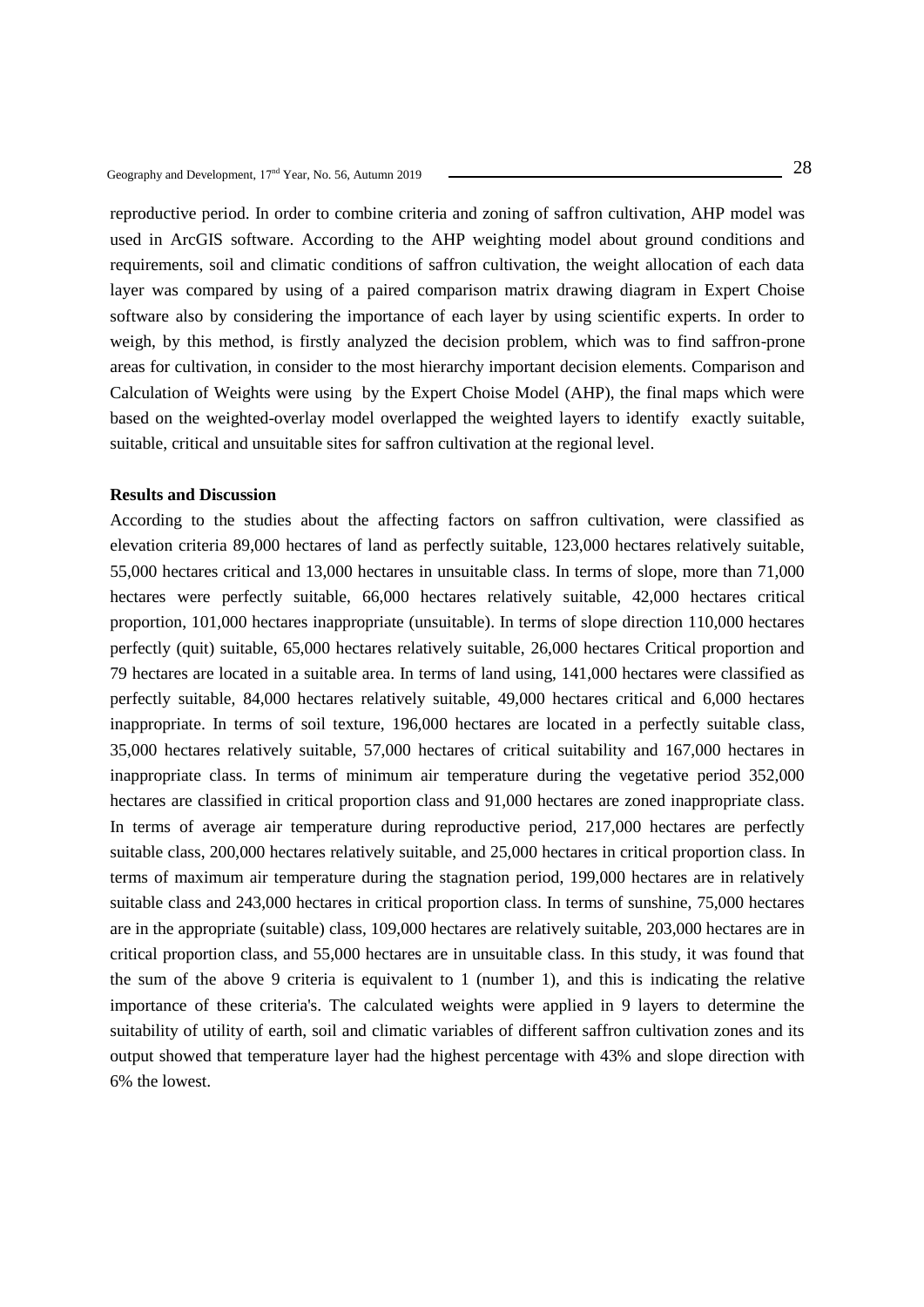#### **Conclusion**

The results of this study showed that about 498,000 hectares of North Khorasan province including Jajarm, Garmeh, Esfarayen, Safiabad and parts of Shirvan and Faroj cities due to a combination of climatic and land characteristics, are absolutely suitable for saffron cultivation. 811,000 hectares, including parts of the lowlands (plains) of Jajarm, Esfarayen, Safiabad, and Faroj, are in relatively suitable class with little restriction. 1,434 hectares of provincial level including foothills and mountainous plains and ground waters of Safi Abad, Faroj, Shirvan, Bojnourd, Mane and Semelghan and Esfarayen due to growth limiting factors such as altitude (elevation), slope, soil, and climatic factors are in critical proportion for saffron cultivation. About 469,000 hectares, including Bojnourd, Mane, and Semelgan areas and parts of Raz Jargalan, are classified as inappropriate due to a combination of features such as maximum temperature, sunshine, altitude, slope, soil texture. According to the final map it can be said that from south to north of the province are decreased the amount of saffron cultivation areas.

**Keywords:** Zoning, Saffron cultivation, AHP, North Khorasan Province, Climate change.

- Abrishami, M,H. (1997) [.](https://translate.googleusercontent.com/translate_c?depth=1&hl=en&prev=search&rurl=translate.google.com&sl=fa&sp=nmt4&u=https://www.gisoom.com/search/book/nasher-1068/%25D8%25A7%25D9%2586%25D8%25AA%25D8%25B4%25D8%25A7%25D8%25B1%25D8%25A7%25D8%25AA-%25D8%25A2%25D8%25B3%25D8%25AA%25D8%25A7%25D9%2586-%25D9%2582%25D8%25AF%25D8%25B3-%25D8%25B1%25D8%25B6%25D9%2588%25DB%258C-%25D9%2585%25D9%2588%25D8%25B3%25D8%25B3%25D9%2587-%25DA%2586%25D8%25A7%25D9%25BE-%25D9%2588-%25D8%25A7%25D9%2586%25D8%25AA%25D8%25B4%25D8%25A7%25D8%25B1%25D8%25A7%25D8%25AA/&xid=17259,15700019,15700186,15700190,15700256,15700259,15700262,15700265&usg=ALkJrhhI570OZiGsvINuDNQ9Md0GFQ93aw) [Iranian saffron, historical, cultural and agricultural knowledge](https://translate.googleusercontent.com/translate_c?depth=1&hl=en&prev=search&rurl=translate.google.com&sl=fa&sp=nmt4&u=https://www.gisoom.com/search/book/nasher-1068/%25D8%25A7%25D9%2586%25D8%25AA%25D8%25B4%25D8%25A7%25D8%25B1%25D8%25A7%25D8%25AA-%25D8%25A2%25D8%25B3%25D8%25AA%25D8%25A7%25D9%2586-%25D9%2582%25D8%25AF%25D8%25B3-%25D8%25B1%25D8%25B6%25D9%2588%25DB%258C-%25D9%2585%25D9%2588%25D8%25B3%25D8%25B3%25D9%2587-%25DA%2586%25D8%25A7%25D9%25BE-%25D9%2588-%25D8%25A7%25D9%2586%25D8%25AA%25D8%25B4%25D8%25A7%25D8%25B1%25D8%25A7%25D8%25AA/&xid=17259,15700019,15700186,15700190,15700256,15700259,15700262,15700265&usg=ALkJrhhI570OZiGsvINuDNQ9Md0GFQ93aw) Astan Qods Razavi, Publisher , First print. (in Persian)
- Abedi, K (2013). Ministry of Agricultural Jahad, Statistics of Agricultural Jahad Organization of North Khorasan Province (in Persian)
- Abrishami, M,H (1383). Saffron from long ago to today , [Amir Kabir](https://translate.googleusercontent.com/translate_c?depth=1&hl=en&prev=search&rurl=translate.google.com&sl=fa&sp=nmt4&u=https://shahreketabonline.com/products/publication/2440/&xid=17259,15700019,15700186,15700190,15700256,15700259,15700262,15700265&usg=ALkJrhjIV_m4WGvH1bHXqsStf_g4E49K8Q) Press.(in Persian)
- Amani, s (1388). Saffron Culture, Tehran Abrishamifar Press.( in Persian)
- Bliani, S (1395). A Comprehensive Guide to GIS Application Models in Urban, Rural and Environmental Planning, Azad Pyma Press. (in Persian)
- Behnia, M, Rezam (1370). Saffron Agriculture, Tehran University Press. (in Persian)
- Farajzadeh, M (2015). Climatological Techniques, Samt Press. (in Persian)
- Farajzadeh, M., Mirzabiati, R (2007). Feasibility Study of Saffron Crop Areas in Neyshabur Plain Using GIS,Lecturer of Humanities(Space Preparation Planning), No. 50. Tehran. PP.67-91. (in Persian)
- Farajnia, A.,Jamshid, Y., Haji Hassani, N., Taj Abadipour, A.(2015). Zoning of Pistachio Climatic Zones in East Azerbaijan Province, Journal of Geography and Planning, Volume 21, Number 60, PP.281-298. (in Persian)
- Ghaemi, H., Zarrin, A., Khalakhlagh, F. (2016).Climatology of arid regions, Samt Press. ( in Persian)
- Institute of Climatology (1396). Report on Climate Change Disclosure, Assessment, and Outlook in Iran during the Twenty-First Century, National Reference Bureau of Intergovernmental Panel on Climate Change (IPCC). (in Persian)
- Jafaribigloo, M., Mubarak, Z (1387). Assessment of land suitability for saffron cultivation in Qazvin province based on multi-criteria decision making methods, Natural Geography Research. No.66. PP.110-119 (in Persian)
- Kochaki, A., Seyedi, S, M. (2015). Phenology and Process of Saffron Female Corms During Growth, Saffron Research Journal, Volume 3, Issue 2, Fall and Winter. (in Persian)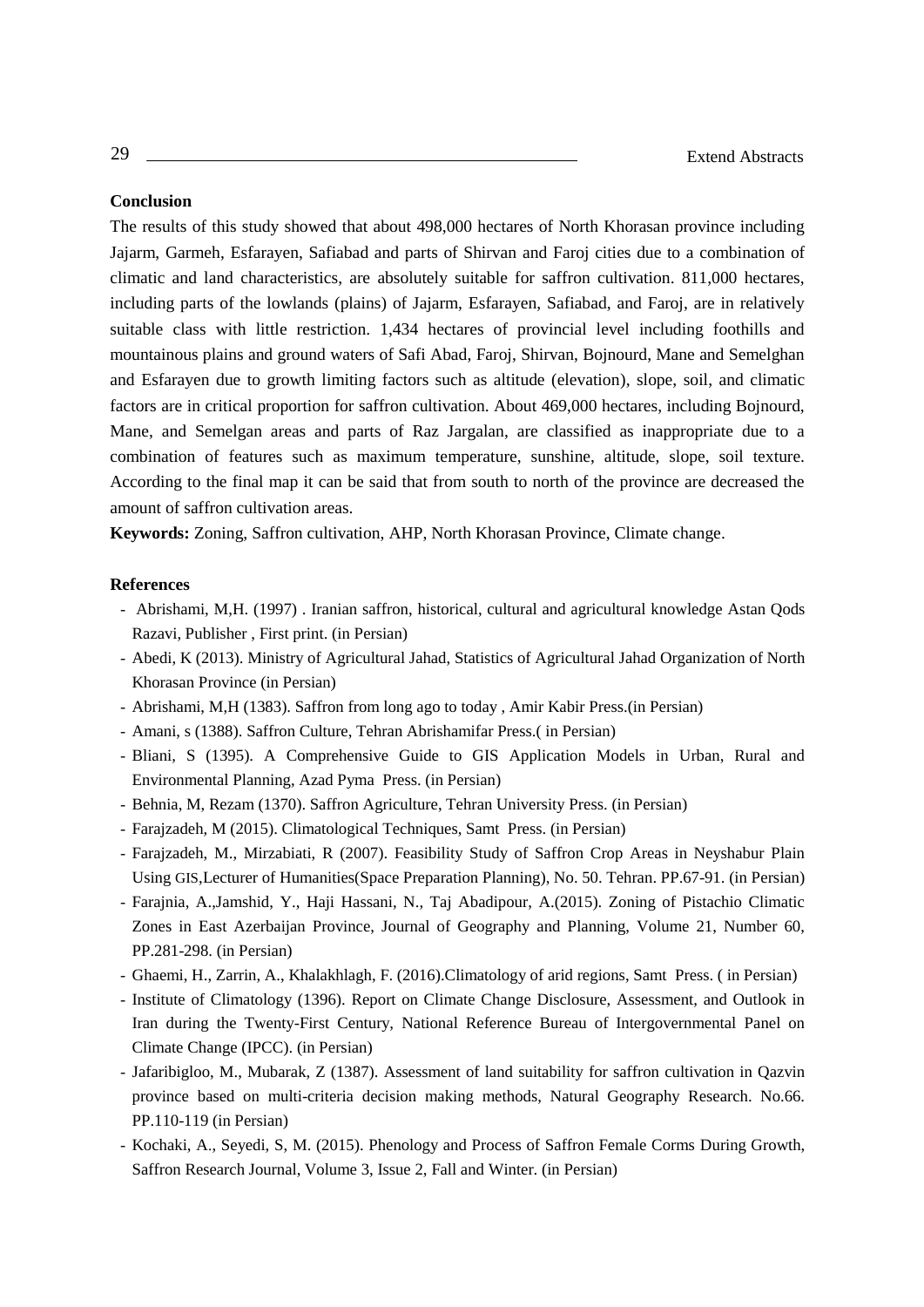30 Geography and Development, 17nd Year, No. 56, Autumn <sup>2019</sup>

- Khajeh Shahkohi, A, Davoodi, M., Hesam, Mehdi (2014). Spatial Modeling and Multi-criteria Decision Making, Golestan University Press. (in Persian)
- Kianbakht, S (2008). A systematic overview of saffron pharmacology and its effective ingredients, Institute of Medicinal Plants Research, Academic Jihad, Journal of Medicinal Plants, Seventh Year. Fourth period. (in Persian)
- Mechanicy, J.,Sadeghi, H.,Fada'i, M (2015). Environmental Capacity, An Appropriate Model for Recognizing Regional Capacities with Emphasis on Agriculture (Azad Marvdasht), Fifth Year, No. 19. (in Persian)
- Maghami Moghim ,G, R.,Hosseiny Seddigh, M (2016). The Condition of planting Pistachio in arid & semi-arid regains in iran,Sokhan Gostar Press. (in Persian)
- Mirmosavi, S, Hossein. ,Kiani, H (2015). Investigation and Classification of Coupons in Iran in 1975 and Comparison with MIROC Model Outputs for 2030, 2050, 2080, 2100 under A1B and A2 Scenarios (Emphasizing on Climate Change), Geography and Environmental Hazards, No. 22 Summer. PP.59-72 (in Persian)
- Ministry of Agricultural Jahad, Agricultural Jahad of North Khorasan Province (1396). Agriculture Statistics. (in Persian)
- Ministry of Agriculture Jahad, Organization of Forests, Rangelands and Watershed Management (1383). Map of the country vegetation. (in Persian)
- Pahizgar, A,Gm., Gilandeh, A., Malfowski, Yachak (1385). Geographic Information System and Multi-Criteria Decision Analysis,Samt Press. (in Persian)
- Qamarnia, H., Soltani, N (2016). Zoning of saffron-prone areas in Kermanshah: An Approach to Changing Crop Patterns and Addressing Water Deficiency, Land Management Journal, Volume 4. Number 1. (in Persian)
- Rashid Sorkhabadi, M., Shahidi, A., Khashiei Siouki, A (2015). Determination of suitable saffron cultivation sites in Torbat-e-Heydariyeh city using Fuzzy Hierarchy Process Analysis, Journal of Saffron Agriculture and Technology, Volume 3. Number 4. Winter. PP.261- 272. (in Persian)
- Salari, A., Bashiri, M (2016). Application of Geostatistics to Maping Saffron-Prone Zones in Khorasan Razavi Province Based on Climatic Parameters, Journal of Saffron Agriculture and Technology, Vol. 4, No. 2, Summer, PP. 155-167. (in Persian)
- Sobhani, B (2016). Agro-climatic zoning of saffron cultivation in Ardabil province using AHP method, Journal of Saffron Research, Volume 4. Number one. spring and summer. P. 76. (in Persian)
- Salighe, M (2016). Synoptic Climatology of Iran, Samt Press. (in Persian)
- Saeedzadeh, M.,Mokhtari, H,Ahmadi, R(2017).Saffron in the World, Sokhan Gostar Press.(in Persian)
- Smail Nejad, M (1395). Investigation and Zoning of Heat Stresses Affecting Saffron in South Khorasan Province, Saffron Research Journal, Volume Four, Issue 2, Fall and Winter. (in Persian)
- YarAhmadi, J., Haji Hassani, N., Farajnia, A., Taj Abadipour, A. (2015). Klimatologische zonering van pistachevegetatie in de provincie Oost-Azarbaijan. Journal of Geography and Planning , 21 (60), 281-298. doi: 0,5 (in Persian)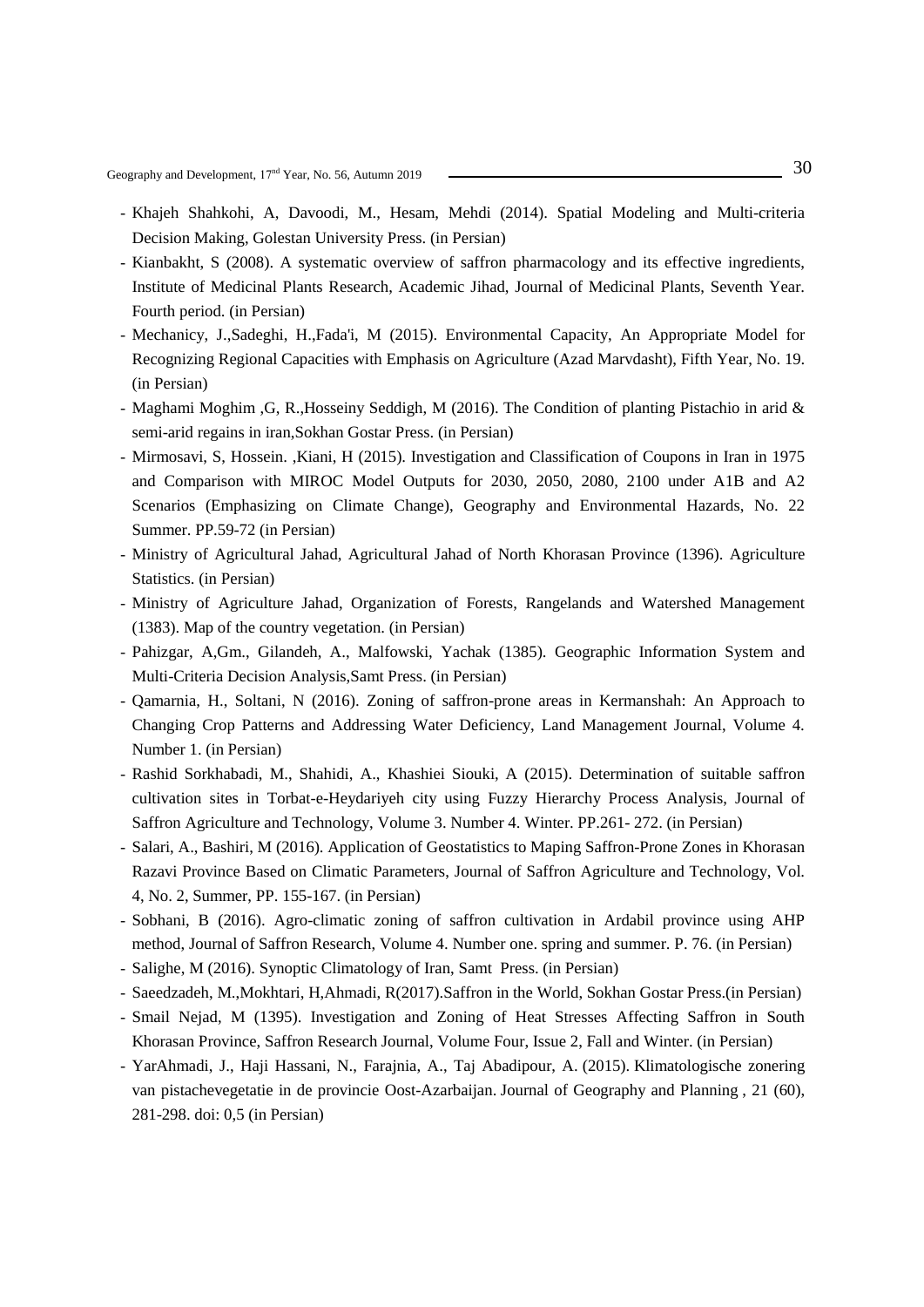- Yazdchi, S., Rasouli, A. A., Mahmoudzadeh, H., Zarinball, M (1389). Evaluation of Marand County Land Capacity for Saffron Cultivation Based on Multi Criteria Decision Making Methods, Water and Soil Knowledge. Volume 20. No. 3. P (in Persian)
- Yousefi, A (1396). Statistics of Agricultural Jahad Organization of North Khorasan Province, Ministry of Agricultural Jahad. ( in Persian)
- zizbekovu, N. sh, Milyaeva, E. L, Lobova, N.V. and Chailakhyan, M.Kh (1978.) Effect of Gibberellin and Kinetin on formation of flower organs on saffron Grocus, soviet plant phisiol, 25(4): 471-476.(in English)
- Bown, W M (1993). AHP, Multiple Criteria Evaluation, in K;oysterman, R. et al (Eds), Spreadsheet Models for Urban and Regional Analysis, New Brunswick: Center for Urban Policy Research. (in English)
- Mamat, N., and Daneil, J (2007). Statiscal analysis on time complexity and rank consistency between singular value decomposition and duality approach in AHP:A case study of faculty member selection. Mathematical and Computer Modeling 46:1099-1109. ( in English)
- Marinoni, O (2007). Some words on the analysis and location of educational institutions(secondary school) using GIS Case Study of Isfahan 3. Spatial planning (Geography) from 0.19 to 38. (in English)
- Rangahu (2003). Research Growing satfrou the whords most Expensive spice, Grop and food,20:14. (in English)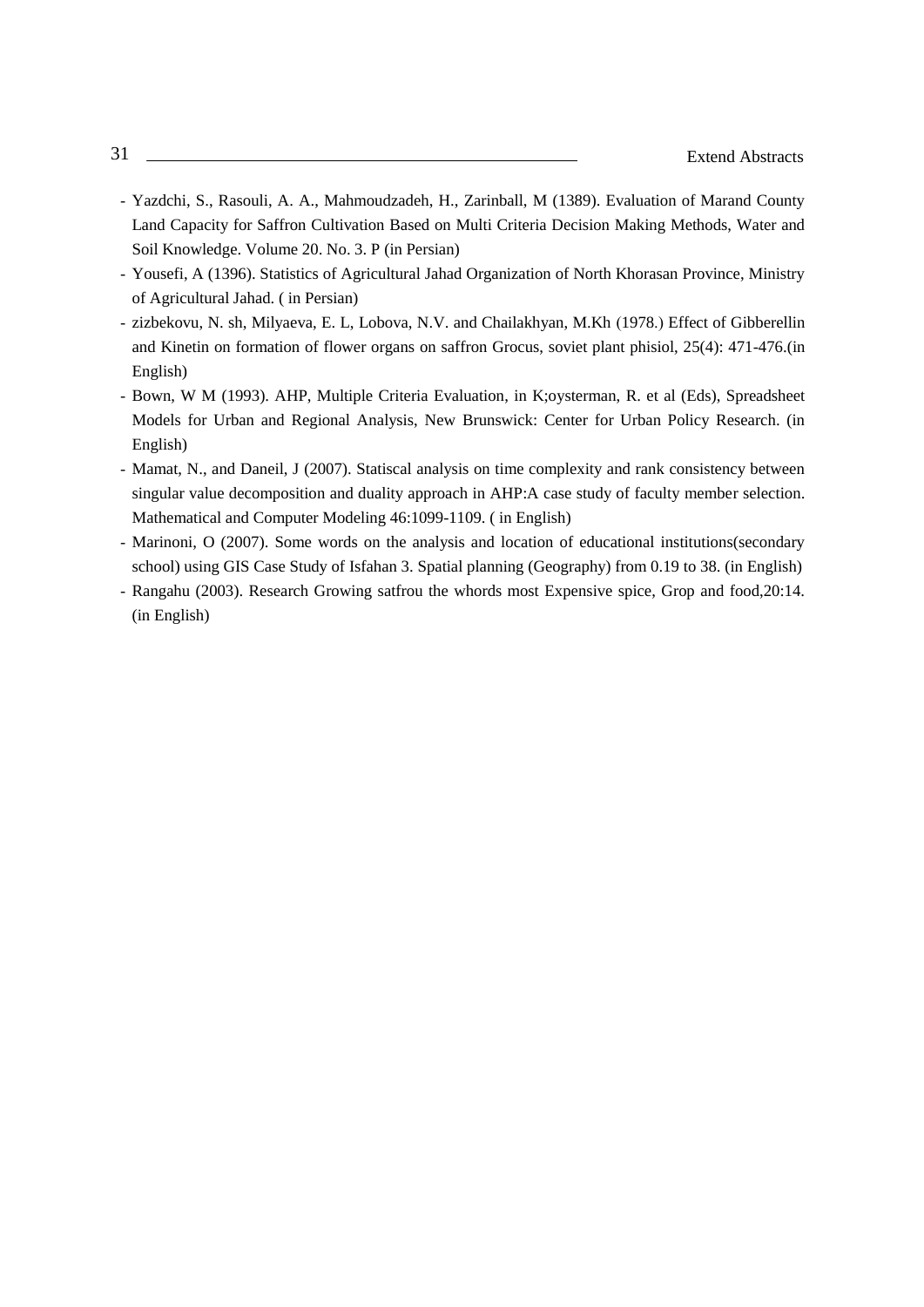Geography and Development 17nd Year-No.56– Autumn 2019 Received: 07/05/2018 Accepted: 02/01/2019 PP: 32-36

# **The Selection of Tourism Area in South Khorasan Province by Using the ANP Technique**

**Dr. Akbar Najafi** Associate Professor of Forestry, Faculty of Natural Resources University of Tarbiat Modares

### **Ali Ghovmi Oili**

Ph.D Student of Forestry, Faculty of Natural Resources University of Tarbiat Modares

# **Younes Gravand**

Ph.D Student of Forestry, Faculty of Natural Resources University of Tarbiat Modares

**Abutaleb Ghasemi Vasmejani,**  M.Sc of Urban Planning Head of the Department of Tourism Heritage Organization of the Cultural Heritage Organization

#### **Introduction**

Tourism is one of the most dynamic economic activities in the present era, which plays an important role in the local sustainable development, and its development priority requires the recognition of affecting and limiting factors of natural, economic, social and cultural each region. Moreover, these areas areas reveal a special importance for tourists due to having a set of natural and historical attractions. Accordingly, the main objective of the present study is the selection and prioritization of tourism areas among the three areas "Banddareh-e-Birjand, Baghestan Abgarm Ferdows and Ghaen tourism area" in South Khorasan province by using the ANP method.

## **Methods and Material**

To obtain the appropriate results in the tourism areas, prioritization in South Khorasan province a high level of ANP structure including subnet benefit, opportunity, cost and risk was used. In this study, four strategic criteria of attraction and environmental constraints, tourism potentials, infrastructure and economic potential of the region and social issues and the role and impact of management were selected to determine the tourism area. Each of the strategic criteria includes a set of sub-criteria that play an important role in weighting the subnet benefits, opportunity, cost and danger.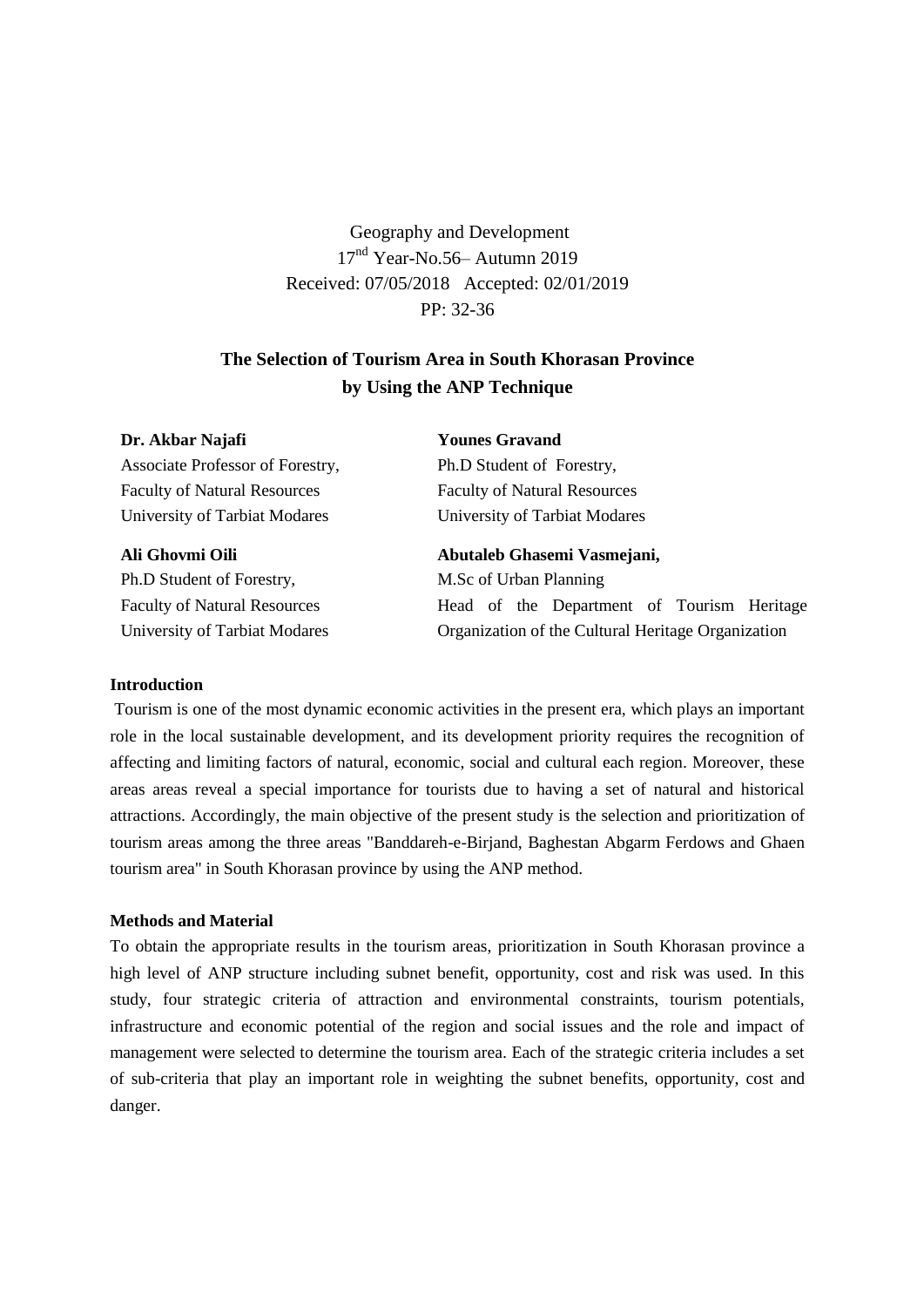#### **Results and Discussion**

The results of the ANP analysis demonstrated that Baghestan Abgarm Ferdows, Banddareh-e-Birjand and the Ghaen tourism area with having 0/59, 0/28, and 0/29 weights placed in the first to third priority, respectively. Among the subnets, the benefit subnet with a weight of 0/33 possesses more important as compared to the others. Furthermore, the strategic criterion of tourism potentials with an equivalent weight of 0/51 manifests a higher priority in comparison with the other ones.

## **Conclusion**

In recent years, the government has implemented a variety of programs for the economic development of deprived areas, including the development of the tourism industry, which has played an important role in promoting these areas. The selection of exemplary tourism areas and consequently the focus of the tourism industry in these areas is important not only for tourism but also for the environment. The present study, due to the inclusion of various historical and natural criteria and sub-criteria, can pave the way for development of tourism industry and consequently the economic dynamics of local communities in South Khorasan province.

**Keywords:** Decision Support System, Multiple Criteria Decision Making, South Khorasan, Tourism industry, Tourism area.

- Afshariazad, S., Osmani, A., & Piry, S (2014). Of Sustainable Development and Employment in Rural Tourism Case Study of Palangan Fisheries. Journal of Tourism Geography, 3(10), 121-146.
- Imani Khoshkhoo, M. H., Hashemi, S. S., & Shafi Shahraki, E (2015). The Impact of Rural Tourism on the Economy of Local Communities of the Study Community in Dashtak Village, Fars Province, The third National conference of Tourism. Geography and Stable Environment, Hamedan province, 12p.
- Badri, S. A. & Yari Hesar, A (2009). Selection of Tourism Areas Using AHP Method Case Study: Kohkiloyeh and Boyer Ahmad Province. Journal of Geographical Research, 24(95), 55- 84.
- Broujeni, H. Z., Nekouei, Z., Abaspour, N. & Shojaei, M (2017). Planning tourism development in developing countries. Mahkameh Publications, 386 p.
- Tavakoli, M., Kiani, A. & Hedayati, S (2010). The Impact of Tourism Areas on Deprivation from the Viewpoint of Local Communities (Case Study: Oraman Takht Kurdistan Region). Journal of Urban and Regional Studies and Research, 2(4), 73-94.
- Hosseini, S. A (2014). Prioritizing Tourist Attractions Based on Tourism Attraction Potentials (Tabriz City Case Study). The first scientific-specialized Seminar on EADT AZARBAIJAN tourism attractions and Repuision, 24 p.
- Jalali, M. & Khademolhoseini, M (2015). The Classification of Tourism Sample Regions (Case Study: Kerman Province). Regional Planning Quarterly, 5(17), 151- 162.
- Jahanian, M. & Nadalipour, Z. (2009). Tourism Management (Definitions, Nature and Components). Academic Jihad Publications, 180p.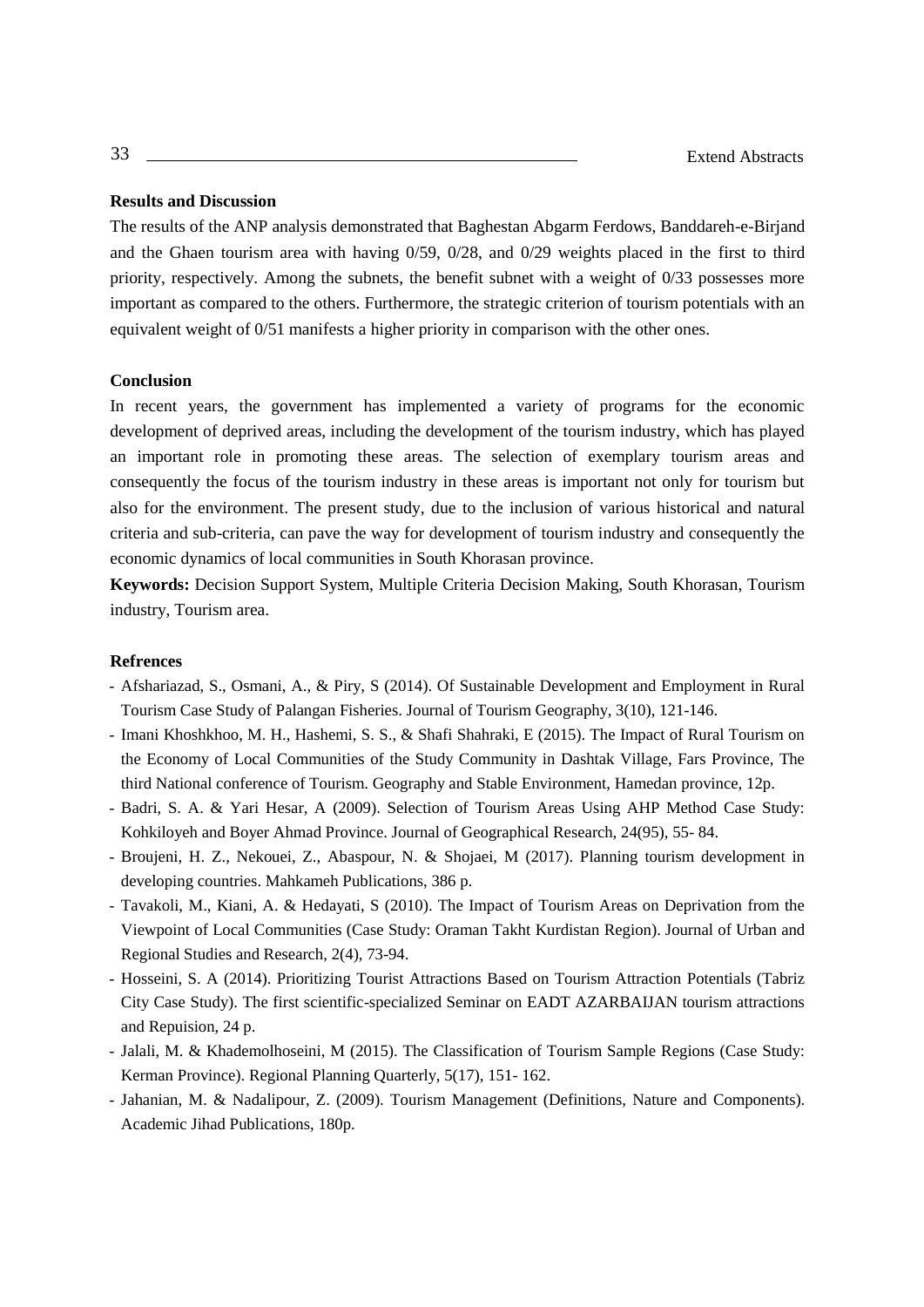Geography and Development, 17<sup>nd</sup> Year, No. 56, Autumn 2019 —————————————————————————————<sup>34</sup>

- hajinejad, A., taghizade, Z. & rahimi, D. (2013). Prioritization and edition of strategic program corresponding to tourism domains using methods SWOT and TOPSIS Case study: Kermanshah's province. Journal of Urban Ecology, 4(7), 33-56.
- Hezar Jaribi, J. (2011). Feeling Social Security from the Viewpoint of Tourism Expansion. Journal of Geography and Environmental Planning, 22(2), 121-143.
- Khaksari, A. & Abbasi, M. (2013). Identifying tourism potentials in Kuhrang and proposing appropriate solutions for its tourism development. Journal of Geographic Information (sepehr), 22(88), 106- 114.
- Office of Tourism area (2010). Sample guidelines, rules and regulations for tourism area, 127p.
- Rahimi, D. & Ranjbar Dashtestani, M. (2012). Prioritization of Eco-tourism Attractions (The target villages of Charmahal O Bakhtiar province). Journal of Urban and Regional Studies and Research, 4 (14), 131-150.
- Rezvani, M. R., Oroji, H., Alizadeh, M. & Najafi, M. S. (2013). Site Selection Construction of Ski Pistes in Order Tourism (Case study: the Northern Regions of Tehran Province). Journal of Regional Planning, 3(10), 27- 44.
- Rokneldin Aftekhari, A. R., Pourtaheri, M. & Agha Mohammadi, M. (2011). The Role of Tourism Areas in the Development of Tribal Areas (Case Study: Alvand Tourism Area of Hamadan City). Journal of Tourism and Development, 1(1), 59- 75.
- Ranjbarian, B. & Zahedi, M. (2012). Recognizing tourism. Chahar Bagh Publications, 226p.
- Zebardast, E. (2010). The Application of Analytic Network Process (ANP) in Urban and Regional Planning. Journal of Fine Arts - Architecture and Urban Development, 2 (41), 79-90.
- Naghsh Bostan Gostar Consulting Engineers Company. (2009). Strategic Studies of Banddareh-e-Birjand Tourism Area. Administration of Cultural Heritage, Handicrafts and Tourism of South Khorasan province, 53p.
- Sabz Andish Payesh Consulting Engineers Company (Sab). (2009). Strategic Studies of Baghestan Abgarm Ferdows Tourism Area. Administration of Cultural Heritage, Handicrafts and Tourism of South Khorasan province, 46p.
- Seydaei, S. E. & Hedayati Moghadam, Z. (2009). The Role of Security in Tourism Development. Journal of Environmental Science, 4(8), 97-110.
- Taheri, M., Abaspour, R. A. & Alavipanah, S. K (2014). Application of Multi-Criteria Decision Making Based on Integration of DEMATEL and ANP Methods in Optimal Placement of Aramestan (Case Study: Isfahan). Journal of Environmental Studies, 40 (2), 463- 480.
- Aghili, S. V., Moradi, A., Hosein Panahi, J. & Asadi, A (2013). Tourism and Development in the Developing World. Islamic Azad University Press of Tehran Science and Research department, 392p.
- Farajirad, A. R. & Aghajani, S. (2009). New analyses about tourism and the types of its classification. Journal of Land Geography, 6 (23), 61072.
- Faraji Darkhaneh, N. (2016). The Role of Rural Tourism in the Social, Economic Development of Local Communities (Case of Masal County).2nd. international conference on Behavioral Science and Social Studies, Istanbul- Turkey, 32p.
- Ghasemi, A., Navanbakhsh, M. & Kardovani, P (2017). Prioritized tourist destinations surrounding the metropolis Case: The suburbs of north Tehran. Journal of Space Economics and Rural Development, 6(2), 173-187.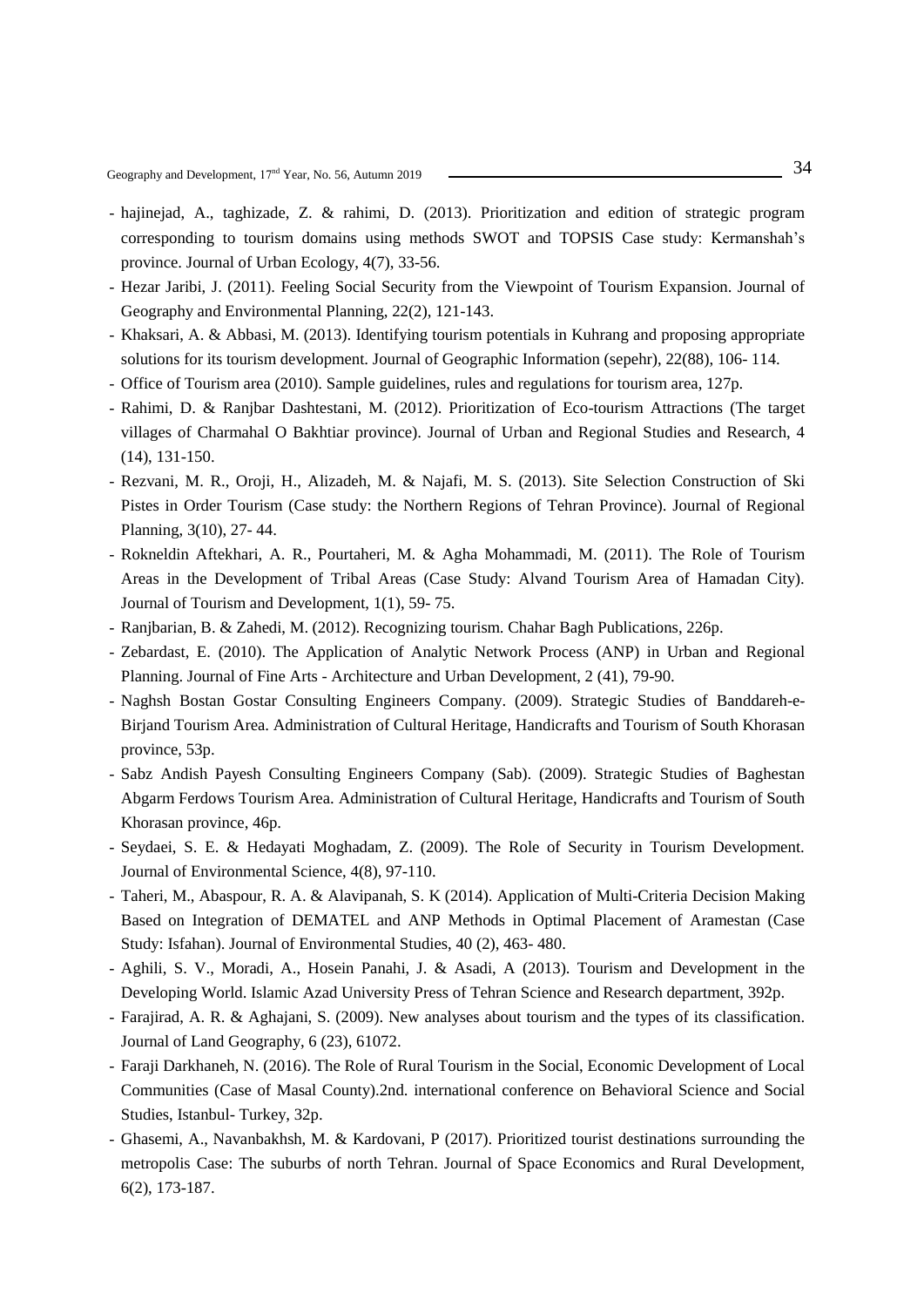- Ghiasy Noei, M. (2013). Locating tourism Areas of Abardeh Using GIS Software and AHP Model. The first national conference on tourism management, nature and geography, Hamedan province, 17p.
- Kazemi, M. (2013). Tourism management. Samt Publications, 284p.
- Karimi, J., Jamalinezuad, M., Baharloo, A. & Mahbobfar, M. R. (2012). Determination of village tourism Case Study: Jabal Village (Section Kvhpayh- Isfahan Province). Proceedings of Guilan Rural Development Conference, September 14 and 15, Rasht, 18p.
- Kamaeizadeh, Y. & Rezaei, M. R.(2015). Determining Optimal Strategy for the Development of Marine Tourism with the Use of a Consolidated Approach of SWOT- ANP (Case Study: Kish Island). Journal of Geographical Space, 15(51), 19- 43.
- Kiani Salami, S. & Boshagh, M. R. (2017). Analyzing the role of facilities and ifrastructures of tourism on tourists' loyalty and interest for Revisit (Case study: rural regions of Savojbalagh). Journal of Tourism and Development, 6(3), 154- 176.
- Mottaghi, M., Sadeghi, M. & Delalat, M. (2016). The Role of Security in International Tourism Development (Case Study: Foreign Tourists in Yazd). Journal of urban tourism, 3(1), 77- 91.
- Moradi Masihi, V. & Ghasemi, A. (2014). The role of tourism in economic rural development in Behshar County. Journal of Space Economics and Rural Development, 3(2), 105- 124.
- Nasrolahi, Z., Jahanbazi, N. Naseri, T. (2014). Province Classification in Terms of Tourist Attractions. Journal of Tourism Management Studies, 9(28), 17- 37.
- Nouri, Gh. R., Fotouhi, S. & Taghizadeh, Z (2012). Prioritization of tourism poles in Kermanshah province based on potentials of tourism areas using TOPSIS Multi Criteria Decision Making. Journal of Geography and Sustainability, 2 (4), 75- 94.
- nori, Gh. R. & taghizadeh, Z. (2014). Prioritizing Tourism Areas of Kermanshah Province for Investing Case Study: Ghasre Shirin Tourism Center. Journal of Space Geography Preparation, 4 (11), 85-104.
- Niknejad, M., Mahdavi, A. Karami, O. (2015). Identification of Suitable Areas for Ecotourism Development by Using Analytic Network Process, Case Study: Khorram-Abad County. Journal of Geography and Urban-Regional Preparation, 5(14), 195- 214.
- Azizi, M., Mohebbi, N., Gargari, R.M. & Ziaie, M. (2015). A strategic model for selecting the location of furniture factories: a case of the study of furniture. International Journal of Multicriteria Decision Making, 5(1-2), 87-108.
- Butler, R.W. (1980). The concept of a tourist area cycle of evolution: implications for management of resources. The Canadian Geographer/Le Géographe canadien, 24(1), 5-12.
- Castellani, V. & Sala, S(2010). Sustainable performance index for tourism policy development. Tourism management, 31(6), 871-880.
- Deng, J., King, B., & Bauer, T (2002). Evaluating natural attractions for tourism. Annals of tourism research, 29 (2), 422-438.
- Erdoğmuş, Ş., Aras, H. & Koç, E(2006). Evaluation of alternative fuels for residential heating in Turkey using analytic network process (ANP) with group decision-making. Renewable and Sustainable Energy Reviews, 10(3), 269-279.
- Garcia-Melon, M., Gómez-Navarro, T. & Acuña-Dutra, S (2012). A combined ANP-delphi approach to evaluate sustainable tourism. Environmental Impact Assessment Review, 34, 41-50.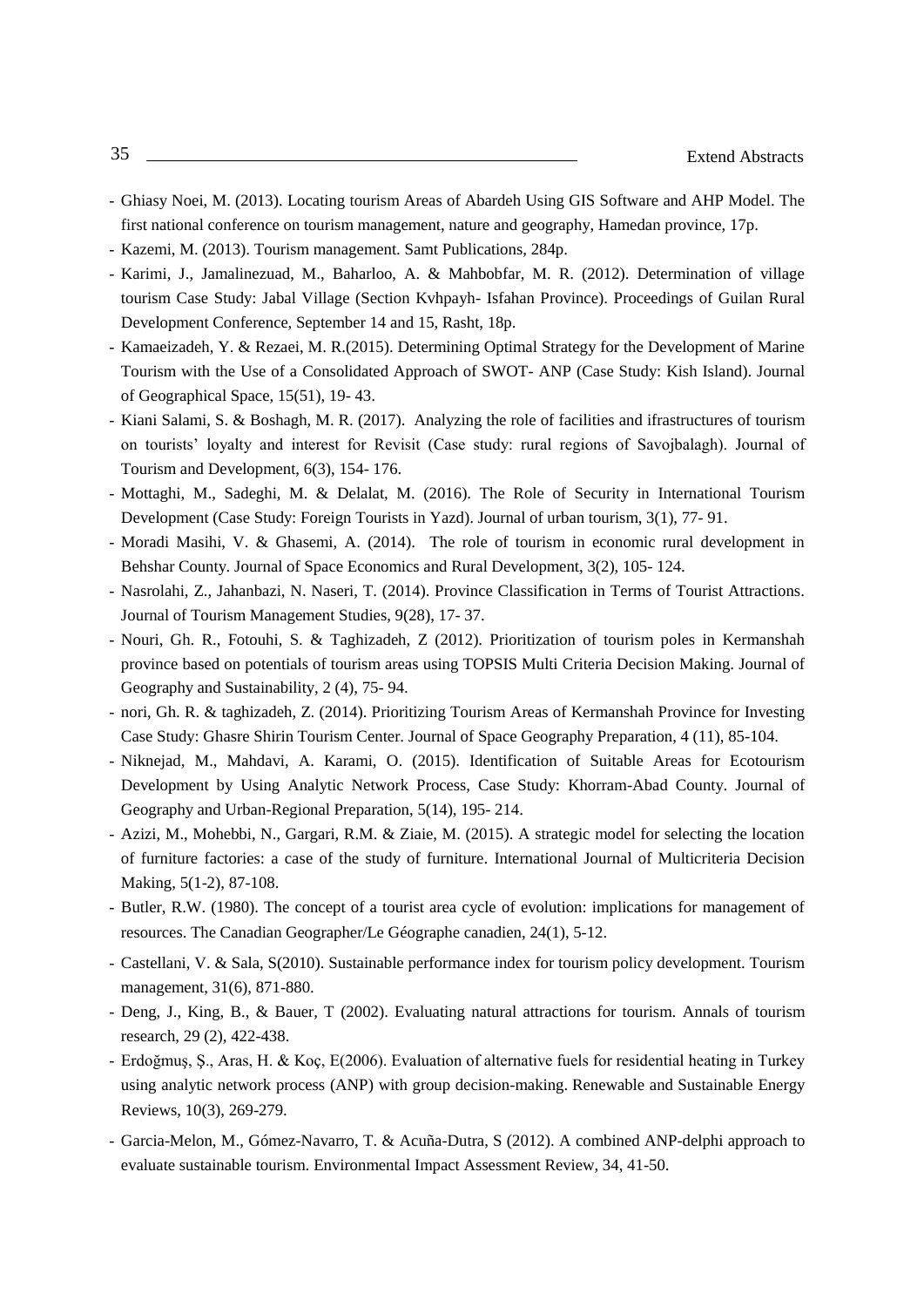- Ghajar, I. & Najafi, A. (2012). Evaluation of harvesting methods for sustainable forest management (SFM) using the analytical network process (ANP). Forest policy and economics, 21, 81-91.
- Jamrozy, U. (2007). Marketing of tourism: a paradigm shift toward sustainability. International Journal of Culture, Tourism and Hospitality Research, 1(2), 117-130.
- Li, J., Cheng, S. K., & Gan, H. (2007). Evaluation of regional tourism competitiveness: A case study of southwest China. Ecological Economy, 3(4), 393-404.
- Li, J., Cheng, S. K., & Gan, H. (2007). Evaluation of regional tourism competitiveness: A case study of southwest China. Ecological Economy, 3(4), 393-404.
- Oh, C. O. (2005). The contribution of tourism development to economic growth in the Korean economy. Tourism management, 26(1), 39-44.
- Saaty, T.L. (1999, August). Fundamentals of the analytic network process. In Proceedings of the 5th international symposium on the analytic hierarchy process (pp. 12-14).
- Sanchez, P. M. & Adams, K. M. (2008). The Janus-faced character of tourism in Cuba. Annals of Tourism Research, 35(1), 27-46.
- Tang, J. C. & Rochananond, N. (1990). Attractiveness as a tourist destination: a comparative study of Thailand and selected countries. Socio-Economic Planning Sciences, 24(3), 229-236.
- Tsai, W. H., Hsu, J. L., Chen, C. H., Lin, W. R. & Chen, S. P. (2010). An integrated approach for selecting corporate social responsibility programs and costs evaluation in the international tourist hotel. International Journal of Hospitality Management, 29(3), 385-396.
- W.T.O. 2015. UNWTO Tourism Highlights, 2015 Edition. 16p.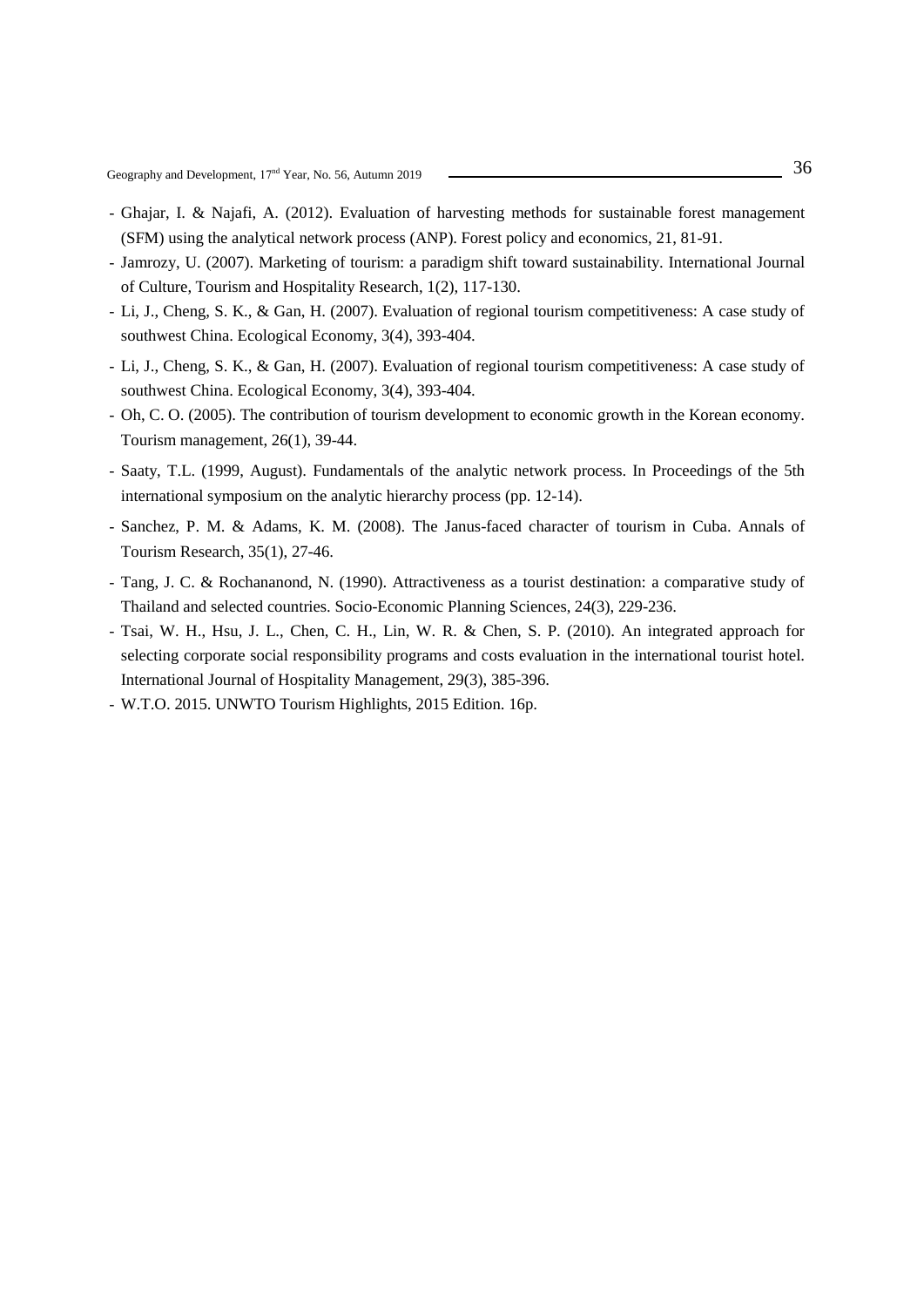Geography and Development 17<sup>nd</sup> Year-No.56– Autumn 2019 Received: 31/12/2018 Accepted: 27/04/2019 PP: 37- 41

# **Explaining the Geographical-Political Role of Migration in Iran**

### **Dr. Ali Valigholizdeh**

Assistant Professor of Political Geography University of Maragheh

### **Introduction**

Migration is deemed to be one of the most important dimensions of socio-economic development. Nowadays, however, it has turned into a complex issue for both the origin and destination communities of migrants. The issue rises due to the high level of migration and population movements between different geographic, economic, cultural and social areas. Consequently, spatial anomalies – especially of socio-cultural nature – are formed, and the conditions for the emergence of various types of political, cultural-social and economic crises, among others, have started to prevail. Given the specific territorial and demographic combination of Iran in terms of cultural, ethnic, political and economic, the Iranian society is a prominent case for studying this issue. In other words, from a geo-political point of view, the population factor, despite its number and biological and demographic characteristics, as a dynamic and dialectical element can easily be influenced by migration, especially with regard to its distribution or homogeneity, It plays the empowerment geopolitical roles in the political geography structure of states, especially the states have heterogeneous populations, which is sometimes positive and sometimes not in the interests of national security; and now, we can say that there is a similar situation in Iran. Of course, the geo-political role of this phenomenon in Iran is still in its embryonic period and if there is no proper solution, it can cause serious problems in the political geography of Iran.

#### **Methodology**

In general, this study has tried to analyze the potentials of geographical and political role of migration, especially by discussing the issues of geographic distribution of population in Iran, the homogeneity - heterogeneity of population in Iran and the centralized political, economic and cultural structure of Iran. This study also employs a descriptive-analytical method and with the help of library information, Statistical data, descriptive maps and author theoretical and case analysis of the Author.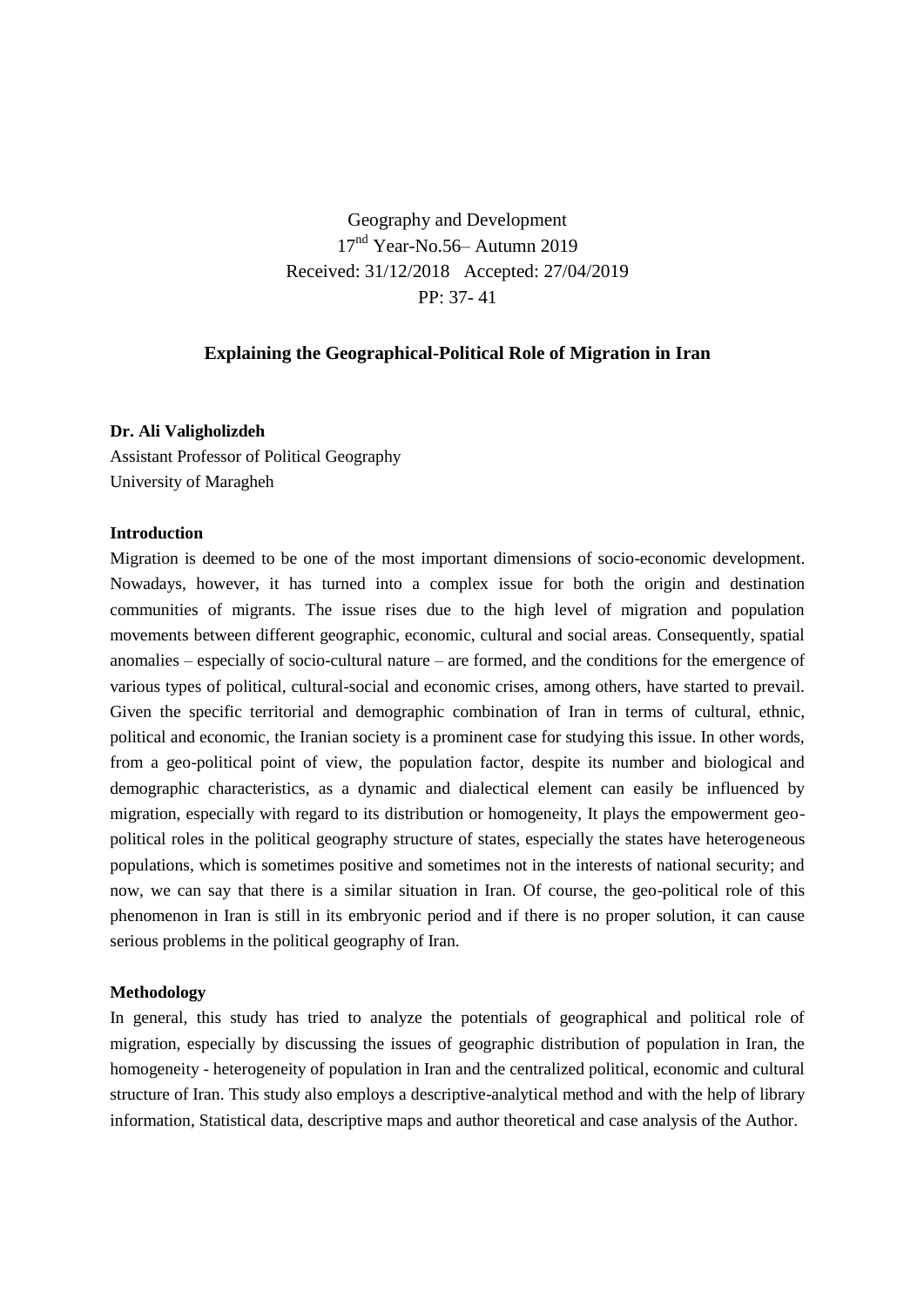## **Result and Discussion**

The findings of this study are discussed under the following themes:

#### **- Migration and geographical distribution of population in Iran**

From a geo-political point of view, in the debate of migration, one of the most important variables that can extremely affect the origins and destinations of migration is the geographical distribution of the population across the country. Because any kind of population displacement may causes territorial anomalies in population distribution and consequently different kinds of territorial and spatial actions and reactions. For example, territorial distribution of population is closely linked to political and social stability in the country. In terms of population distribution across the country can be discussed about 3 models: equal, nuclear and uneven distribution of population that apparently, among them, equal distribution is the best model of population distribution in terms of widespread development, survival of the country, and preservation of national and domestic security. In this respect, again, the geographical realities of Iran's population, especially its spatial distribution (The spatial distribution of the population of Iran is relatively adapting to the ethnic spaces) as well as the trend of Inter-provincial population movement in the country act in the opposite direction that is the nuclear and uneven distribution of population in the country.

### **- Migration and the Homogeneity-Heterogeneity of Population in Iran**

In this context, it can be said that Iran is one of the few countries suffering from severe population heterogeneity. In other words, the territory of Iran, in terms of linguistic and ethnic diversity, exhibits the complex and unique cultural-identity topography.

In this regard, although some experts refer to the center-direction population movements in Iran as the most effective factor and a geographical-political approach to effectively links between distinct peripheral-ethnic identities and center, as well as between peripheral-ethnic identities themselves, However, the current political-social-economic-environmental trends of Iran provide different geographical-political interpretations of the current trend. In fact, in today's world, especially the vast possibilities that information technology has made available to human societies, in a country with today's situation in Iran, cannot be considered the phenomenon of migration as a positive approach to consolidating national unity, Conversely, continuity in the current movements of population in Iran, in addition to providing the basis for many complex political-economic-social crises, can be the major cause of the rise and awareness of peripheral-ethnic identities in the country's center and population center.

#### **- Migration and the centralized political, economic and cultural structure of Iran**

One of the debates on the pattern of population displacement within countries also addresses the question of adapting population displacements to the pattern of accumulation of money, facilities, and geography of power. In other words, in Iran, it is easy to see the geography of power in the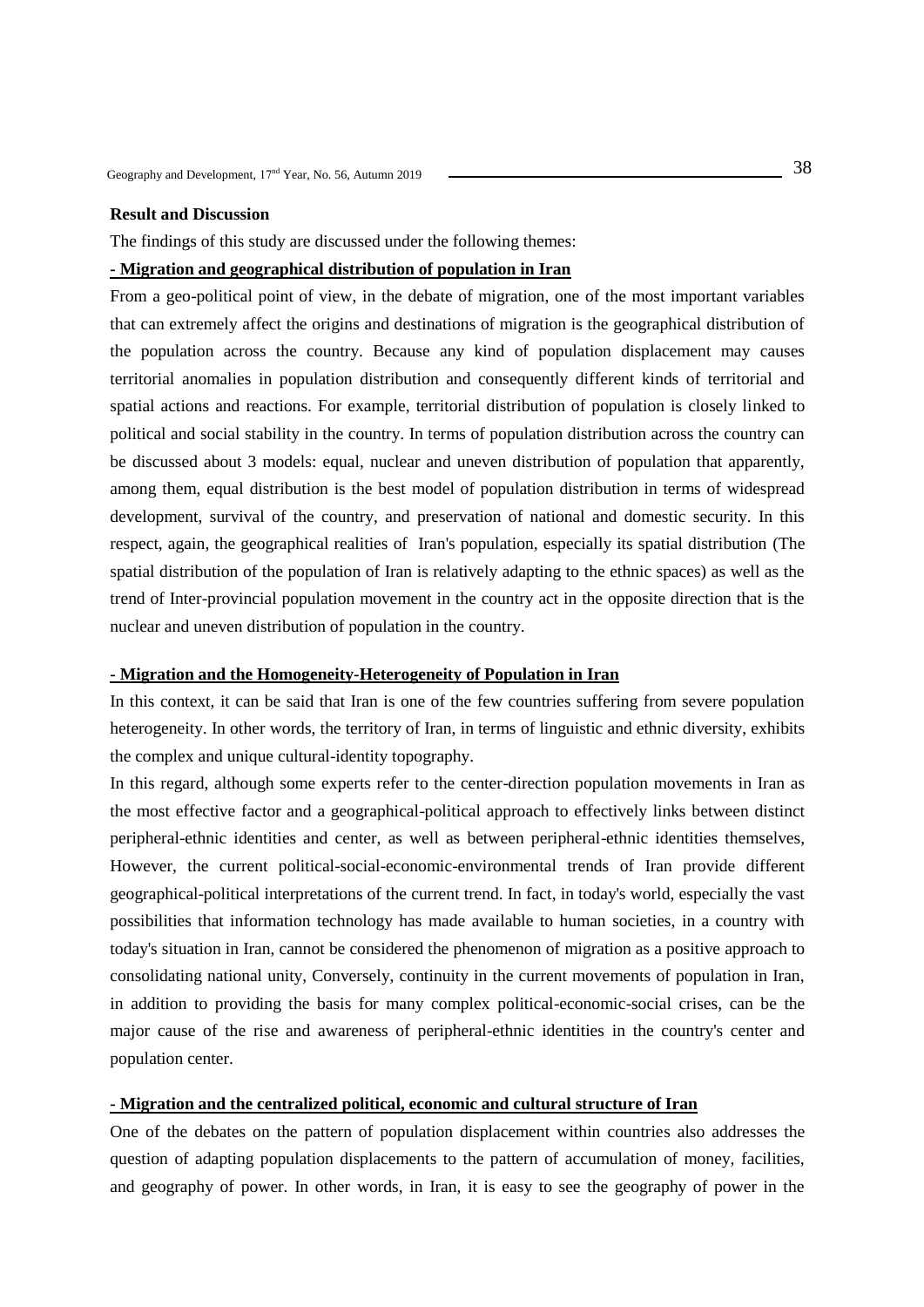central areas of Iran or destinations of migration, and the geography of poverty and territorial-country marginalization in the periphery areas of Iran or origins of migrants that In fact, this unpleasant topography of population and power in Iran has a direct relationship with the centralized politicaleconomic-cultural structure of Iran. For this reason, the peripheral geo-cultural areas in Iran are completely at the bottom of the Radius line of development, and in fact the populations of these areas are trying to compete within geography of power, by moving and migrating from these areas to central areas and centers of power, and thereby to be at an important outline of the geography of power and development. However, this usually does not occur ideally and lead to a variety of political-economic-cultural problems and challenges in origins and destinations of migration.

## **Conclusion**

The findings show that from the geographical and political point of view, migration plays a significant role in the political, cultural, social and economic organization of Iran's space, particularly in the origin and destination of migration. Given the creation of new cultural and economic landscapes, Iran is prone to the emergence of various security issues and crises in the country including (in terms of geographical distribution of the population), the development of an uneven distribution pattern of the population in the country, weakening of human capital in the regions considered to be the origin of migration, turning these regions into empty human, economic, cultural and social—and generally, security—spaces; (In terms of the homogeneity or heterogeneity of the population), the intensification of spatial anomalies in the mosaic of linguistic and ethnic diversity in Iran, the creation of abnormal cultural-identity topography, the weakening and exacerbation of spatial sense of belonging among different demographic groups of immigrants, the creation of explosive spaces bereft of cultural-identity unity in the origin of migration, etc.; (In terms of the centralized political-economic-cultural structure in Iran), the intensification of population displacement in Iran in accordance with the pattern of formation of the geography of power, the intensification of the center-periphery relationship between the geography of power (destinations of migration) and the geography of poverty and marginalization in Iran (origins of migration), the creation and intensification of various spatial (political-economic-cultural) gaps between the ethnicterritorial center and the periphery of country, etc.

**Keywords:** Migration, Iran, Geographic Distribution of Population, The Homogeneity-Heterogeneity of Population, The Centralized Political Structure of Iran.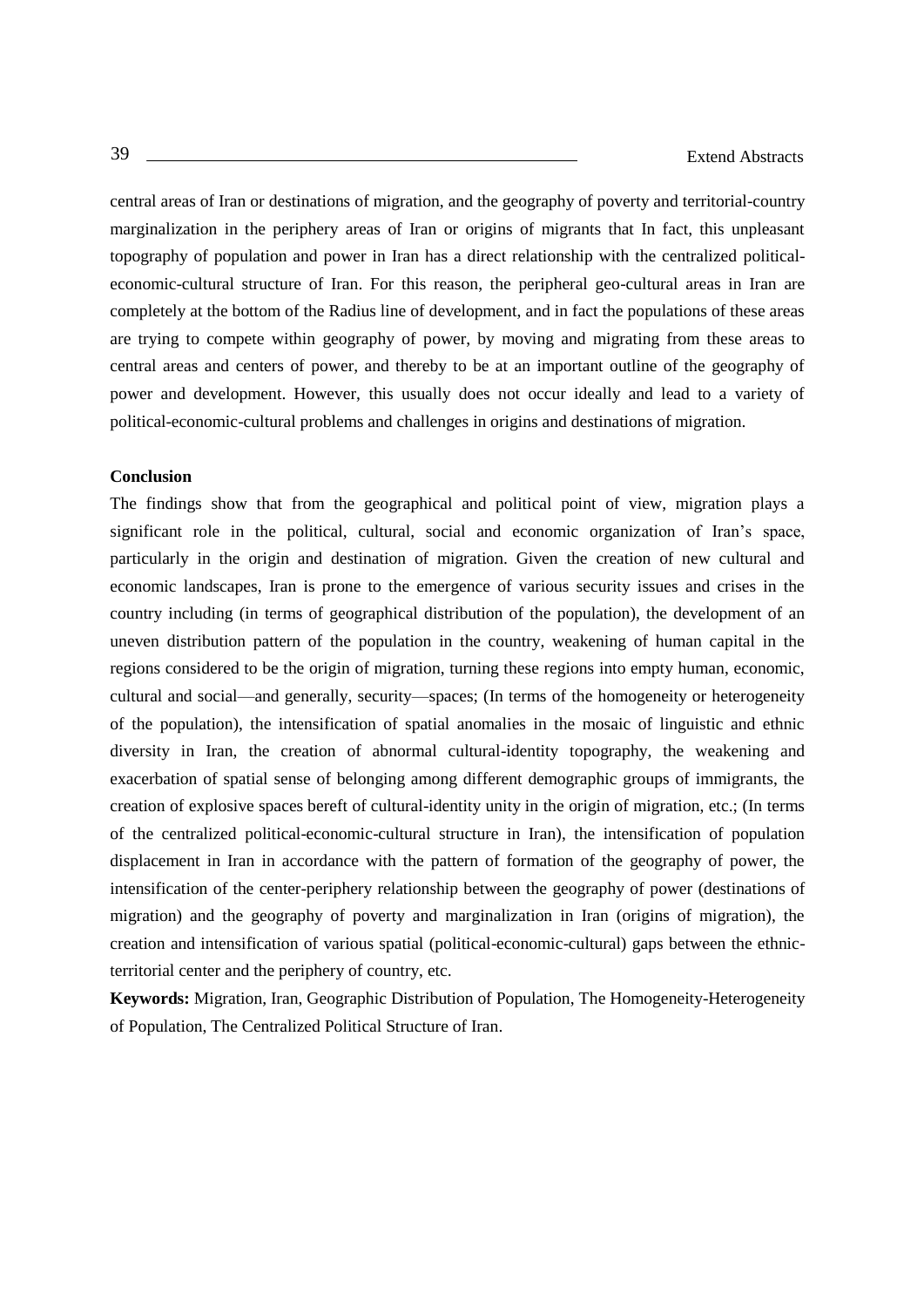- Abbasi, Jalal; Kusheshi, Majid; Sadeghi, Rasoul; Mirzaee, Mohammad; Mahmoudian, Hossein; Torabi, Fatemeh, Salavati, Behnam and Soori, Davood. (2017). Population Developments in the Islamic Republic of Iran. Tehran: Center for Strategic Studies. [In Persian]
- Abbasi-shavazi, Mohammad Javad and Rasoul Sadeghi. (2015). "Socio-cultural Adaptation of Secondgeneration Afghans in Iran". International Migration 53(6): 89-110.
- [Abdolmotaleb, Abdollah.](http://qpss.atu.ac.ir/?_action=article&au=13220&_au=Abdolmotaleb++Abdollah) (2016). "Study of the Attention to the Components of Ethnic and National Identity among the Azeri and Kurdish Students in Tehran Universities". Strategic Research of Politics. 4(16): 39-67. [In Persian]
- Beheshti, Samad and Haghmoradi Mohammad. (2018). "Meta-analysis of the Studies about the Association between Ethnic Identity and National Identity in Iran Focusing on the Role of Media", Journal of Social Problems of Iran. 8(2): 5-27. [In Persian]
- Braden, [Kathleen a](https://www.amazon.com/Kathleen-Braden/e/B00IV5U1TG/ref=dp_byline_cont_book_1)nd Shelley, [F.M. \(](https://www.amazon.com/s/ref=dp_byline_sr_book_2?ie=UTF8&field-author=F.M.+Shelley&text=F.M.+Shelley&sort=relevancerank&search-alias=books)2004), Engaging Geopolitics. Translated by Alireza Farshchi and Hamidreza Rahnema. Tehran: Dore-e Ali-e Jang Publications. [In Persian]
- Drysdale, Alasdair and Blake, Gerald H. (1995). The Middle East and North Africa: A Political Geography. Translated by Dorre-e Mirheidar. Tehran: the Office of Political and International Studies. Center of Gulf Studies. [In Persian]
- Ebrahimzadeh, Issa. (2001). "Rural Migration and its Causes and Consequences (Case Study: Sistan and Baluchestan Province)". Geographical Researches Quarterly Journal. 16(1): 143-168. [In Persian]
- Gallaher, Carolyn; Dahlman, Carl T; Gilmartin, Mary; Mountz, Alison and Shirlow. Peter. (2009). Key Concepts in Human Geography. Sage Publications.
- Hafeznia, MohammadReza. (2002). Political Geography of Iran. Tehran: SAMT Publications. [In Persian]
- Hafeznia, MohammadReza. (2006). Principles and Concepts of Geopolitics. Mashhad: Papoli Publications. [In Persian]
- Hafeznia, MohammadReza; Valigholizadeh, Ali and Ahmadypour, Zahra. (2009). "Study and Analysis of the Role of Population in Geopolitical Weight IRAN". [The Journal of Spatial Planning.](http://journals.modares.ac.ir/index.php?sid=21&slc_lang=en) 13(1):129-163. [In Persian]
- Hollifield, James F (2004).The emerging migration state, International Migration Review, 38(3): 885-912. [http://www.un.org/en/development/desa/population/migration/publications/migrationreport/docs/Migration](http://www.un.org/en/development/desa/population/migration/publications/migrationreport/docs/MigrationReport2015_Highlights.pdf) [Report2015\\_Highlights.pdf](http://www.un.org/en/development/desa/population/migration/publications/migrationreport/docs/MigrationReport2015_Highlights.pdf)
- <http://www.un.org/en/development/desa/population/publications/pdf/technical/TP2013-1>
- Jordan, Terry. G and Rowntree, Lester (2001). The Human Mosaic: A Thematic Introduction to Cultural Geography. Translated by Simin Tavallaee and Mohammad Soleimani. Tehran: Institute of Culture, Art and Communication. [In Persian]
- Karimipour, Yadollah. (2000). An Introduction to Iran and its Neighbors (Sources of tensions and Threats). Tehran: Jahad-e Daneshgahi Publications. [In Persian]
- Kivisto, Peter. (2006). Multiculturalism in a Global Society. Translated by Goudarz Mirani. Tehran: National Center for Globalization Studies. [In Persian]
- Madanipour, Ali. (2002). Tehran: The Emergence of a Metropolis. Tehran: Urban planning and processing Publications. [In Persian]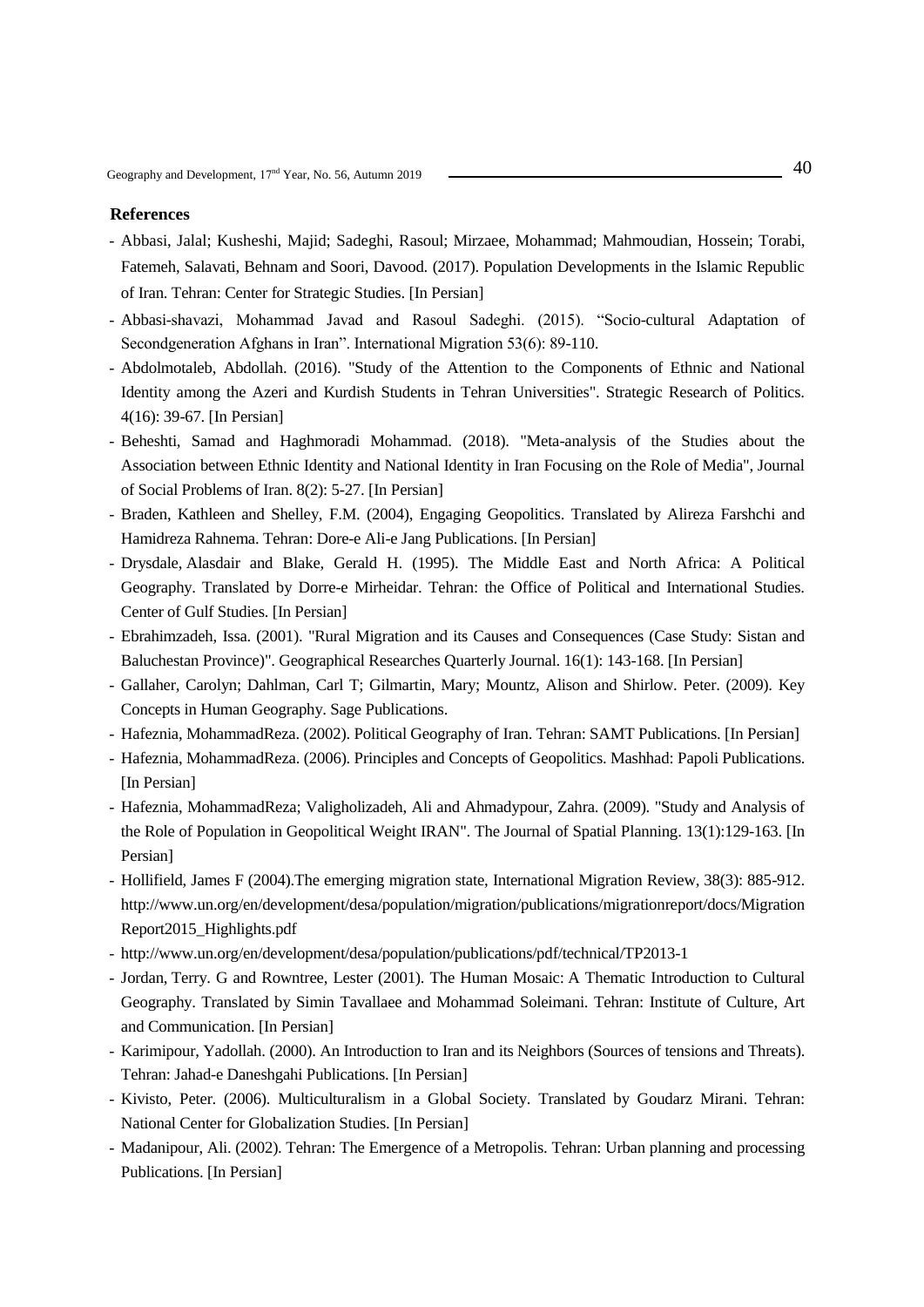- Moradi, Ramin. (2016). Study and Analysis of the Identity Behavior of Azerbaijani migrants in Tehran Metropolis. Unpublished MA thesis. University of Maragheh. [In Persian]
- Muir, Richard. (2000). Political Geography: A New Introduction. Translated by Dorre-e Mirheidar and Yahya Safavi. Tehran: Armed Forces Geographical Organization. [In Persian]
- Nazarian, Asghar. (2009). "Ethnic Migration and Change in the Social Structure of Iranian Cities", Geographical Planning of Space Quarterly Journal. 2(6): 1-32. [In Persian]
- Nouraee, Mehrdad. (1997). "The Dynamics of Identity in Migration and Marginalization". Journal of Culture, Social Sciences. No 22 & 23: 351-357. [In Persian]
- Sadeghi, Rasoul and Shokryani, Mohsen. (2016). "Spatial analysis of the development impact on internal migration -between counties- in Iran". Journal of Community Development. 8(2): 245-270. [In Persian]
- Sadeghzadeh, Roghayyeh and Naderi, MohammadAli. (2018). "The Relationship between National and Ethnic Identities of Azerbaijanis, Fars, Lor, Kurd, and Arab Students in Iranian Universities". Journal of Hormozgan Cultural Research Review. 9(14): 100-115. [In Persian]
- Sajjadpour, Seyed Mohammad Kazem. (2005). "The Conceptual and Operational Framework for International Migration Management (Case Study: Iran)". Geographical Researches Quarterly Journal. 20(3): 9-30. [In Persian]
- Sharafi, Mohammadreza. (2004). Identity Factors and Identity Crisis in Iran. In Identity in Iran. Tehran: Jahad-e Daneshgahi Publications. [In Persian]
- United Nations (2013). Cross-national comparisons of internal migration: An update on global patterns and trends. United Nations. Department of Economic and Social Affairs (DESA), Population Division. Available at:
- United Nations (2016). International Migration Report 2015. United Nations, Department of Economic and Social Affairs (DESA), Population Division. Available at:
- Valigholizadeh, Ali. (2017). "Spatial Analysis of the Effects of Centralization In the Formation of Spatial-Territorial Inequalities in Iran". Political Geography Research Quarterly. No 4: 139-168. [In Persian]
- Website of Iran Statistics Center. Selected Results of the General Census of Population and Housing 1986, 1996, 2006, 2011, 2016. [In Persian]
- World Economic Forum (2017). Migration and Its Impact on Cities.
- Zanjani, Habibollah. (2001). Migration. Tehran: SAMT Publications. [In Persian]
- Zarghani, [Hadi a](http://quarterly.risstudies.org/?_action=article&au=19353&_au=Hadi++Zarghani)nd Mousavi, Zahra. (2013). "International emigrations and national security". Strategic Studies Quarterly. 16(59): 7-26. [In Persian]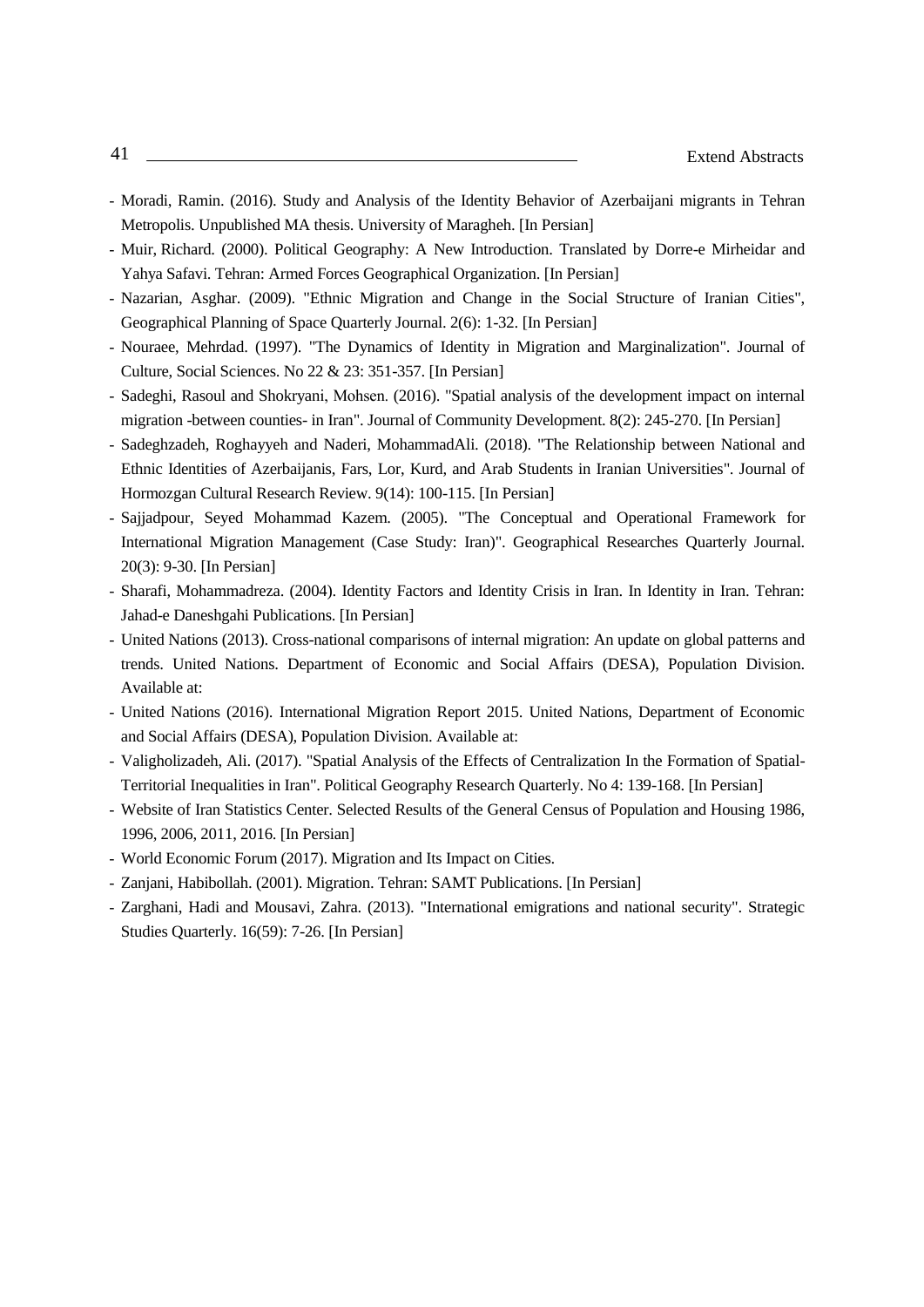Geography and Development  $17<sup>nd</sup> Year-No.56–Autumn 2019$ Received: 23/07/2018 Accepted: 11/03/2019 PP: 42- 45

# **Assessment of Intensity and Risk of Desertification and Proposition of a Management Program for a Case study area: Segzi Plain of Isfahan**

#### **Abdolhosein Boali**

Ph.D Student of Desert Regions Management University of Agriculture and Natural Recourses Sciences of Gorgan

**Dr.Ali Mohamadian [Behbahani](mailto:behbahani1383@yahoo.com)**

Assistant Professor of Arid Zone Management, Gorgan University of Agricultural Sciences and Natural

# **Introduction**

Desertification is defined as the land degradation in arid, semi-arid and dry sub humid areas which originates from various factors such as climate change and human activities. Several studies have been carried out in different countries to prepare and evaluate the desertification maps, leading to development of regional models. The most important models are the FAO- UNEP (1984) method, the method of the Turkmen Academy of Sciences (Babayef 1985), the ICD method (1995), the MEDALUS method, and the MICD method with an emphasis on the wind erosion process. Models facilitate the development of potential hazard maps and desertification risk maps as strategic tools for planning and management of risk reduction. In fact, the goal of risk management is to make the best decision for reducing damage with respect to location, time and the possible solutions to the problem. In Iran, there have been only few previous studies in the field of desertification risk assessment. In this regard, the studies by Akbari et al. (2016) in semi-desert areas of west of Golestan province, and Silakhori et al. (2013) in Sabzevar plain can be mentioned. In this research, the MEDALUS model was used to assess the desertification risk in Segzi plain of Isfahan. Danger and risk have been assessed, and a management plan presented.

# **Materials and Methods**

Based on the evaluation of resources and field observations, a total of six factors including climate, soil, vegetation, groundwater, erosion and management, and policy were selected for the assessment of desertification in the MEDALUS model. Based on quality, a score of 100 to 200 was assigned to each criterion, index, class and the class weight. Then, the score of each criterion was determined by the geometric mean of the related indices. After evaluating the selected criteria and indices, the raster map of all indices and criteria was prepared in GIS. In order to investigate the current state of desertification, the score of each criterion in each unit was calculated by using the geometric mean (as the following equation) and the score for the current state of desertification was determined.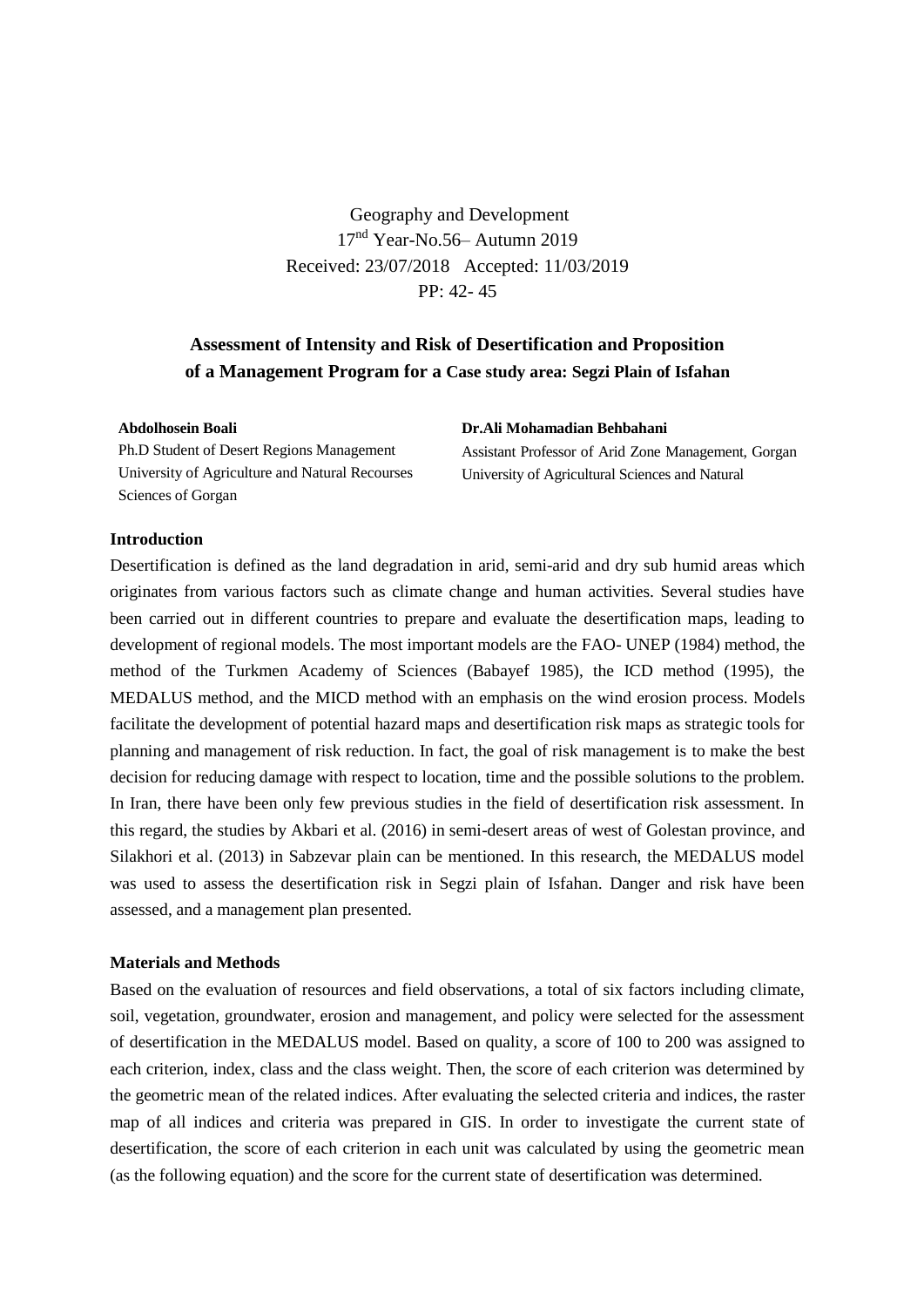Equation 1: 
$$
DS = (W_C \times W_S \times W_V \times W_G \times W_{Er} \times W_M)^{1/6}
$$

where DS,  $W_C$ ,  $W_S$ ,  $W_V$ ,  $W_G$ ,  $W_{Er}$ , and  $W_M$  are desertification severity, climate quality, soil condition quality, vegetation quality, groundwater index, wind erosion rate, and management and policy quality, respectively. After determining the hazard classes of desertification and identifying elements of risk classes, the vulnerability classes of elements were determined according to their class, field surveys and by using the expert evaluation method.

The maps of roads, buildings and facilities were collected from the corresponding organizations. Such maps along with the maps of wells, gullies and springs, organize the map of at-risk elements in the region. To evaluate the vulnerability of the elements, it is important to assess the hazard class of each element, as well as its economic and ecological status. Based on this, a vulnerability map of hazardous elements was prepared in the study area. At the end, the risk classes (R) were calculated by multiplying the classes of prioritizing the desertification management plans.

## **Results**

After evaluating and scoring the indices of the six criteria and calculating the geometric mean of scores in 20 units of work, the scores of the indicators were calculated and the indicators with the highest scores were determined. The MEDALUS approach showed that the most important factors of desertification in the study area are climate factors (193 points), erosion (176 points) and management and policy (172 points). This model showed that 27.73 percent of the study area is located in the very severe desertification class, the majority of which visible on plaster and abandoned lands.

The results of the mapping of at-risk elements showed that 21 percent of the area was in the high class, 16 percent in the middle class, 15 percent in the low class and 48 percent in the very low class. The vulnerability number of each element was obtained with respect to its position in the hazard class and its degree of sensitivity. Vulnerability class of the units very low, low, moderate, high, and very high respectively and also the percentage area were obtained 33%, 4%, 13%, 13%, and 37%, respectively. Finally, the risk number was calculated and partitioned into five classes. in which the high and very high classes cover 40% of the region and 39% of the study area falls within the very low class.

For the desertification hazard management plans, land units were prioritized based on the risk class, regional conditions, and important indicators of desertification. Five priorities and 12 desertification management plans were provided for the sustainable development and improvement of environmental conditions. The desertification management map was accordingly prepared.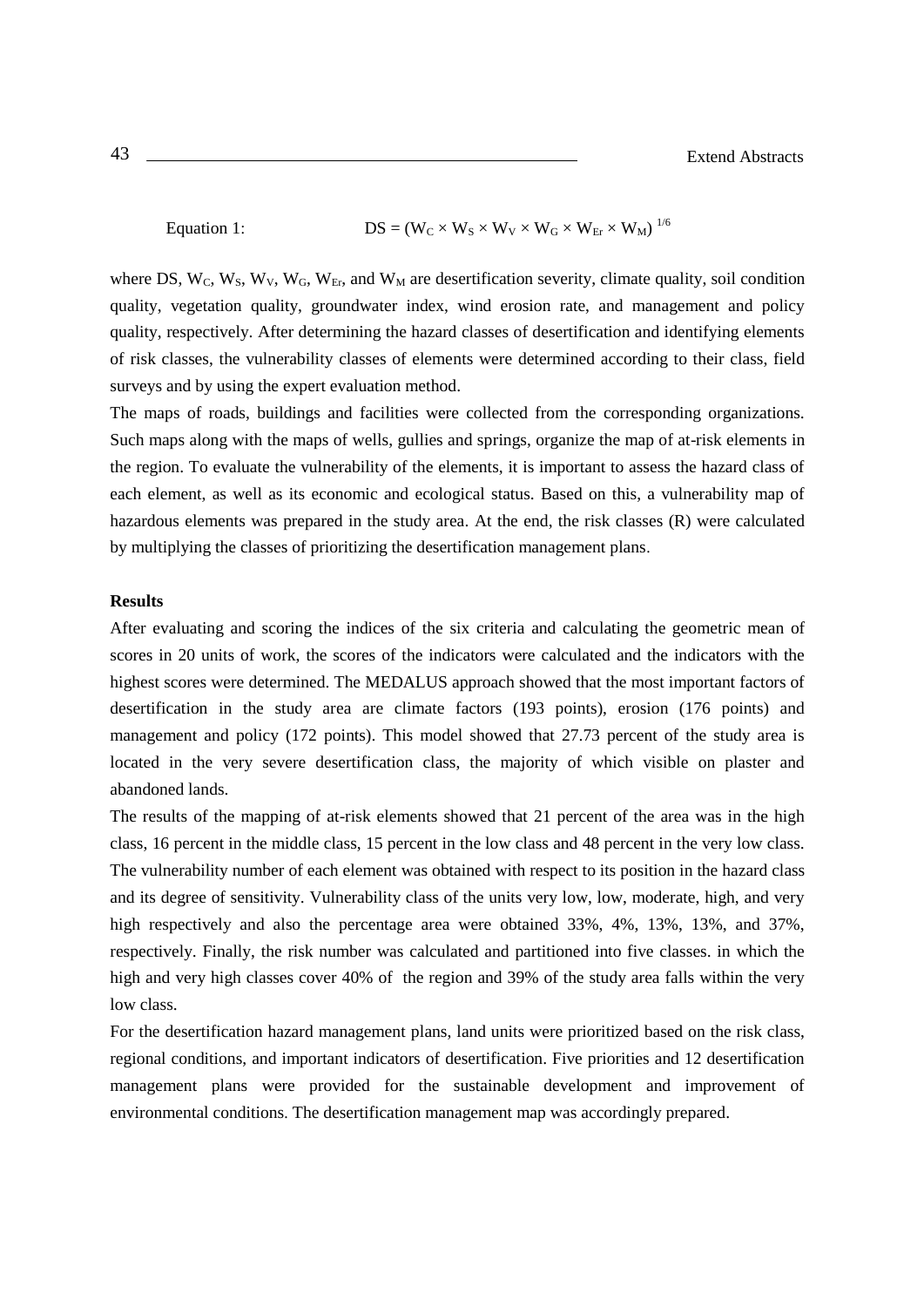#### **Discussion and Conclusion**

In this study, the MEDALUS model was used to assess the severity of desertification in Segzi plain. The results showed that the most important desertification factors in the study area are climatic factors, wind erosion, management and policies, respectively. All annual rainfalls in the study area occur on the cold seasons. erosive and severe winds also begin to blow up in the warm seasons of the year when the ground is dry and uncovered, which is one of the most important factors of wind erosion in the study area. The most important problem causing inappropriate human activities in Segzi plain is the uncontrolled use of plaster and soil in the region, and the presence of non-modern brick and plaster manufacturing sites. Therefore, for reducing the rate of desertification, it is necessary to prevent the activities of these sites and mines and to move them to a location other than the erosion crisis centers. The desertification risk assessment map showed that 40% of the study area has a high risk of desertification, which is due to the presence of important biological and economic centers such as human settlements, farming and gardening lands and water wells. To reduce the risk of desertification, seven management plans and five priorities were presented based on risk values, strategies and control measures in critical and non-critical situations. In areas with high risk of desertification, management plans including the modification of the irregular agricultural practices, construction of wind breakers, and management of urban wastewater (for seedlings) were proposed. **Keywords:** Desertification, Medalus Model, Risk, Management, Isfahan.

- Ahmadi, H. (2004). Final report of comprehensive service plan and methodology for determination of desertification criteria and indices in Iran, Faculty of Natural Resources, University of Tehran.
- Ekhtesasi, M R. (2010). Plants suitable for the stabilization of hills and sandy areas in Iran, Second Edition, Yazd University, PP. 230.
- Boali, A, Bashari H, Jafari R, Soleimani M. (2018). The Potential of Bashin Belief Networks to Assess the Impact of Soil Quality on Desertification in Seghesi Area of Isfahan. Journal of Water and Soil Science (Sciences and Technology of Agriculture and Natural Resources) (Issue 2, Issue 2, Pages 28 - 15).
- Jafari, M, Nasri M, Tavil A. (2009). Destruction of Soil and Land, First Edition, Tehran University, p. 314.
- Hosseini, S, Ekhtesasi, M, Shahriari, A., Shafiei, H. (2010). Investigating the actual and potential status of desertification with emphasis on the wind erosion criterion by MICD method. Journal of Rangeland and Watershed Management, Journal of Natural Resources of Iran, Volume 63, Issue 2, PP.165-181.
- Hosseinpour, R, Ownegh, M, Bayram Kameki, Ramezani M. (2018). Assessment of Desertification Risk Using MICD Model of the stady Area: Watershed of Koji Nehbandan Wetland in Southern Khorasan Province. Journal of Engineering desert ecosystem, Issue 14, PP.33-44
- Khanamani, A, Karimzadeh H, Jafari R. (2011). Use of Soil Criterion to Evaluate the Severity of Desertification (Case Study: Segazi Plain of Isfahan). Journal of Agricultural Sciences and Technology of Agriculture and Natural Resources, Water and Soil Sciences, 2008, No. 63, PP.49-59
- Davare, S, Raseki A, Akbari, M, Talebanfarad A. (2018). Assessing the severity and risk of desertification and presenting the management plans of the study area: Ghasem abad Plain, Razavi Khorasan Province. Desert Management Journal, No. 9, PP.91-106.
- Selakhori, E, Ownegh, M, Sad al-Din A. (2013). Assessing the risk and hazard of desertification in Sabzevar area using the MICD model. Two Chapters of Crisis Management, No. 5, PP.89- 99.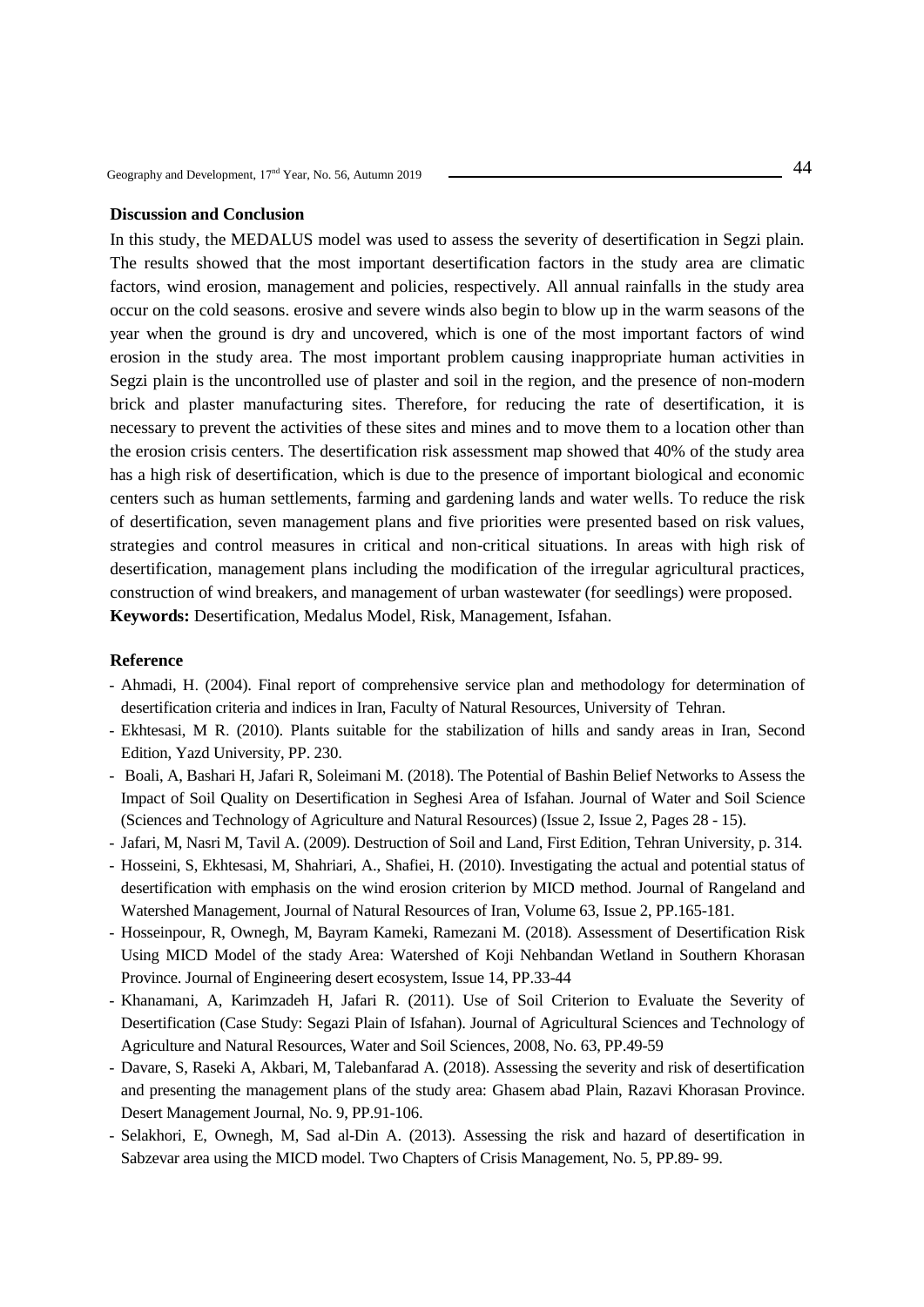- Ziaee, N. (2005). Presentation of zonal zoning model and desertification risk management program using AHP process in Tehran province. Thesis for master of desertification management, Gorgan University of Agricultural Sciences and Natural Resources, P.84.
- Faiznia, S,. Gouya A,. Ahmadi, H,. Azarnivand, H. (2001). Assessment of Desertification Factors of Hossein Abad Plain of Qom to Provide a Regional Model. Scientific Journal of the Desert. Volume 6, Issue 2, 11-1.
- Amiraslani, F., and Dragovich, D (2011). Combating desertification in Iran over the last 50 years: An overview of changing approaches. Journal of Environmental Management (92) 1-13.
- Ahmadi, H., Abrisham, E., Zehtabian, G.R., and Amiraslani, F (2006). The comparison of ICD and MICD models for assessment of desertification in a desertified pilot region, Iran, 14th International Soil Conservation Organization Conference. Water Management and Soil Conservation in Semi-Arid Environments. Marrakech, Morocco, May 14-19, 2006.
- Amiri F, Arzani H (2010). Range management based on grazing capacity and vegetation index (case study: semi-arid ranges of Qarah Aqaj, Isfahan. Journal of Rangeland3:680–98 .
- Akbari, M., Ownegh, M., Asgari, H, R., Sadoddin, A., & Khosravi, H. (2016). Desertification Risk Assisment and Management Program, Global Journal of Enviromental Science and Management, 2(4), 365-380. DOI: 10.22034/gjesm.2016.02.04.006.
- Ekhtesasi, M. R. & Mohajeri, S (1995). Iranian classification of desertification method. In  $2<sup>nd</sup>$  National Conference of Desertification and Combating Desertification Methods, Kerman, Iran. PP: 121-134.
- European (1999) Commission Mediterranean Desertification and Use (MEDALUS), MEDALUS offic. Landent.
- Ekhtesasi MR, Sepehr A (2009). Investigation of wind erosion process for estimation, prevention and control of DSS in Yazd-Ardakan plain.Environmental Monitoring and Assessment159: 267-80.
- Ladisa G, Todorovic M, Trisorio Liuzzi G, eds (2010). Assessment of desertification in semi-arid Mediterranean environments: the case study of Apulia region (southern Italy).
- Shakerian, N., Zehtabian, GH. R., Azarnivand,. H., and Khosravi, H (2011). Evaluation of desertification intensity based on soil and water criteria in Jarghooyeh region, Desert, 16, 23-32.
- Jafarit, R. Bakhshandehmehr, L (2013). Quantitative mapping and assessment OF Environmentally sensitive area to Desetification in central IRAN. land degradation & development. Published online in Wiley Online Library (wileyonlinelibrary.com) DOI: 10.1002/ldr.2227.
- Kosmas, C., Kirkby, M., Geeson, N (1999). Manual on : Key indicators of desertification and mapping environmentally sensitive areas to desertification , European Commission the MEDALUS project Mediterranean Desertification And Land Use.
- Van Westen, C., Kappes, M. S., Luna, B. Q., Frigerio, S., Glade, T., & Malet, J. P. (2014). Medium-scale multi-hazard risk assessment of gravitational processes. In Mountain risks: from prediction to management and governance (pp. 201-231). Springer Netherlands.
- Zakerinejad R., and Masoudi M (2010). Assessment of soil in criteria indices for desertification with IMDPA model and GIS: Research Journal of Biological Sciences 5 (1) 116-117.
- Yongfang wang, Jiquan Zhang, Enliang Guo and Zhongyi Sun (2015). Fuzzy Comprehensive Evaluation-Based Disaster risk assessment of desertification in horqin sand land , china. Environmental Research and Public Health.1660-4601.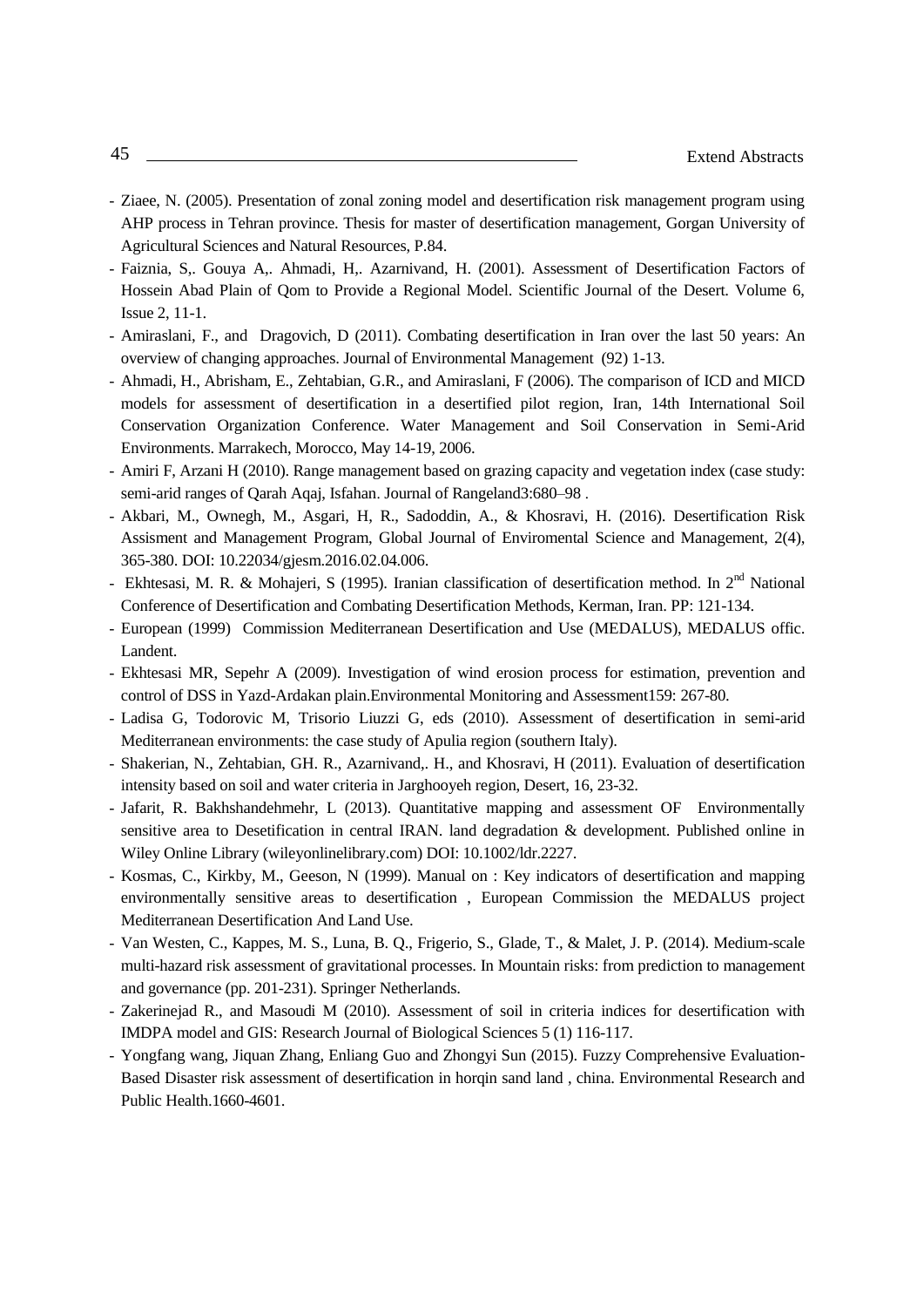Geography and Development 17nd Year-No.56– Autumn 2019 Received: 13/08/2018 Accepted: 18/02/2019 PP: 46- 49

# **Ranking of Agricultural Development in Fars Province by Combination of ANN and GIS**

**Dr. Ayatolah Karami**  Associate Professor of Rural Development Management University of Yasouj

**Madineh Khosrowjerdi** 

Ph.D Student of Agriculture Development University of Yasouj

## **Hamid Rastegari**

Ph.D Student of Agriculture Development University of Yasouj

## **Introduction**

The development of the agricultural sector is a prerequisite for the economic development of the country, and other sectors will not be able to flourish as long as the development inhibitors of agricultural sector are not overcome. This sector has been able to obtain a more favorable position than other economic sectors in terms of employment, generating income and its contribution to GDP, supplying the population's consumption needs, and providing foreign exchange. In general, agricultural development is the result of planned and coordinated efforts to apply the desired transformation in order to extend the background, expand the range of activities, and increase the scope of activities and provide the background of increasing performance in the form of a comprehensive rural development program. The lack of knowledge about the status and bottlenecks of agriculture, especially in rural areas, centered on agriculture-oriented economy, are serious obstacles to the balanced distribution of resources and the principled planning in order to solve problems in less developed regions. Recognizing these issues and providing appropriate programs to eliminate or lessen them include the following effects: booming agriculture, the optimal using of agricultural potentials, increasing production, enhancing farmers' incomes, consolidating rural population and agricultural development. Achieving development at any level and for any purpose requires a systematic, efficient, and accurate implementation of the plan. This depends on a comprehensive understanding and precise awareness of the facilities, opportunities, capabilities and limitations facing in order to achieve the desired level. Therefore, the present study initially aimed at explaining the inequalities between counties regarding the main indicators of agricultural sector in Fars Province and leveling each of them. Then, identifying the deprived areas in terms of agricultural development, it aimed at providing an appropriate basis for planning agricultural development in the region.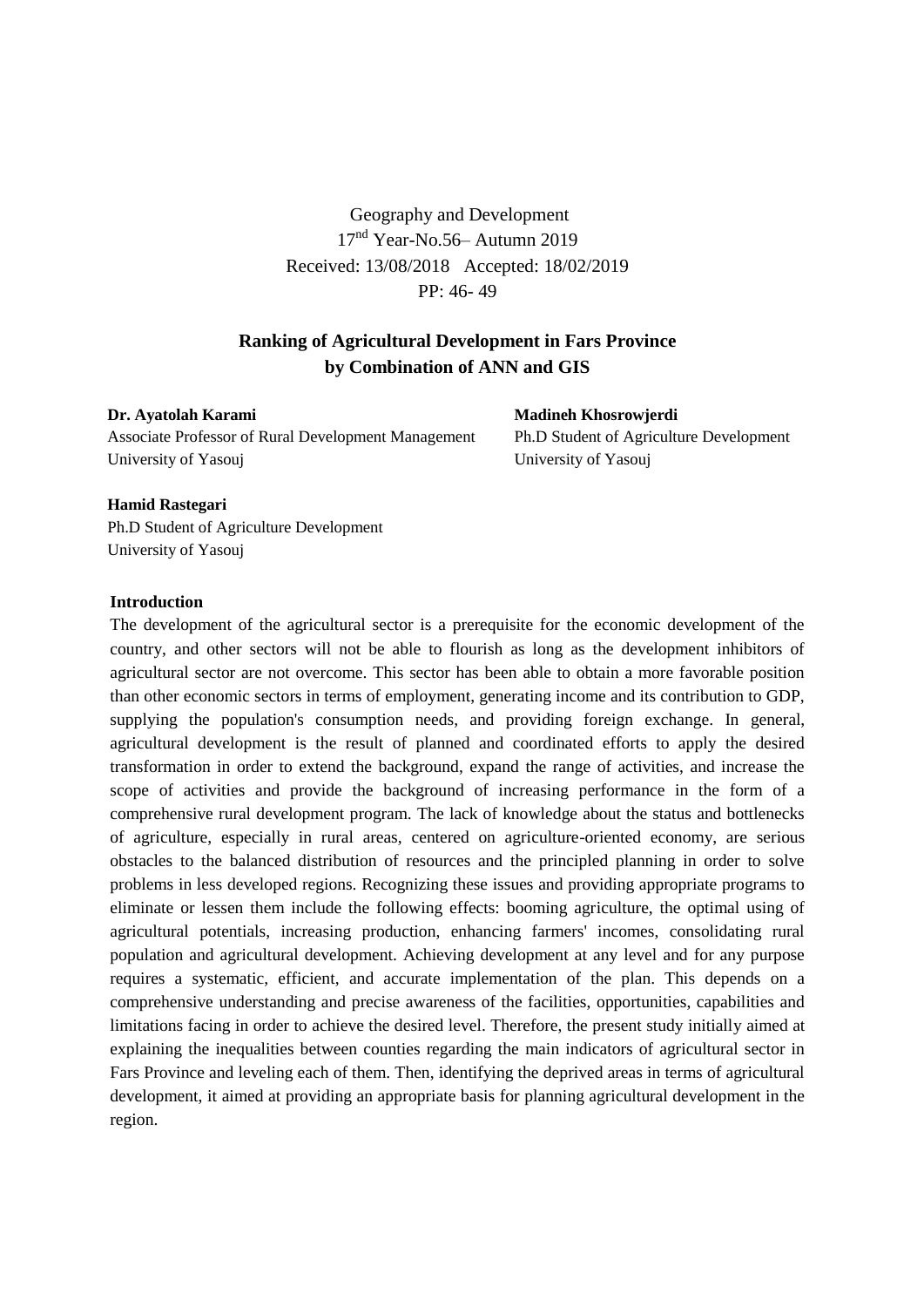## **Research Method**

The present study is an applied research in terms of purpose, and quantitative one in terms of data analysis. The analysis unit is 29 counties of Fars Province. In this research, secondary data extracted from the Statistical Yearbook of Fars Province in 2014 (the latest data published on the agricultural issues of the province) was used. Determining development indicators is the most important step in regional development studies. Development indicators are in fact statistical representations of existing phenomena in the region which make it possible to compare and evaluate the phenomena at different times and locations, and provide the possibility of predicting, policy making, decision making and planning in various scopes for organizations and individuals. In this regard, in order to determine the level of development in the studied areas, appropriate indicators were selected to achieve the desired goal. In the present study, considering that the data and the collected information had different scales, first, these indicators were changed to scale free ones (the method divided by the mean score), and then the combined index was calculated which was used in the final evaluation. Then, clustering of the counties was carried out and then the artificial neural network (ANN) method was applied to weigh agricultural development indicators. Then, by multiplying the standard values of the indicators to the weights obtained from the artificial neural network, the counties were ranked. Finally, the studied areas were graded using the GIS software (GIS).

#### **Discussion and Results**

In this research, using the 5 main indicators and 98 sub-indicators, the development level of the counties in Fars province was estimated with the help of artificial neural network method. The results of this study showed that in terms of exploitation indicator, Arsanjan County has the highest development rate with the mean score of 1.646 and Farashband County has the lowest development rate with the mean score of 0.595. Also, according to the performance indicator, the results show that Shiraz County has the highest level with the mean score of 2.186 and Zarin Dasht County has the lowest level with the mean score of 0.288. Counties including Marvdasht and Lamerd with the mean scores of 2.750 and 0.280 have the highest and lowest level of development in terms of the mechanization indicator, respectively. In addition, the studied counties were also investigated in terms of the animal husbandry indicator. Results indicate that Abadeh County with the mean score of 2.310 places the first rank and Lamerd County with the mean score of 0.385 places the last one. Finally, the situation of the counties in terms of infrastructure services and other services showed that Abadeh County allocates the highest level of development with the mean score of 2.329 and Kavar County allocates the lowest level of development with the mean score of 0.348. Furthermore, the results showed that among the counties of Fars Province, Shiraz (1.518) and Marvdasht (1.473) acquire the highest rank while counties including Lamerd (0.495) and Zarrin Dasht (0.590) gain the lowest rank in terms of the level of agricultural development. In addition, the calculated scatter coefficient indicates the existence of low inequality (0.164) and the low gap of the level of agricultural development in the studied areas.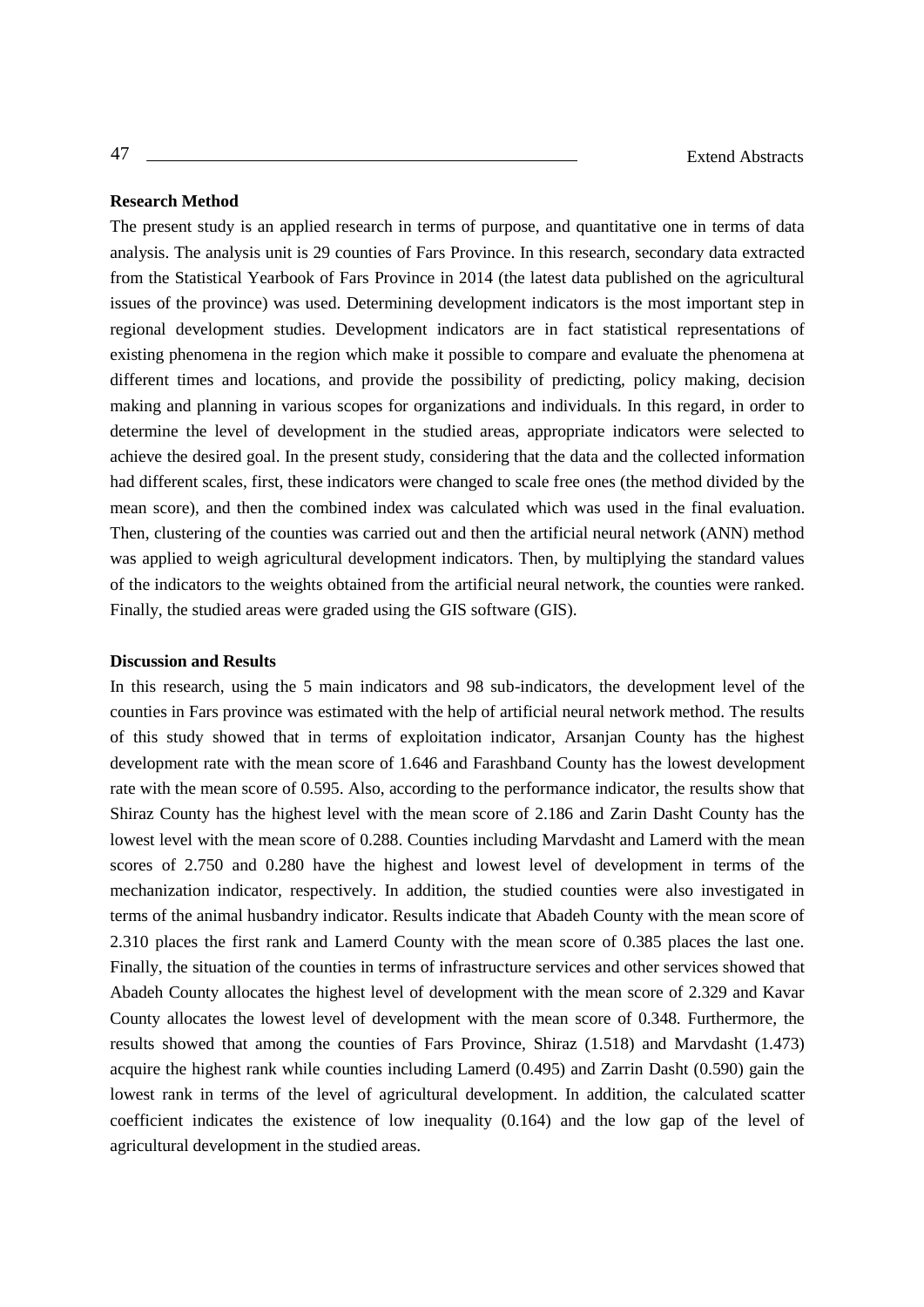## **Conclusion**

According to the results of the research, indicating the relative inequality of agricultural development among the studied counties, attention to deprived areas and their priority in agricultural development programs can lead to agricultural dynamics in these regions and, ultimately, providing growth along with equality, stability and the continuation of national development. Regarding the difference between the counties in terms of agricultural indicators, in cases which are not due to natural conditions, the authorities of each county could attempt more on management and resource allocation, and decrease the deprivation. It is important for the government to deal with lessdeveloped areas in line with its justice policies and the elimination of deprivation in less-developed areas, and expand specialization in the production of various agricultural products, including crops, livestock by discovering the inherent and hidden potentials of each region and pay more attention to these areas when allocating credit and distributing facilities. Therefore, all the regions will be in a homogeneous and balanced situation in the agricultural sector.

**Keywords:** Leveling, Agricultural Development, Perceptron Neural Network, Fars Province, GIS.

- Afrakhteh, H., Hajipour, M., Gourzin, M and Nejati, B. (2013). The situation of sustainable agricultural development in Iran development plans case: Five-year plans after the revolution. Quarterly Journal of The Macro and Strategic Policies, 1(1). (In Persian).
- Ajagekar, B. B., Masal, N. S. (2011). Regional disparities in the levels of agricultural development in Kolhapur District of South Maharashtra. Indian Streams Research Journal, 1(1), 139-144.
- Badri Far, M. (2003) .General economic geography (Agriculture and animal husbandry. Tehran: Payame Noor. (In Persian).
- Boznar, M., M. Lesjak and P. Mlakar, A neural network-based method for short-term predictions of ambient SO2 concentrations in highly polluted industrial areas of complex terrain, Atmospheric Environment, No. (2), PP.221-230, 1993.
- Burja, V. (2011). Regional disparities of Agricultural performance in Romania. Annales Universitatis Apulensis Series Oeconomica, 13(1), 115-121.
- Chong, A. Y. (2013). Predicting m-commerce adoption determinants: A neural network approach. Expert Systems with Applications, 40(2), 523-530.
- Durand, G. (2003). Multifunctional Agriculture: A New paradigm for European Agriculture. UK, Aldershol: Ashgate publishing
- Fan, X., Wang, L and Li, S. (2016). Predicting chaotic coal prices using a multi-layer perceptron network model. Resources Policy, 50: 86-92.
- Fekrmandi, H., Unal, M., Rojas Neva, S., Nur Tansel, I and McDaniel, D. (2016). A novel approach for classification of loads on plate structures using artificial neural networks. Measurement, 82: 37-45.
- Grover, R. and Srinivasan, V. (1989). "An approach for tracking within segment shifts in market shares", Journal of Marketing Research, 26(2): 230-236.
- Hajian, M. H, Khalilian, S and Daliri, A. (2008). The impact of monetary and fiscal policies on the main variables of agricultural sector in Iran. [The Economic Reseach,](http://magiran.com/magtoc.asp?mgID=3485&Number=704&Appendix=0&lanf=En) 7(4). (In Persian).
- ivkovic, Z., Mihajlovi, I and Nikoli, D. (2009). Artificial neural network method applied on the nonlinear multivariate problems. Serbian Journal of Management .4 (2), 143 - 155.
- Jena, D (2014). Agricultural Development Disparities in Odisha. A Statistical Study. American Review of Mathematics and Statistics, 2(1), 45-53.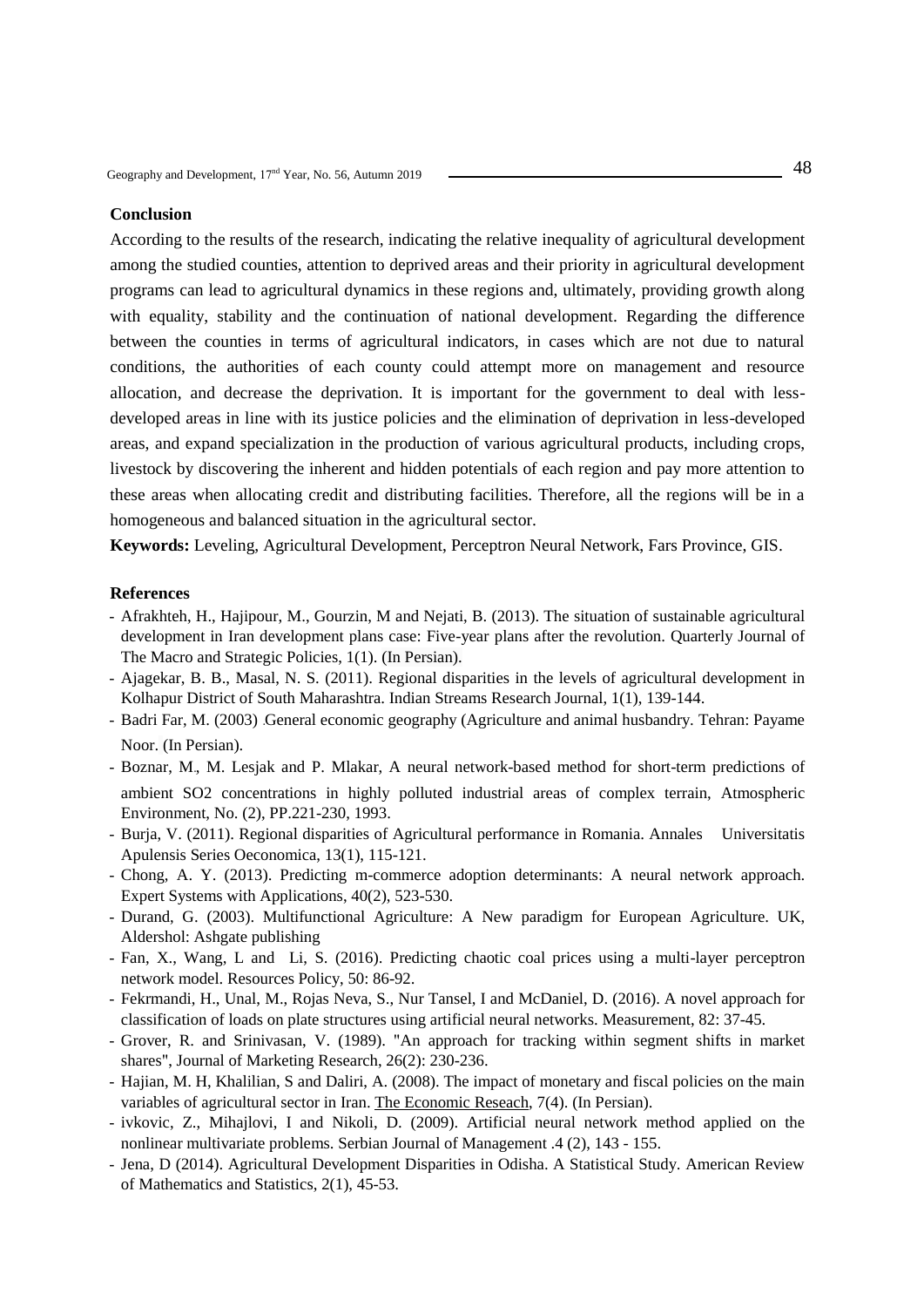- Jha, N. K and Chockalingam, C. T. (2009). Prediction of quality performance using artificial neural networks Evidence from Indian construction projects. Journal of Advances in Management Research, l(1), 70-86.
- Karami, A., Noori, M and Mosavi, N. (2017). Evaluation and zoning of agricultural development in counties of Kohgiloyeh and Boyer-Ahmad province, Iran. [Agricultural Economics, 1](http://magiran.com/magtoc.asp?mgID=5428&Number=1004&Appendix=0&lanf=En)0(4). (In Persian).
- Kazemi Rad, Z and Papzan, A. (2011). Predicting rural entrepreneur's success with Artificial Neural Network (ANN) (case study: Kermanshah Township). Journal of Zonal Planning, 1(1). (In Persian).
- Mazhari, M., Rasoulzadeh, M and Barati, J. (2015). Determination of developmental level of agricultural sector in Khorasan Razavi province during the years 2001-2010 based on weighting numerical taxonomy. Journal of Agricultural Economics Research, 7(3). (In Persian).
- Moradi, Zh., Mirakzade, A., Rostami, F and Karimi, F. (2015). Measuring of agricultural development levels in villages of Qaratureh Dehestan using TOPSIS technique. Journal of Research and Rural Planning, 4 (2 & 10). (In Persian).
- [Mullayi Hashjin,](https://serd.khu.ac.ir/search.php?sid=1&slc_lang=en&auth=Mullayi+Hashjin) N and [Mullaee Pardeh,](https://serd.khu.ac.ir/search.php?sid=1&slc_lang=en&auth=Mullaee+Pardeh) S. (2014). [Spatial analysis regarding agricultural development](https://serd.khu.ac.ir/article-1-2011-en.html)  [in Khuzestan's counties. J](https://serd.khu.ac.ir/article-1-2011-en.html)ournal Space Economy & Rural Development, 3(2). (In Persian).
- Nouri Zaman Abadi, S. H. A and Amini Faskhoodi, A. (2007). Contribution of agricultural development in rural development; case study of rural areas of Isfahan Province Agriculture Sciences of Iran, 2. (In Persian).
- Palouj, M and Haseli, M (2017). Assessment of agricultural development in the catchment of Alashtar Plain using geographical information system(GIS)[.Journal of Village&Development,](http://magiran.com/magtoc.asp?mgID=1090&Number=2001&Appendix=0&lanf=En) 20(1). (In Persian).
- Patil, B. D (2013). Regional Disparities in Levels of Agricultural Development in Dhule and Nandurbar Districts, India. Research Journal of Agriculture and Forestry Sciences, 1(5). 9-12.
- Razi, M. A. and K. Athappilly (2005). A comparative predictive analysis of neural networks (NNs), nonlinear regression and classification and regression tree (CART) models, Expert Systems with Applications, No. 1, PP.65- 74, 2005.
- Sameti, M and Karami, A. (2005). Inquiry effects of government expenditure in agriculture sector on the rural poverty in country. Journal of Economic Research, 67. (In Persian).
- Shah Moridi, R., Kazemi, H and Kamkar, B. (2017). Evaluation of sustainable agricultural development in Golestan Province. Journal of Agricultural Science and Sustainable Production27(1). (In Persian).
- Sharma D and Shardendu S (2011). Assessing farm-level agricultural sustainability over a 60-year period in rural eastern India. Environmentalist, 31: 325-337.
- Soofastaei, A., Aminossadati, S., Arefi, M and Kizil, M (2016). Development of a multi-layer perceptron artificial neural network model to determine haul trucks energy consumption. International Journal of Mining Science and Technology, 26(2): 285- 293.
- Swanson, N.R. and H (1997). White, Forecasting economic time series using flexible versus fixed specification and linear versus nonlinear econometric models, International Journal of Forecasting, No.4,PP.439-461.
- West, P., P. L. Brocket and L (1997). Golden, A comparative analysis of neural networks and statistical methods for predicting consumer choice, Marketing Science, No.4, PP.370-391.
- Xu X, Hou L, Lin H and Liu W (2006). Zoning of sustainable agricultural development in China. Agricultural Systems, 87: 38–62.
- Zamani pour, A. (1994). Agricultural extension in the development process Mashhad: Ferdowsi University of Mashhad. (In Persian).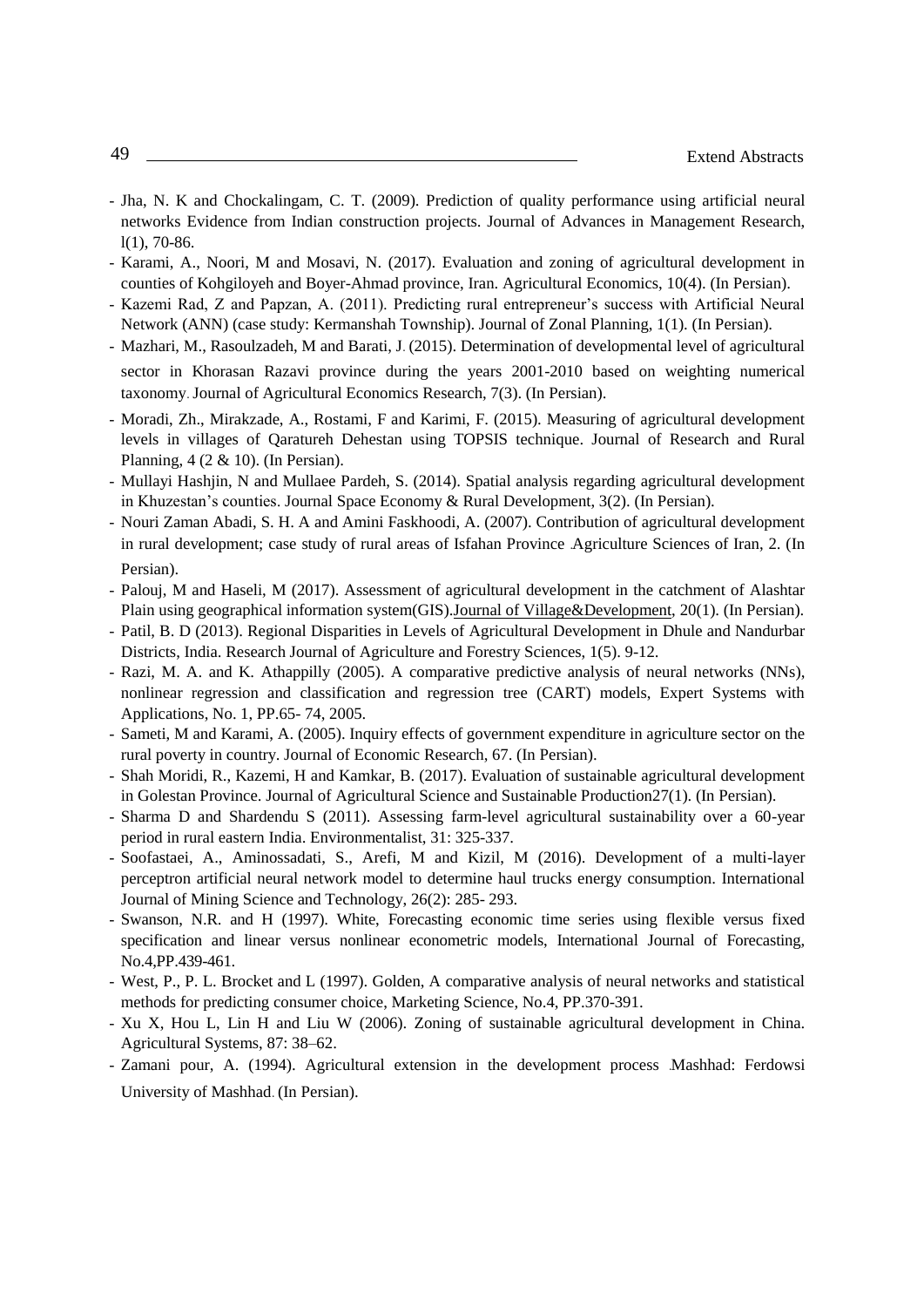Geography and Development  $17<sup>nd</sup> Year-No.56-$  Autumn 2019 Received: 15/07/2018 Accepted: 24/02/2019 PP: 50-53

# **Social Impact Assessment of Development Plans on the Local Communities Case Study: Chamkhaleh Port Construction Project**

**Roya Ramezani Kiasejmahale** M.Sc of Environmental Education University of Tehran

**Dr. Mohamadjavad Amiri**  Assistant Professor of Environmental Planning, Management and Educatio University of Tehran

# **Dr. Lobat Zebardast**

Assistant Professor of Environmental Planning Management and Education University of Tehran

## **Introduction**

Development projects are notably important in the growth of countries, especially for the local industry in developing countries. These projects are also a challenge for the local community and the government to achieve sustainable development. Each development plan, apart from its positive impacts, also has negative consequences, and the lack of attention to them leads to problems such as the resistance of the people and their lack of participation in the advancement of the plan. Development plans have a negative effects on the environment, communities, the economy and development environment. In contrast, They can also provide opportunities through converting natural resources into financial resources, developing skills and social capacities, developing infrastructure and business, and investing them resources for environmental and social programs. Therefore, in order to identify the negative and positive consequences of projects, it is necessary to identify the project effects and take measures to reduce or eliminate negative effects as well as measures to strengthen the positive impacts of the project. The port construction is one of the economic projects that have important impacts and consequences for the region. According to the complexity of port systems and the various ways in which the stakeholders are dependent on the operation of the port, the specimen demonstrates stakeholders' concerns to create a complete picture of the actors and stressors that can affect the performance of the port beyond the concerns that are commonly caused by port operators and harbors To be affected.

# **Methods and Material**

In this research, which is a type of applied research, field observations, individual and group interviews, and also a questionnaire tool for collecting information have been used. Validity of the questionnaire was assessed by professors and experts and its reliability was estimated to be 0.75 using Cronbach's alpha coefficient. The statistical population of the study was 8840 people in the city of Chaf and Chamkhaleh in 2016 which was obtained using Cochran formula = 400 n. The questionnaires were filled out by stratified random sampling and the data were analyzed by SPSS 20 and LISREL 8.80.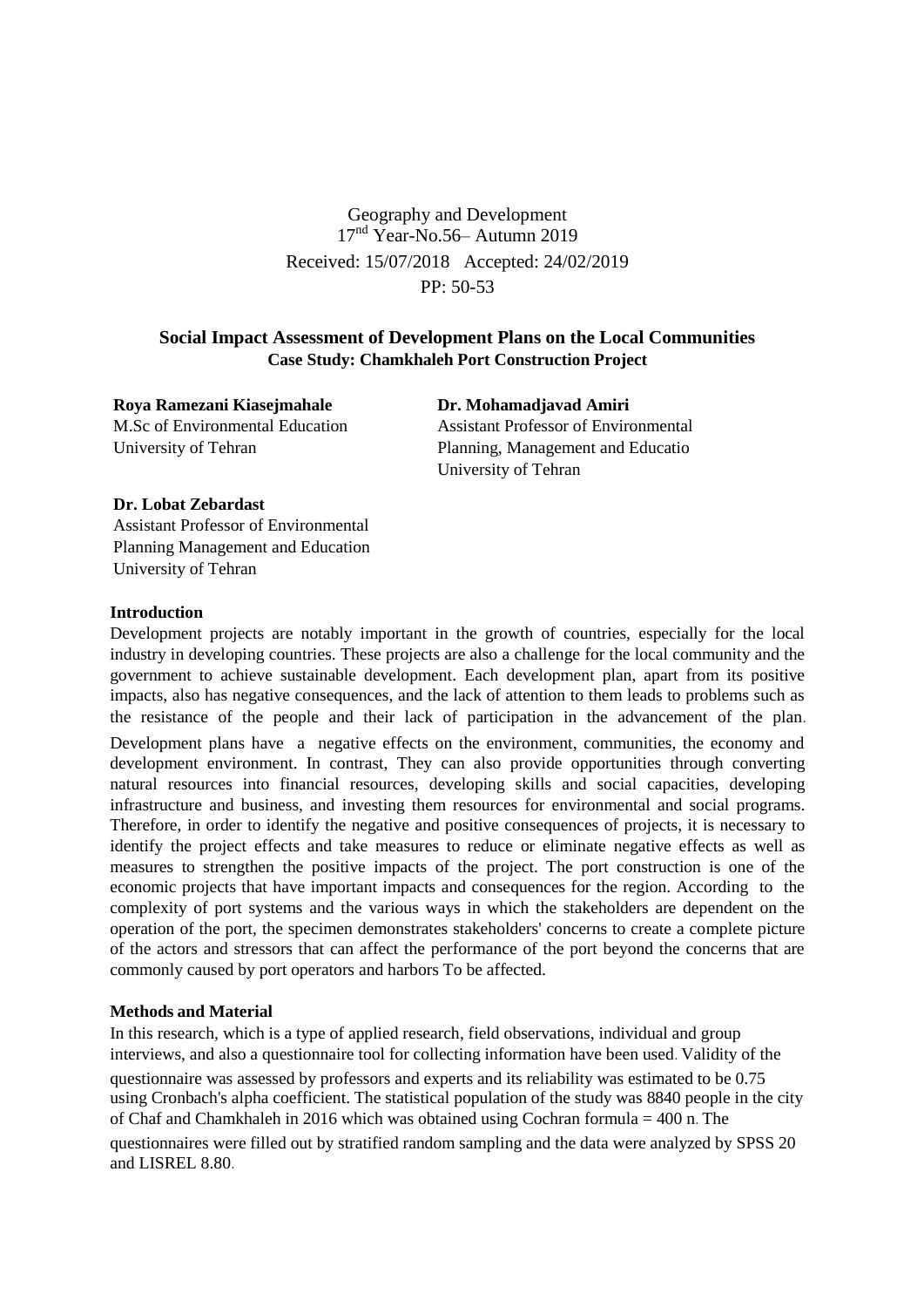## **Results and Discussion**

In this study, in order to assess the social impacts of Chamkhaleh port construction, a total of 24 items were studied to examine seven variables of quality of life, growth opportunities, social cohesion, social participation, economics, biological environment and physical environment. For this

purpose, these variables were considered as a hidden variable, and the items were considered as observable variable and the effect of explicit variables on them was investigated using confirmatory factor analysis.based on the results of the study, the impacts of project on quality of life, opportunity for growth and development, social participation and economy have been positive but the project will have negative effects on the indicators of social cohesion, biological environment and physical environment. Accordingly, the most important positive impacts of Chamkhaleh Port construction on the local community, the increase in the prices of agricultural and residential property, the creation of new construction in the region and the creation of new jobs in the region, ranked first to third and the most important negative effects of the project include reducing social justice, eliminating the habitat of animal species and affecting the life of the aquatic environment due to the change in water quality.

#### **Conclusion**

In order to realize the goals of development plans, performing social impact assessments along with economic and environmental assessments before and after the project implementation and during its implementation can, in addition to increasing the participation of local communities in development plans, lead to social welfare and economic savings, and the sustainability of the plan and to achieve its goals. Based on the findings of the research, Chamkhaleh port construction project will have

positive effects on the region in terms of economic indicators, quality of the overall living space and the opportunity opportunity for growth and development, among which the most important are increasing the prices of agricultural real estate, creating conditions for new investments and create new job opportunities in the region. But the effects of the project will be negative in terms of indicators of social cohesion and biological environment and physical environment. The most important of these effects include the reduction of social justice, the destruction of animal habitats and the pollution of the seawater. Accordingly, the Chamkhaleh port constructionroject, in addition to the significant positive impacts on the region, will have significant negative effects that can be reduced by providing solutions that can negatively effect the project.

**Keywords:** Social Impact Assessment, Development Plan, Sustainable Development, Local Community, Chamkhaleh.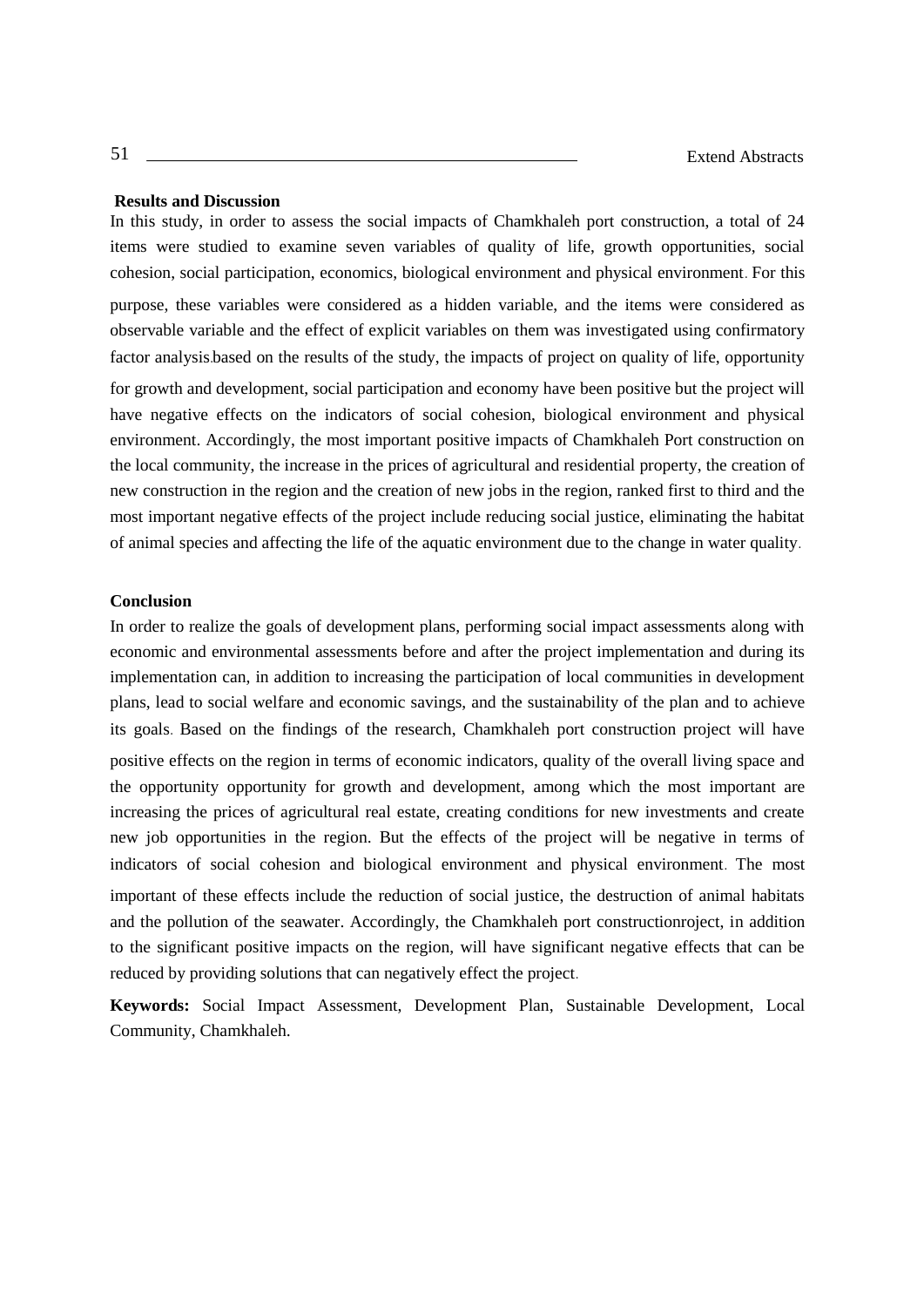- Aarseth, W., Ahola, T., Aaltonen, K., Økland, A., & Andersen, B (2017). Project sustainability strategies:A systematic literature review.International Journal of Project Management,35(6),1071-1083.
- Aarseth, W., Rolstadås, A., & Andersen, B (2011). Key factors for management of global projects: a case study. International Journal of Transitions and Innovation Systems, 1(4), 326-345.
- Ahmadi Avendi, Z., Bhmaee, S., Sepahvand, A., & Lajm Orakmoradi, A (2014). Assessment of the Social and Cultural Consequences of Dam Construction Project 3 City Eizeh. Social Development Quarterly, Vol. 8, No. 3. 27-52.
- Ashrafi, Y., & Rashidi, T (2013). Social Impact Assessment of urban projects; Case Study: Zafar Golchin Children's Park in District 10 of Tehran Municipality. Urban Management. No.31.295-316.
- Ebrahimi Mastakani, A., & Ahmadvand, M (2015). Assessment of Socio-Economic Impacts of the Border Markets of Sero on Development of Surrounding Rural Areas. Rural Research Quarterly. Vol. 6, No. 2. 369-388.
- Bakar, A. A., Osman, M. M., Bachok, S., & Zen, I (2015). Social impact assessment: how do the public help and why do they matter?. Procedia-Social and Behavioral Sciences, 170, 70-77.
- Ahmadvand, M., Karami, E., & Iman, M. T (2011). Modeling the determinants of the social impacts of agricultural development projects. Environmental Impact Assessment Review, 31(1), 8-16.
- Atkin, B., & Skitmore, M (2008). Stakeholder management in construction. Construction Management and Economics, 26(6), PP.549-552.
- Becker, H. A., & Vanclay, F. (Eds.). (2003). The international handbook of social impact assessment: Conceptual and methodological advances. Edward Elgar Publishing.
- Burdge, R. J. (2004). The benefits of social impact assessment for developing countries. The concepts, process and methods of social impact assessment: Rabel J. Burdge and colleagues, 245-254.
- Burdge, R. J., & Vanclay, F. (1996). Social impact assessment: a contribution to the state of the art series. Impact Assessment, 14 (1), 59-86.
- Esteves, A. M., Franks, D., & Vanclay, F (2012). Social impact assessment: the state of the art. Impact Assessment and Project Appraisal, 30(1), 34-42.
- Franks, D (2012). Social impact assessment of resource projects. International Mining for Development Centre.
- Hall, P. V & Jacobs, W. (2009). Ports in proximity, proximity in ports: towards a typology. Ports in Proximity: Competition and Coordination among Adjacent Seaports.
- Hildebrandt, L. (2012). The significance and status of Social Impact Assessment (SIA) in a South African context (Doctoral dissertation, North-West University).
- Imani, A., Mansoori, F., & Amooei, M. (2017). Social and cultural impact assessment of geometric correction of urban passages (By studying the geometric correction of passages in District 18 of Tehran). Urban planning. Vol. 7, No. 25. 85-104.
- International Association for Impact Assessment (IAIA).(2003).Social Impact Assessment: International Principles.
- IPIECA (2013). Integrating Human Rights into Environmental, Social and Health Impact Assessments: A Practical Guide for the oil and gas industry.
- Kabir, M. R (2014). Social impact assessment of water pollution: a case study on Bangshi River, Savar (Doctoral dissertation, BRAC University).